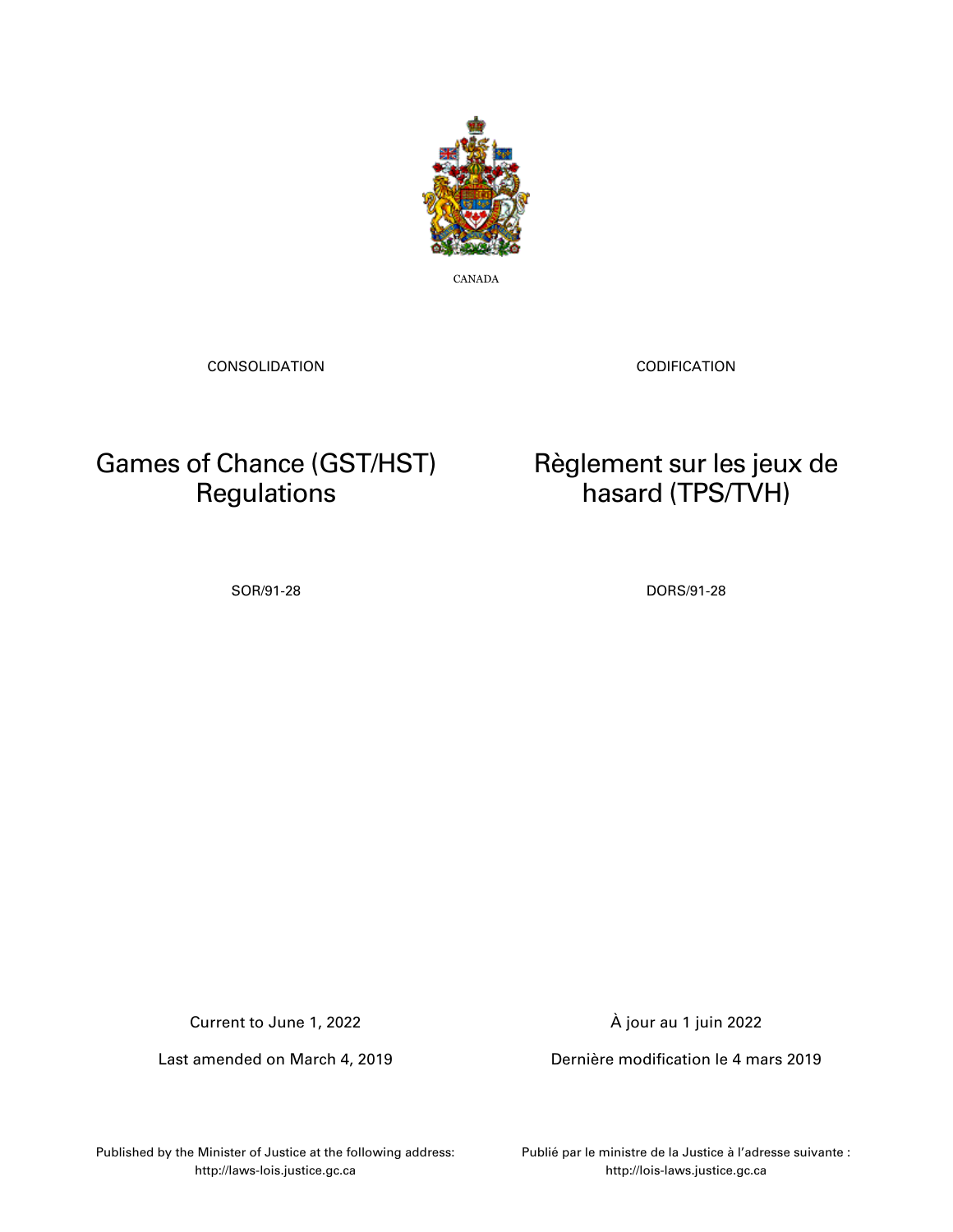### **OFFICIAL STATUS OF CONSOLIDATIONS**

Subsections 31(1) and (3) of the *Legislation Revision and Consolidation Act*, in force on June 1, 2009, provide as follows:

**31 (1)** Every copy of a consolidated statute or consolidated regulation published by the Minister under this Act in either print or electronic form is evidence of that statute or regulation and of its contents and every copy purporting to be published by the Minister is deemed to be so published, unless the contrary is shown.

**(3)** In the event of an inconsistency between a consolidated regulation published by the Minister under this Act and the original regulation or a subsequent amendment as registered by the Clerk of the Privy Council under the *Statutory Instruments Act*, the original regulation or amendment prevails to the extent of the inconsistency.

#### **LAYOUT**

The notes that appeared in the left or right margins are now in boldface text directly above the provisions to which they relate. They form no part of the enactment, but are inserted for convenience of reference only.

#### **NOTE NOTE**

This consolidation is current to June 1, 2022. The last amendments came into force on March 4, 2019. Any amendments that were not in force as of June 1, 2022 are set out at the end of this document under the heading "Amendments Not in Force".

### **CARACTÈRE OFFICIEL DES CODIFICATIONS**

Les paragraphes 31(1) et (3) de la *Loi sur la révision et la codification des textes législatifs*, en vigueur le 1er juin 2009, prévoient ce qui suit :

#### **Published consolidation is evidence Codifications comme élément de preuve**

**31 (1)** Tout exemplaire d'une loi codifiée ou d'un règlement codifié, publié par le ministre en vertu de la présente loi sur support papier ou sur support électronique, fait foi de cette loi ou de ce règlement et de son contenu. Tout exemplaire donné comme publié par le ministre est réputé avoir été ainsi publié, sauf preuve contraire.

... [...]

#### **Inconsistencies in regulations Incompatibilité — règlements**

**(3)** Les dispositions du règlement d'origine avec ses modifications subséquentes enregistrées par le greffier du Conseil privé en vertu de la *Loi sur les textes réglementaires* l'emportent sur les dispositions incompatibles du règlement codifié publié par le ministre en vertu de la présente loi.

#### **MISE EN PAGE**

Les notes apparaissant auparavant dans les marges de droite ou de gauche se retrouvent maintenant en caractères gras juste au-dessus de la disposition à laquelle elles se rattachent. Elles ne font pas partie du texte, n'y figurant qu'à titre de repère ou d'information.

Cette codification est à jour au 1 juin 2022. Les dernières modifications sont entrées en vigueur le 4 mars 2019. Toutes modifications qui n'étaient pas en vigueur au 1 juin 2022 sont énoncées à la fin de ce document sous le titre « Modifications non en vigueur ».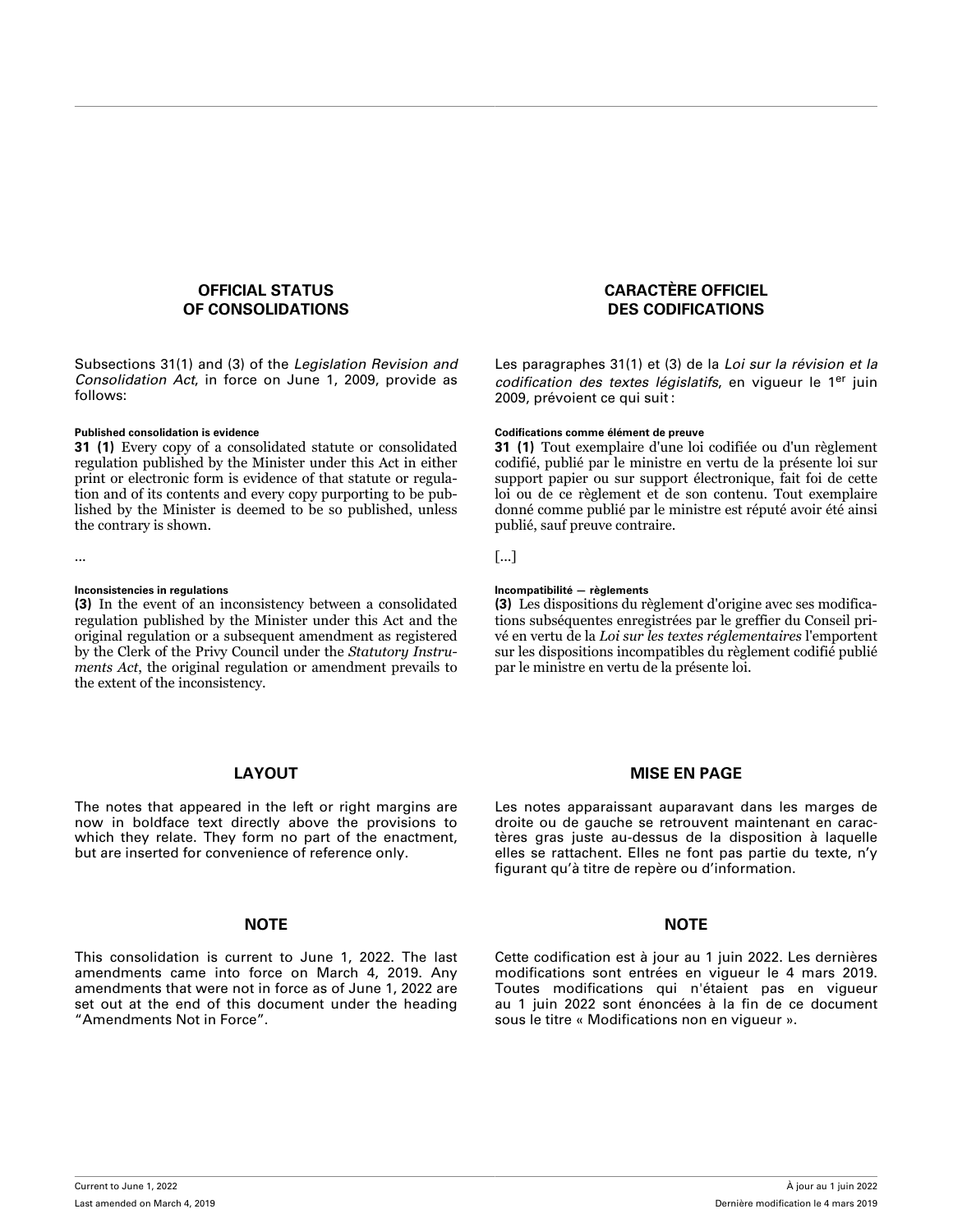## **TABLE OF PROVISIONS TABLE ANALYTIQUE**

[Interpretation](#page-5-0) **[Définition](#page-5-0)** 

**2** [Definition of Act](#page-5-0) **2** [Définition de Loi](#page-5-0)

**[PART 1](#page-5-0)**

Prescribed Registrants

## **[PART 2](#page-6-0)**

Prescribed Games of Chance

**4** [Prescribed games of chance](#page-6-0) **4** [Jeux de hasard](#page-6-0)

## **[PART 3](#page-6-0)**

Net Tax of Prescribed Registrants [Interpretation](#page-6-0)

- **5** [Definitions](#page-6-0) **5** [Définitions](#page-6-0) [Net Tax of Provincial Gaming Authority](#page-12-0)
- **6** [Total net tax](#page-12-0)
- **7** [Net tax attributable to gaming activities](#page-13-0)
- **8** [Net tax attributable to non-gaming activities](#page-24-0)
- **9** [Restriction on input tax credits, etc.](#page-26-0) [Interprovincial Lottery Corporation and its](#page-29-0) [Members](#page-29-0)
- **10** [Net tax of Interprovincial Lottery Corporation](#page-29-0)
- **11** [Presumption concerning tax on supply](#page-29-0)
- **12** [Presumption concerning rights and distributions](#page-30-0)
- **13** [Expenses incurred by Interprovincial Lottery Corporation](#page-31-0)
- 14 [Presumption concerning status as financial institution](#page-31-0) [Provincial Gaming Authority as Distributor](#page-32-0)
- **14.1** [Special rule](#page-32-0) [Wholly-owned Subsidiary Holding Real](#page-33-0) [Property](#page-33-0)
- **15** [Net tax of wholly-owned subsidiary holding real](#page-33-0) [property](#page-33-0)

## **Games of Chance (GST/HST) Regulations Règlement sur les jeux de hasard (TPS/TVH)**

## **[PARTIE 1](#page-5-0)**

**Inscrits** 

## **[PARTIE 2](#page-6-0)**

Jeux de hasard

## **[PARTIE 3](#page-6-0)**

|      | Taxe nette des inscrits                                                         |
|------|---------------------------------------------------------------------------------|
|      | Définitions et interprétation                                                   |
| 5    | Définitions                                                                     |
|      | Taxe nette des administrations provinciales<br>de jeux et paris                 |
| 6    | Total de la taxe nette                                                          |
| 7    | Taxe nette imputable à des activités de jeu                                     |
| 8    | Taxe nette imputable à des activités non liées au jeu                           |
| 9    | Restriction - Crédits de taxe sur les intrants                                  |
|      | La Société de la loterie interprovinciale et<br>ses membres                     |
| 10   | Taxe nette de la Société de la loterie interprovinciale                         |
| 11   | Présomption concernant la taxe sur la fourniture                                |
| 12   | Présomptions concernant les droits et les distributions                         |
| 13   | Dépenses engagées par la Société de la loterie<br>interprovinciale              |
| 14   | Présomption concernant l'état d'institution financière                          |
|      | Administration provinciale de jeux et paris<br>agissant à titre de distributeur |
| 14.1 | Règle spéciale                                                                  |
|      | Filiale à cent pour cent détentrice<br>d'immeubles                              |
| 15   | Taxe nette de la filiale à cent pour cent détentrice<br>d'immeubles             |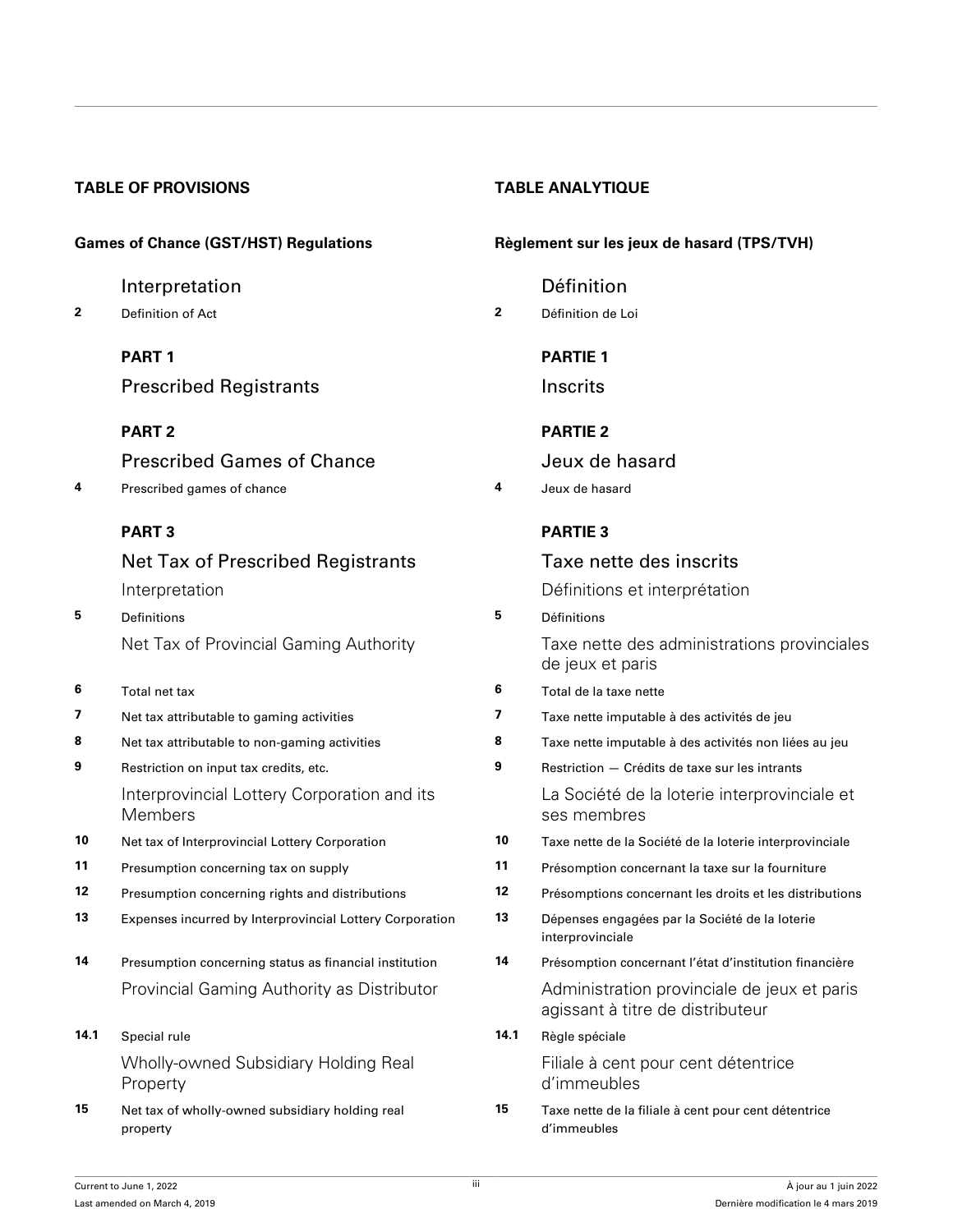- **16** [Presumption concerning tax on supply of real property](#page-33-0) **16** [Présomption concernant la taxe sur une fourniture](#page-33-0)
	- [d'immeuble](#page-33-0)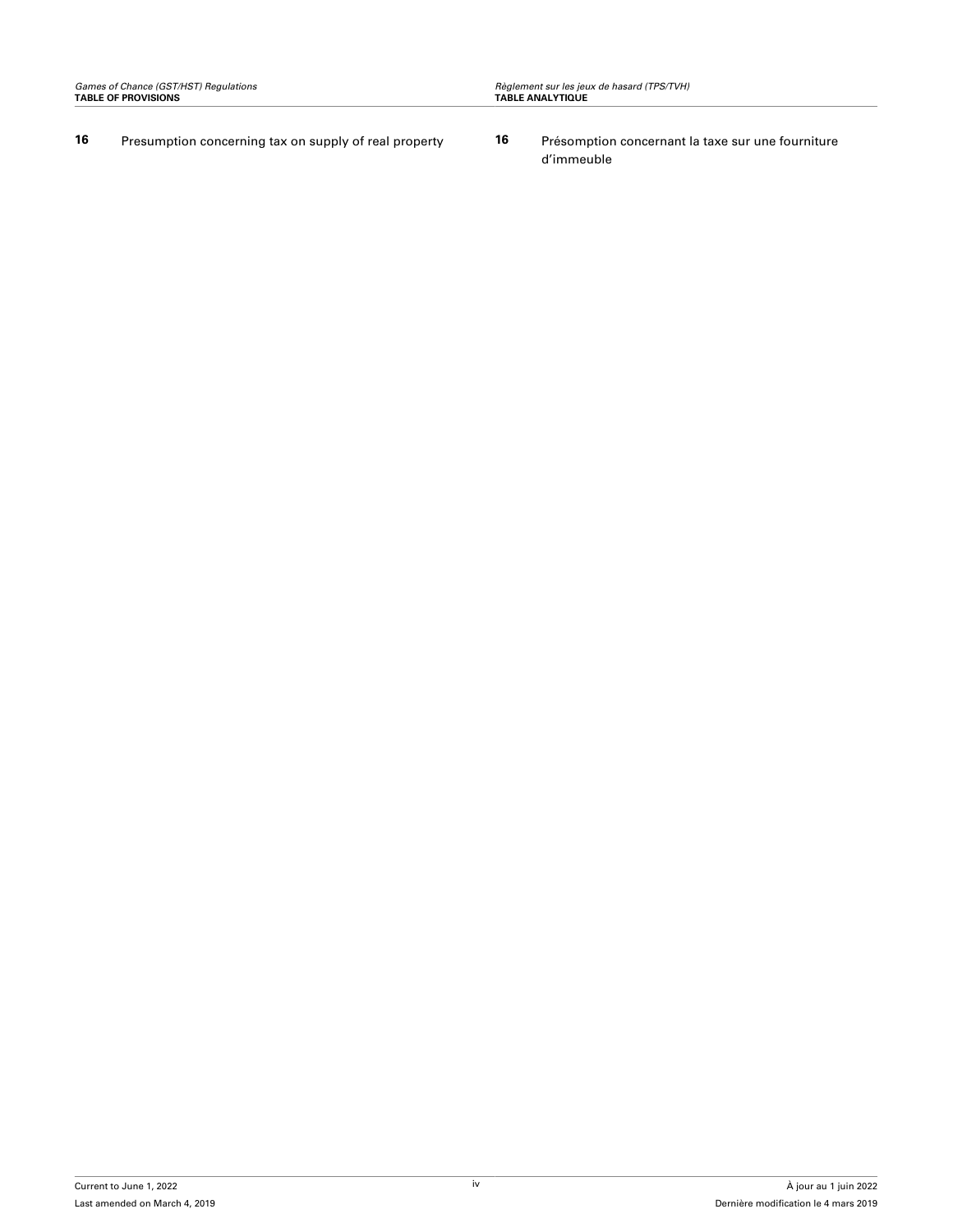Registration **Enregistrement** 

His Excellency the Governor General in Council, on the recommendation of the Minister of Finance, pursuant to subsection 277(1)\* of the *Excise Tax Act*, is pleased hereby to make the annexed *Regulations prescribing games of chance and prescribing registrants making supplies of a right to participate in games of chance*.

SOR/91-28 December 18, 1990 DORS/91-28 Le 18 décembre 1990

### EXCISE TAX ACT LOI SUR LA TAXE D'ACCISE

### **Games of Chance (GST/HST) Regulations Règlement sur les jeux de hasard (TPS/TVH)**

P.C. 1990-2737 December 18, 1990 C.P. 1990-2737 Le 18 décembre 1990

Sur avis conforme du ministre des Finances et en vertu du paragraphe 277(1)\* de la *Loi sur la taxe d'accise*, il plaît à Son Excellence le Gouverneur général en conseil de prendre le *Règlement concernant les jeux de hasard et les inscrits qui fournissent un droit d'y participer*, ci-après.

<sup>\*</sup> S.C. 1990, c. 45, s. 12 \*

 $^*$  L.C. 1990, ch. 45, art. 12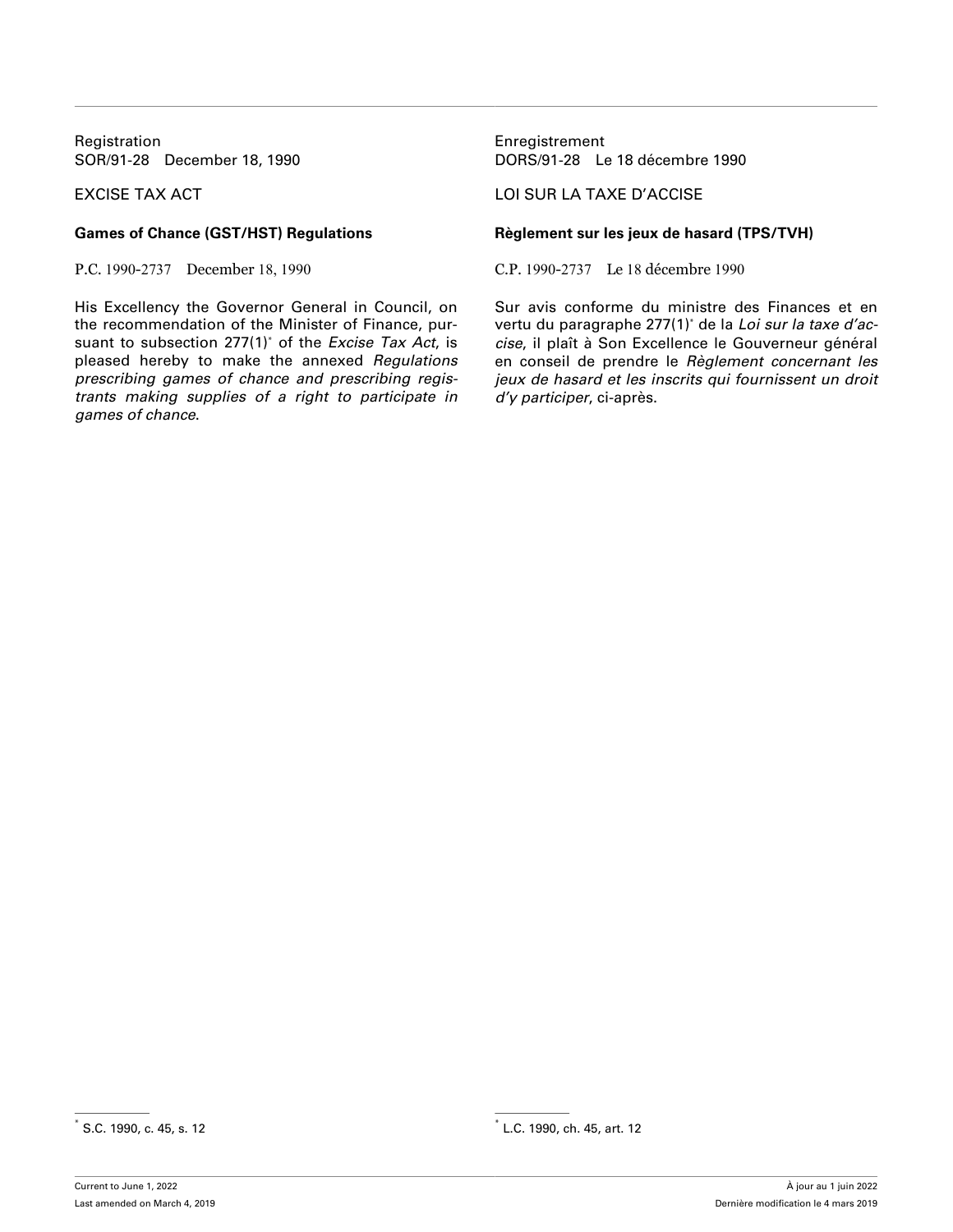# Interpretation Définition

## **Definition of** *Act* **Définition de** *Loi*

2 In these Regulations, *Act* means the *Excise Tax Act*. SOR/2011-56, s. 9.

# Prescribed Registrants

[SOR/98-440, s. 3]

3 The following persons are prescribed registrants for the purposes of subsection 188(5) of the Act:

- (a) the Atlantic Lottery Corporation;
- (b) the British Columbia Lottery Corporation;
- (c) the Manitoba Liquor and Lotteries Corporation;
- (d) the Ontario Lottery and Gaming Corporation;
- (e) la Société des loteries et courses du Québec;
- (f) the Western Canada Lottery Corporation;
- (g) the Interprovincial Lottery Corporation;
- (h) the Alberta Gaming and Liquor Commission;
- (i) the Saskatchewan Liquor and Gaming Authority;
- (j) the Saskatchewan Gaming Corporation;

(k) the New Brunswick Lotteries and Gaming Corporation;

(l) the Nova Scotia Gaming Corporation; and

(m) a corporation that is a wholly-owned subsidiary of a registrant referred to in any paragraph of this section (other than paragraph (g) and this paragraph) and that is referred to in section 15.

SOR/98-440, s. 4; SOR/2011-56, s. 10; SOR/2014-248, s. 5.

## <span id="page-5-0"></span>**Games of Chance (GST/HST) Regulations Règlement sur les jeux de hasard (TPS/TVH)**

1 [Repealed, SOR/2011-56, s. 8] 1 [Abrogé, DORS/2011-56, art. 8]

2 Dans le présent règlement, *Loi* s'entend de la *Loi sur la taxe d'accise*. DORS/2011-56, art. 9.

## **PART 1 PARTIE 1**

# Inscrits

[DORS/98-440, art. 3]

3 Pour l'application du paragraphe 188(5) de la Loi, sont des inscrits les personnes suivantes :

- a) la Société des loteries de l'Atlantique;
- b) la British Columbia Lottery Corporation;
- c) la Société manitobaine des alcools et des loteries;
- d) la Société des loteries et des jeux de l'Ontario;
- e) la Société des loteries et courses du Québec;
- f) la Western Canada Lottery Corporation;
- g) la Société de la loterie interprovinciale;
- h) l'Alberta Gaming and Liquor Commission;
- i) la Saskatchewan Liquor and Gaming Authority;
- j) la Saskatchewan Gaming Corporation;

k) la Société des loteries et des jeux du Nouveau-Brunswick;

l) la Nova Scotia Gaming Corporation;

m) la société, visée à l'article 15, qui est une filiale à cent pour cent d'un inscrit visé à l'un des alinéas du présent article, sauf l'alinéa g) et le présent alinéa. DORS/98-440, art. 4; DORS/2011-56, art. 10; DORS/2014-248, art. 5.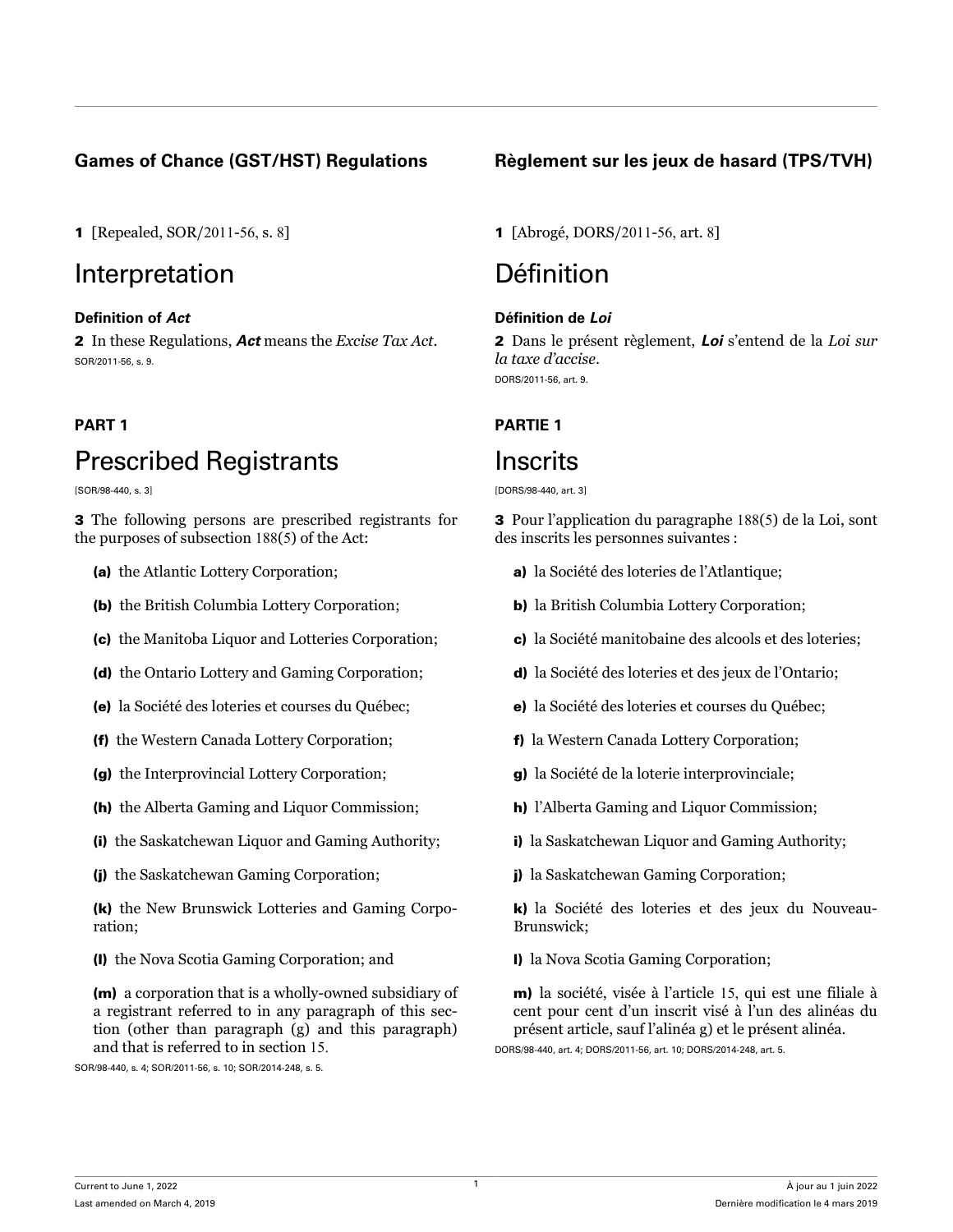# Prescribed Games of Chance Jeux de hasard

### **Prescribed games of chance Jeux de hasard**

4 A game of chance that is conducted by a person referred to in section 3 is a prescribed game of chance for the purposes of paragraph 1(i) of Part V.1 of Schedule V to the Act and section 5.1 of Part VI of that Schedule. SOR/98-440, s. 5.

# Net Tax of Prescribed **Registrants**

### **Definitions Définitions**

5 (1) The definitions in this subsection apply in this Part.

*casino operating service* means a service of managing, administering and carrying on the day-to-day operations of a provincial gaming authority's gaming activities that are connected with a casino of the authority. (*service d'exploitation de casino*)

*charitable proceeds from Superstar Bingo* means payments made by the Ontario Lottery Corporation to the Provincial Bingo Charitable Activities Association where the payments are equal to a percentage of the proceeds from the operation of the bingo game known as Superstar Bingo conducted by the Corporation and the Association receives the payments as agent for other nonprofit organizations or charities. (*produit du bingo Superstar*)

*consideration*, in respect of a supply of a service (other than a service referred to in subsection (2)) made to a provincial gaming authority by a distributor of the authority, does not include a reimbursement. (*contrepartie*)

*distributor* has the meaning assigned by subsection 188.1(1) of the Act. (*distributeur*)

*face value* of a right to play or participate in a game of chance that is evidenced by a ticket, card or other printed device, or of such a device, means the amount shown on the device as its price inclusive of tax under Part IX of the Act. (*valeur nominale*)

## <span id="page-6-0"></span>**PART 2 PARTIE 2**

4 Sont visés pour l'application de l'alinéa 1i) de la partie V.1 de l'annexe V de la Loi et de l'article 5.1 de la partie VI de cette annexe les jeux de hasard organisés par les personnes énumérées à l'article 3. DORS/98-440, art. 5.

## **PART 3 PARTIE 3**

# Taxe nette des inscrits

# Interpretation Définitions et interprétation

5 (1) Les définitions qui suivent s'appliquent à la présente partie.

*activité de jeu* Activité commerciale d'une administration provinciale de jeux et paris, sauf dans la mesure où elle comporte la réalisation par l'administration de fournitures non liées au jeu. Y est assimilé tout acte accompli par l'administration à l'occasion de l'acquisition, de la mise sur pied, de l'aliénation ou de la cessation de l'activité commerciale. (*gaming activity*)

*activité non liée au jeu* Activité commerciale d'une administration provinciale de jeux et paris, sauf dans la mesure où elle consiste en une activité de jeu. (*non-gaming activity*)

*administration provinciale de jeux et paris* Inscrit visé à l'article 3, à l'exception de l'inscrit mentionné aux alinéas 3g) ou m). (*provincial gaming authority*)

*billet de loterie instantanée* Billet, carte ou autre imprimé qui représente le droit de jouer ou de participer à une loterie instantanée ou en fait foi. (*instant win ticket*)

*contrepartie* N'est pas une contrepartie de la fourniture d'un service (sauf un service visé au paragraphe (2)) effectuée au profit d'une administration provinciale de jeux et paris par son distributeur un montant de remboursement. (*consideration*)

*coût imputable* Le coût imputable pour une période donnée, relativement à la fourniture par bail d'un bien meuble corporel ou d'un immeuble effectuée au profit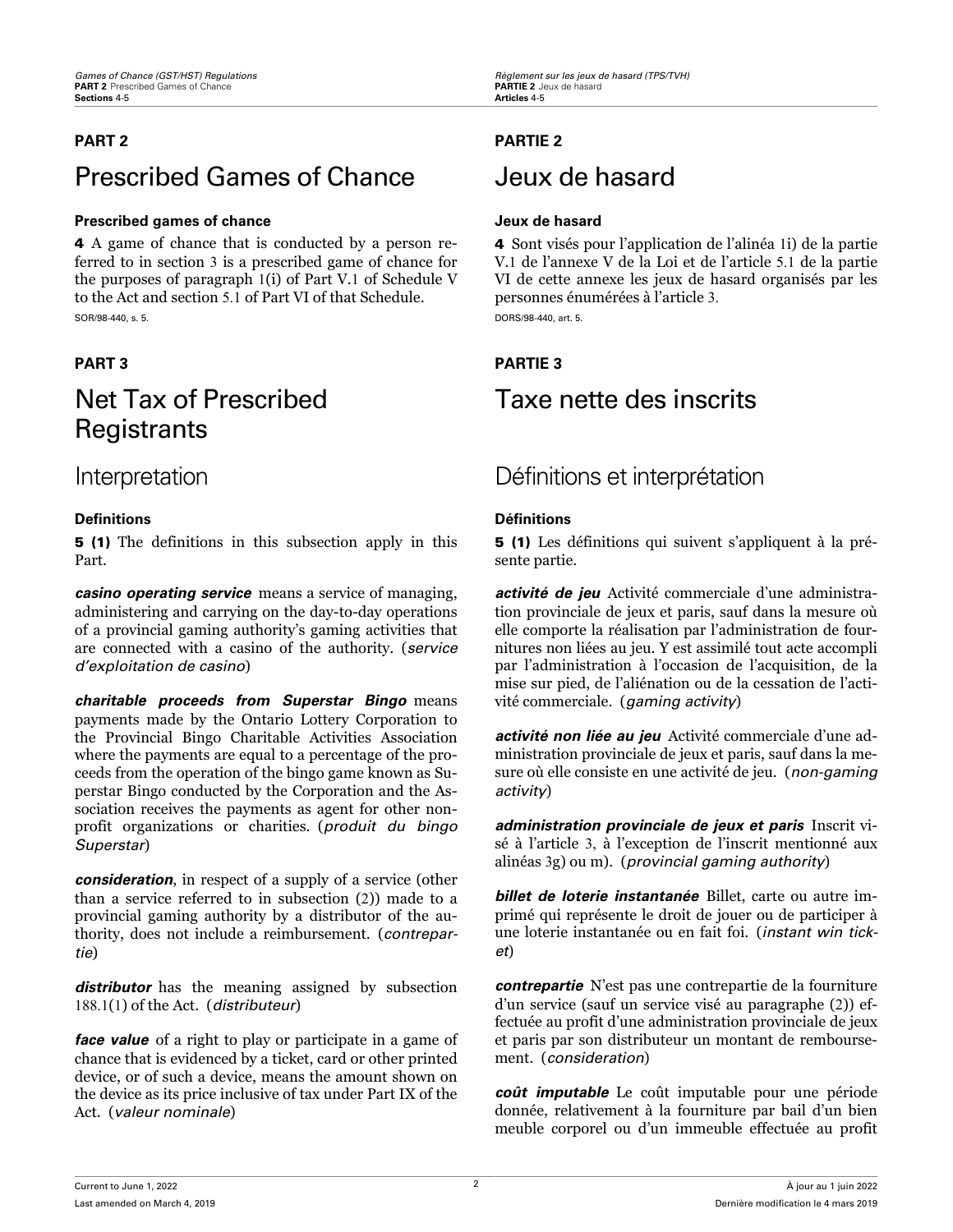*gaming activity* of a provincial gaming authority means a commercial activity of the authority except to the extent to which the activity involves the making of non-gaming supplies by the authority and includes anything done by the authority in connection with the acquisition, establishment, disposition or termination of the commercial activity. (*activité de jeu*)

*imputed input tax credit*, in respect of property or a service for a reporting period of a provincial gaming authority, means the amount that would be the input tax credit in respect of the property or service for the period if the amount in respect of the property or service that the authority is required under any of subparagraphs (d)(i) to (iii) of the description of  $A<sub>1</sub>$  in subsection 7(7) to include in determining the imputed tax payable by the authority for the period were tax that became payable by the authority during the period in respect of that property or service. (*crédit de taxe sur les intrants imputé*)

*instant win game* means a game of chance the right to play or participate in which is evidenced by a ticket, card or other printed device that contains sufficient information to ascertain, without reference to any other information, whether a holder of the device is entitled to receive a prize or winnings. (*loterie instantanée*)

*instant win ticket* means a ticket, card or other printed device that is or is evidence of a right to play or participate in an instant win game. (*billet de loterie instantanée*)

*lease interval*, in respect of a supply by way of lease of property, means a period to which a payment forming part of the consideration for the supply is attributable and that is all or part of the period during which possession or use of the property is provided under the agreement for the supply. (*période de location*)

*manufacturing*, in respect of property, includes the production, processing or packaging of the property. (*fabrication*)

*non-gaming activity* of a provincial gaming authority means a commercial activity of the authority except to the extent to which the activity is a gaming activity of the authority. (*activité non liée au jeu*)

*non-gaming reimbursement* means a reimbursement paid or payable by a provincial gaming authority that is in respect of an expense incurred by a distributor of the authority and that is part of the cost to the authority of making non-gaming supplies. (*montant de remboursement non lié au jeu*)

*non-gaming supply* means a supply other than

d'une administration provinciale de jeux et paris, correspond à la somme des montants suivants :

a) le total des montants représentant chacun la partie du coût en capital du bien ou de l'immeuble pour le fournisseur qu'il est raisonnable d'attribuer à une période de location pour laquelle un paiement faisant partie de la contrepartie de la fourniture devient dû au cours de la période donnée ou est payé au cours de cette période sans être devenu dû;

b) le total des montants représentant chacun un montant, non visé à l'alinéa a), qui représente un coût pour le fournisseur qu'il est raisonnable d'attribuer à la réalisation de la fourniture pour une période de location visée à cet alinéa, à l'exception, dans le cas d'une fourniture à laquelle l'article 16 s'applique, de toute partie de ce coût qui est déduite de la valeur de la contrepartie de la fourniture dans le calcul, prévu à cet article, du montant qui est réputé être la taxe payable relativement à la fourniture;

c) toute perte en capital résultant de la disposition du bien ou de l'immeuble par le fournisseur qui est recouvrée de l'administration au cours de la période donnée;

d) le montant qui, à un moment de la période donnée, est constaté dans les livres de compte du fournisseur à titre de perte non recouvrable et qui représente l'excédent de la fraction non amortie du coût en capital du bien ou de l'immeuble sur sa juste valeur marchande à ce moment. (*period cost*)

*crédit de taxe sur les intrants imputé* Montant qui correspondrait au crédit de taxe sur les intrants relatif à un bien ou à un service pour une période de déclaration d'une administration provinciale de jeux et paris si le montant au titre du bien ou du service que l'administration est tenue d'inclure, en application de l'un des sousalinéas d)(i) à (iii) de l'élément  $\rm A_{1}$  de la formule figurant au paragraphe 7(7), dans le calcul de la taxe imputée payable par elle pour la période était une taxe qui est devenue payable par elle au cours de la période relativement au bien ou au service. (*imputed input tax credit*)

*distributeur* S'entend au sens du paragraphe 188.1(1) de la Loi. (*distributor*)

*droit* Quant à une administration provinciale de jeux et paris, s'entend au sens du paragraphe 188.1(1) de la Loi. (*right*)

*fabrication* Y sont assimilés la production, le traitement et l'emballage d'un bien. (*manufacturing*)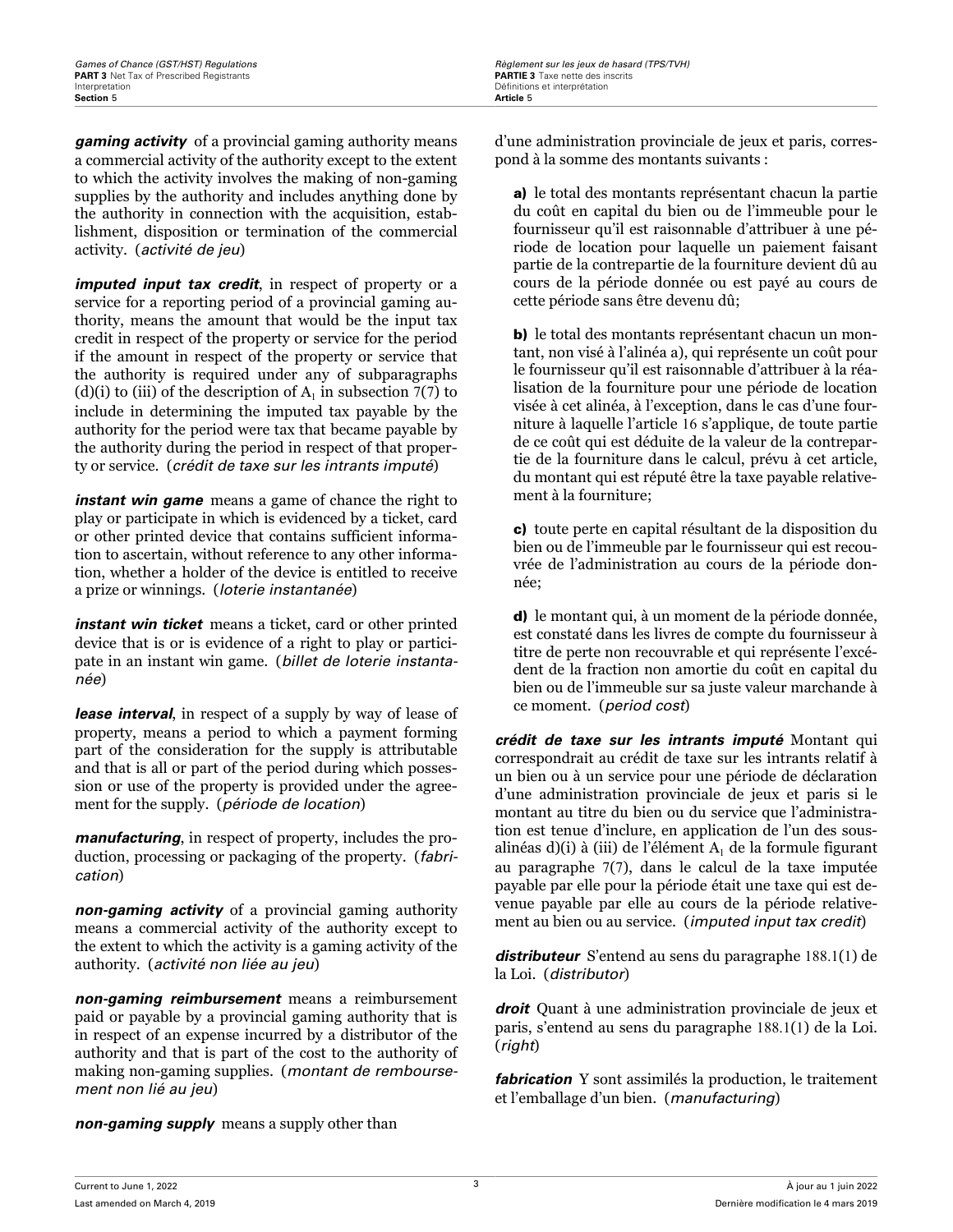(a) a supply of a service of accepting a bet on a game of chance, race or other event or occurrence;

(b) a supply of a right to play or participate in a game of chance, or a ticket, card or other printed device that is evidence of such a right, made to a distributor of a provincial gaming authority;

(c) a supply referred to in paragraph 188.1(4)(b) of the Act that, but for that paragraph, would be a supply by a provincial gaming authority to a distributor of the authority;

(d) a supply of a prize in kind; and

(e) a promotional supply. (*fourniture non liée au jeu*)

*non-taxable reimbursement* means a reimbursement paid or payable to a distributor of a provincial gaming authority in respect of an expense incurred by the distributor in connection with supplying a casino operating service to the authority, where the expense is

(a) consideration (other than interest) for a supply made to the distributor (other than a supply that would be deemed under subsection 188.1(4) of the Act not to be a supply if it were made to the authority instead of to the distributor) that is

(i) an exempt supply of personal property or a service,

(ii) a zero-rated supply, or

(iii) a taxable supply all or part of the consideration for which is, due to the application of section 166 of the Act, not included in calculating the tax payable in respect of the supply; or

(b) property tax payable by the distributor. (*montant de remboursement non taxable*)

*period cost* for a particular period, in respect of a supply to a provincial gaming authority of tangible personal property or real property made by way of lease, means the total of

(a) the total of all amounts each of which is the portion of the capital cost of the property to the supplier that is reasonably allocated to a lease interval for which a payment forming part of the consideration for the supply becomes due in the particular period or is paid in the particular period without having become due;

*fourniture de promotion* Les fournitures ci-après effectuées par une administration provinciale de jeux et paris :

a) la fourniture d'un bien (sauf la fourniture par vente d'une immobilisation de l'administration) effectuée sans contrepartie ou pour une contrepartie symbolique;

b) la fourniture par vente d'un des biens ou services ci-après, effectuée pour une contrepartie inférieure au coût de base du bien ou du service pour l'administration :

(i) un service ou un bien meuble incorporel acheté par l'administration,

(ii) un bien meuble corporel (sauf une immobilisation de l'administration). (*promotional supply*)

*fourniture non liée au jeu* Toute fourniture, sauf les suivantes :

a) la fourniture d'un service qui consiste à accepter un pari dans un jeu de hasard, une course ou un autre événement;

b) la fourniture du droit de jouer ou de participer à un jeu de hasard, ou d'un billet, d'une carte ou d'un autre imprimé qui fait foi d'un tel droit, effectuée au profit d'un des distributeurs d'une administration provinciale de jeux et paris;

c) une fourniture visée à l'alinéa 188.1(4)b) de la Loi qui, sans cet alinéa, serait une fourniture effectuée par une administration provinciale de jeux et paris au profit d'un de ses distributeurs;

d) la fourniture d'un prix en nature;

e) une fourniture de promotion. (*non-gaming supply*)

*impôt foncier* Impôt prélevé par une municipalité ou autre administration locale sur un immeuble ou relativement à la propriété, à l'occupation ou à l'utilisation d'un immeuble. (*property tax*)

*loterie instantanée* Jeu de hasard dans lequel le droit de jouer ou de participer est constaté par un billet, une carte ou un autre imprimé renfermant des renseignements suffisants, à eux seuls, pour établir si le détenteur de l'imprimé a droit à un prix ou à des gains. (*instant win game*)

*montant de remboursement* Montant de contrepartie, au sens du paragraphe 123(1) de la Loi, qui, à la fois :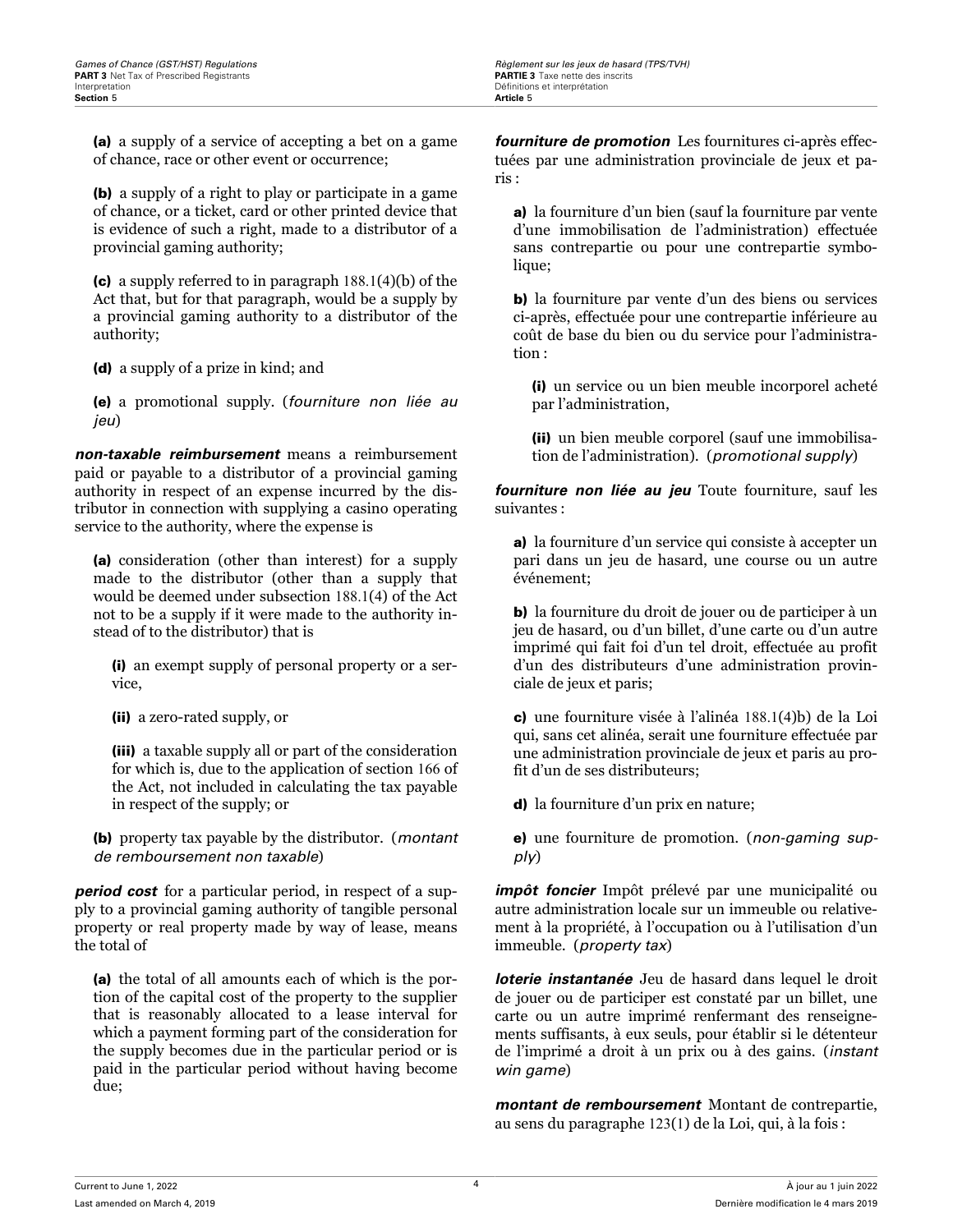(b) the total of all amounts each of which is an amount not included in paragraph (a) that is a cost to the supplier that is reasonably attributable to the making of the supply for a lease interval referred to in that paragraph other than, in the case of a supply to which section 16 applies, the portion, if any, of that cost that is deducted from the value of the consideration for the supply in determining under that section the amount deemed to be the tax payable in respect of the supply;

(c) any capital loss on the disposition of the property by the supplier that is recovered from the authority during the particular period; and

(d) an amount that, at any time in the particular period, the supplier recognizes in the supplier's books of account as an unrecoverable loss, being the amount by which the unamortized capital cost of the property exceeds its fair market value at that time. (*coût imputable*)

*prize in kind* means property or a service that is given as a prize or winnings in a game of chance. (*prix en nature*)

*promotional supply*, by a provincial gaming authority, means

(a) a supply of property (other than a supply by way of sale of capital property of the authority) made by the authority for no consideration or for nominal consideration; or

(b) a supply by way of sale of

(i) a service, or intangible personal property, that was purchased by the authority, or

(ii) tangible personal property (other than capital property of the authority),

made by the authority for consideration that is less than the basic cost to the authority of the property or service. (*fourniture de promotion*)

*property tax* means a tax imposed by a municipality or other local authority on real property or in respect of the ownership, occupation or use of real property. (*impôt foncier*)

*provincial gaming authority* means a registrant that is prescribed by section 3, other than paragraph 3(g) or (m). (*administration provinciale de jeux et paris*)

*reimbursement* means an amount of consideration (as defined in subsection 123(1) of the Act) that

a) est payé ou payable par une administration provinciale de jeux et paris à l'un de ses distributeurs à titre d'indemnité ou de remboursement relatif à une dépense engagée ou à engager par lui autrement qu'en sa qualité de mandataire de l'administration;

b) est facturé ou demandé à l'administration séparément de montants qui ne se rapportent pas à des dépenses précises engagées ou à engager par le distributeur. (*reimbursement*)

*montant de remboursement non lié au jeu* Montant de remboursement payé ou payable par une administration provinciale de jeux et paris qui se rapporte à une dépense engagée par l'un de ses distributeurs et qui représente une partie du coût, pour elle, de la réalisation de fournitures non liées au jeu. (*non-gaming reimbursement*)

*montant de remboursement non taxable* Montant de remboursement payé ou payable au distributeur d'une administration provinciale de jeux et paris relativement à une dépense engagée par le distributeur à l'occasion de la fourniture d'un service d'exploitation de casino à l'administration, dans le cas où la dépense est :

a) soit la contrepartie (sauf des intérêts) d'une fourniture effectuée au profit du distributeur, sauf une fourniture qui serait réputée par le paragraphe 188.1(4) de la Loi ne pas en être une si elle était effectuée au profit de l'administration et non du distributeur, qui est, selon le cas :

(i) la fourniture exonérée d'un bien meuble ou d'un service,

(ii) une fourniture détaxée,

(iii) une fourniture taxable dont la contrepartie, en tout ou en partie, n'est pas incluse, par l'effet de l'article 166 de la Loi, dans le calcul de la taxe payable relativement à la fourniture;

b) soit un impôt foncier payable par le distributeur. (*non-taxable reimbursement*)

*période de location* En ce qui concerne la fourniture d'un bien par bail, période à laquelle un paiement faisant partie de la contrepartie de la fourniture est attribuable et qui correspond à tout ou partie de la période pendant laquelle la convention portant sur la fourniture permet la possession ou l'utilisation du bien. (*lease interval*)

*prix en nature* Bien ou service remis à titre de prix ou de gains dans le cadre d'un jeu de hasard. (*prize in kind*)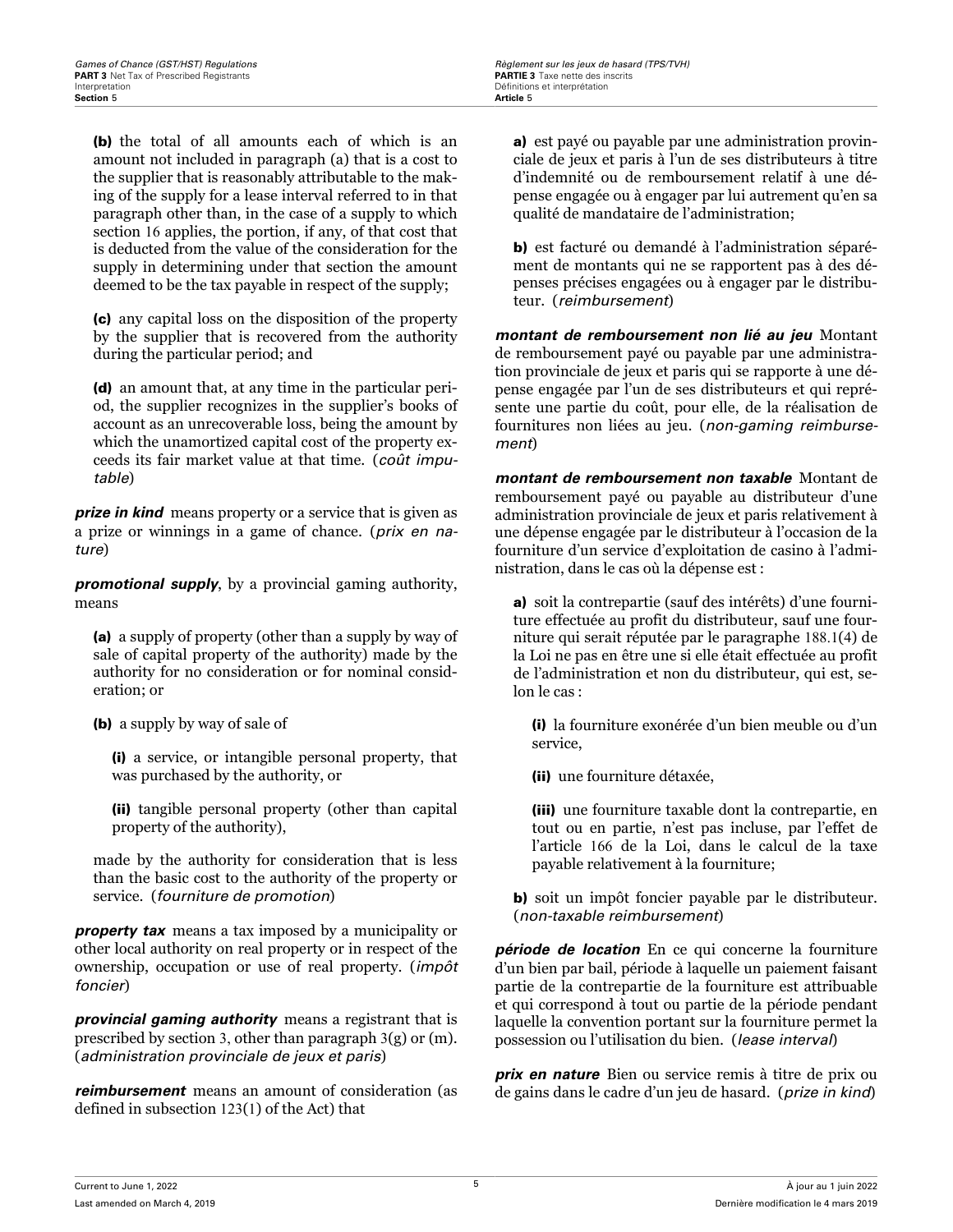(a) is paid or payable by a provincial gaming authority to a distributor of the authority as an allowance or reimbursement in respect of an expense incurred or to be incurred by the distributor otherwise than as an agent of the authority; and

(b) is invoiced or charged to the authority separately from amounts that are not in respect of specific expenses incurred or to be incurred by the distributor. (*montant de remboursement*)

*right* of a provincial gaming authority has the meaning assigned by subsection 188.1(1) of the Act. (*droit*)

(2) For the purposes of this Part, the basic cost to a provincial gaming authority of personal property or a service is equal to

(a) in the case of food or a beverage prepared by the authority, the total of all consideration paid or payable by the authority to purchase the food or beverage and the ingredients used in its preparation, to the extent that the consideration is a cost to the authority of the prepared food or beverage;

(b) in the case of particular tangible personal property (other than food or a beverage) manufactured in whole or in part by or for the authority, the total of all consideration paid or payable by the authority to purchase the following property and services to the extent that the consideration is a cost to the authority of the particular property:

(i) tangible personal property incorporated into or forming a constituent or component part of the particular property,

(ii) tangible personal property consumed or expended directly in the process of manufacturing the particular property, and

(iii) services of manufacturing the particular property in whole or in part;

(c) in the case of tangible personal property that is purchased by the authority and is not further manufactured by or for the authority, the consideration paid *produit du bingo Superstarproduit du bingo Superstar* Les sommes — représentant un pourcentage du produit tiré du jeu de bingo appelé *Superstar* organisé par la Société des loteries de l'Ontario — que cette société verse à la *Provincial Bingo Charitable Activities Association*, qui les reçoit à titre de mandataire d'autres organismes à but non lucratif ou de bienfaisance. (*charitable proceeds from Superstar Bingo*)

*service d'exploitation de casino* Service consistant à gérer et à administrer les activités de jeux courantes d'une administration provinciale de jeux et paris rattachées à l'un de ses casinos, et à en assurer le déroulement. (*casino operating service*)

*valeur nominale* La valeur nominale du droit de jouer ou de participer à un jeu de hasard qui est constaté par un billet, une carte ou un autre imprimé ou la valeur nominale d'un tel imprimé s'entend de la somme indiquée sur l'imprimé qui en représente le prix comprenant la taxe prévue à la partie IX de la Loi. (*face value*)

### **Basic cost Coût de base**

(2) Pour l'application de la présente partie, le coût de base d'un bien meuble ou d'un service pour une administration provinciale de jeux et paris correspond à celui des montants suivants qui est applicable :

a) dans le cas d'un aliment ou d'une boisson préparé par l'administration, le total des contreparties payées ou payables par elle pour l'achat de l'aliment ou de la boisson et des ingrédients entrant dans sa préparation, dans la mesure où ces contreparties représentent un coût pour elle de l'aliment ou de la boisson;

b) dans le cas d'un bien meuble corporel donné (sauf un aliment ou une boisson) fabriqué en tout ou en partie par ou pour l'administration, le total des contreparties payées ou payables par elle pour l'achat des biens et services suivants, dans la mesure où ces contreparties représentent un coût pour elle du bien donné :

(i) un bien meuble corporel qui est incorporé au bien donné ou qui en est une partie constituante ou une composante,

(ii) un bien meuble corporel consommé ou utilisé directement dans le processus de fabrication du bien donné,

(iii) un service consistant à fabriquer le bien donné en tout ou en partie;

c) dans le cas d'un bien meuble corporel qui est acheté par l'administration et qui ne fait pas l'objet d'une étape ultérieure de fabrication par ou pour elle, la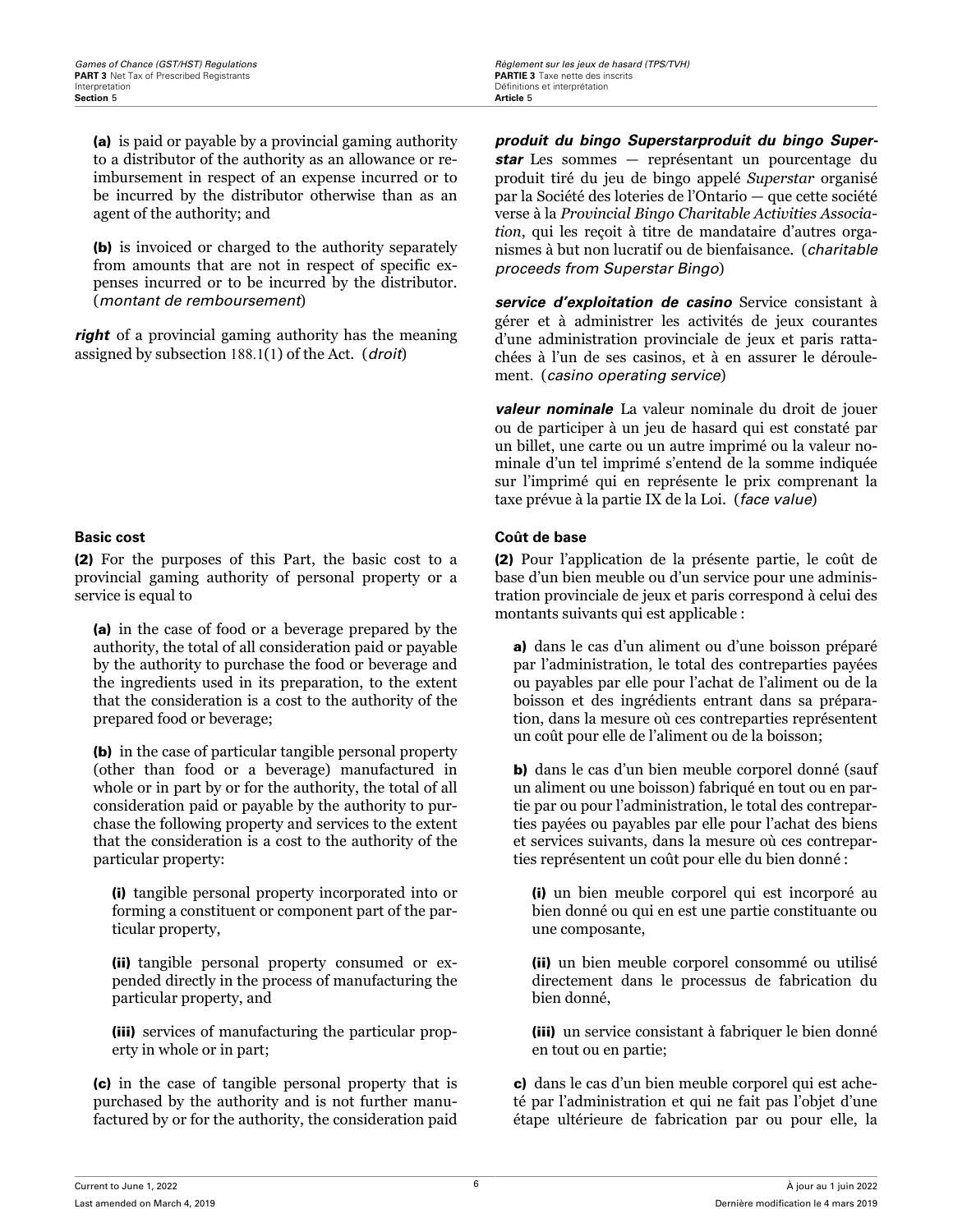or payable by the authority to purchase the property; and

(d) in the case of intangible personal property or a service, the consideration paid or payable by the authority to purchase the property or service.

### **Exclusion from** *promotional supply* **Exclusion**

(2.1) Despite the definition *promotional supply* in subsection (1), a supply of a particular property or service made by a provincial gaming authority is not included in that definition if the authority would, in the absence of this subsection, be entitled to include, in determining a total for  $A_2$  in subsection 7(7), or a total for B in section 8, all or a portion of an input tax credit in respect of

(a) the particular property or service;

(b) a service of manufacturing the particular property; or

(c) other tangible personal property acquired, imported or brought into a participating province by the authority for use as an ingredient in preparing the particular property or for the purpose of being incorporated into, forming a constituent or component part of, or being consumed or expended directly in the process of manufacturing, the particular property.

(2.2) For the purpose of the definition *promotional supply* in subsection (1), if, in making a supply of property or a service, a provincial gaming authority

(a) accepts from the recipient of the supply a coupon, a voucher, a receipt, a ticket, a device that, without regard to section 181.2 of the Act, is a gift certificate or any other device that may be exchanged for the property or service or that entitles the recipient to a reduction of, or a discount on, the price of the property or service (the amount of the reduction or discount is in this subsection referred to as the "coupon value"), or

(b) applies, as a discount on, or credit against, the price of the property or service, an amount (in this subsection referred to as the "credit value") that has been credited in favour of the recipient by the authority,

the consideration for the supply is deemed to be equal to the amount that would, without regard to section 181 of the Act, be the consideration for the supply less the coupon value or credit value, as the case may be.

contrepartie payée ou payable par elle pour l'achat du bien;

d) dans le cas d'un service ou d'un bien meuble incorporel, la contrepartie payée ou payable par l'administration pour l'achat du service ou du bien.

(2.1) La fourniture d'un bien ou d'un service donné, effectuée par une administration provinciale de jeux et paris, n'est pas visée par la définition de *fourniture de promotion* au paragraphe (1) dans le cas où l'administration pourrait, en l'absence du présent paragraphe, inclure, dans le calcul de la valeur de l'élément  $\mathrm{A}_2$  de la formule figurant au paragraphe 7(7) ou de la valeur de l'élément B de la formule figurant à l'article 8, la totalité ou une partie d'un crédit de taxe sur les intrants relatif :

a) au bien ou service donné;

b) à un service de fabrication du bien donné;

c) à un autre bien meuble corporel que l'administration a acquis, importé ou transféré dans une province participante pour qu'il entre dans la préparation du bien donné ou pour qu'il y soit incorporé, en soit une partie constitutive ou soit consommé ou utilisé directement dans sa fabrication.

### **Reduction in consideration Réduction de la contrepartie**

(2.2) Pour l'application de la définition de *fourniture de promotion* au paragraphe (1), si une administration provinciale de jeux et paris, dans le cadre de la fourniture d'un bien ou d'un service :

a) soit accepte de l'acquéreur de la fourniture un bon, une pièce justificative, un reçu, un billet, un imprimé qui, abstraction faite de l'article 181.2 de la Loi, est un certificat-cadeau ou tout autre imprimé pouvant être échangé contre le bien ou le service ou permettant à l'acquéreur d'obtenir une réduction ou un rabais sur le prix du bien ou du service (le montant de la réduction ou du rabais étant appelé « valeur du bon » au présent paragraphe);

b) soit applique, à titre de rabais ou de crédit sur le prix du bien ou du service, un montant (appelé « valeur du crédit » au présent paragraphe) que l'administration a porté au crédit de l'acquéreur,

la contrepartie de la fourniture est réputée être égale au montant qui représenterait, en l'absence de l'article 181 de la Loi, la contrepartie de la fourniture, diminuée de la valeur du bon ou de la valeur du crédit, selon le cas.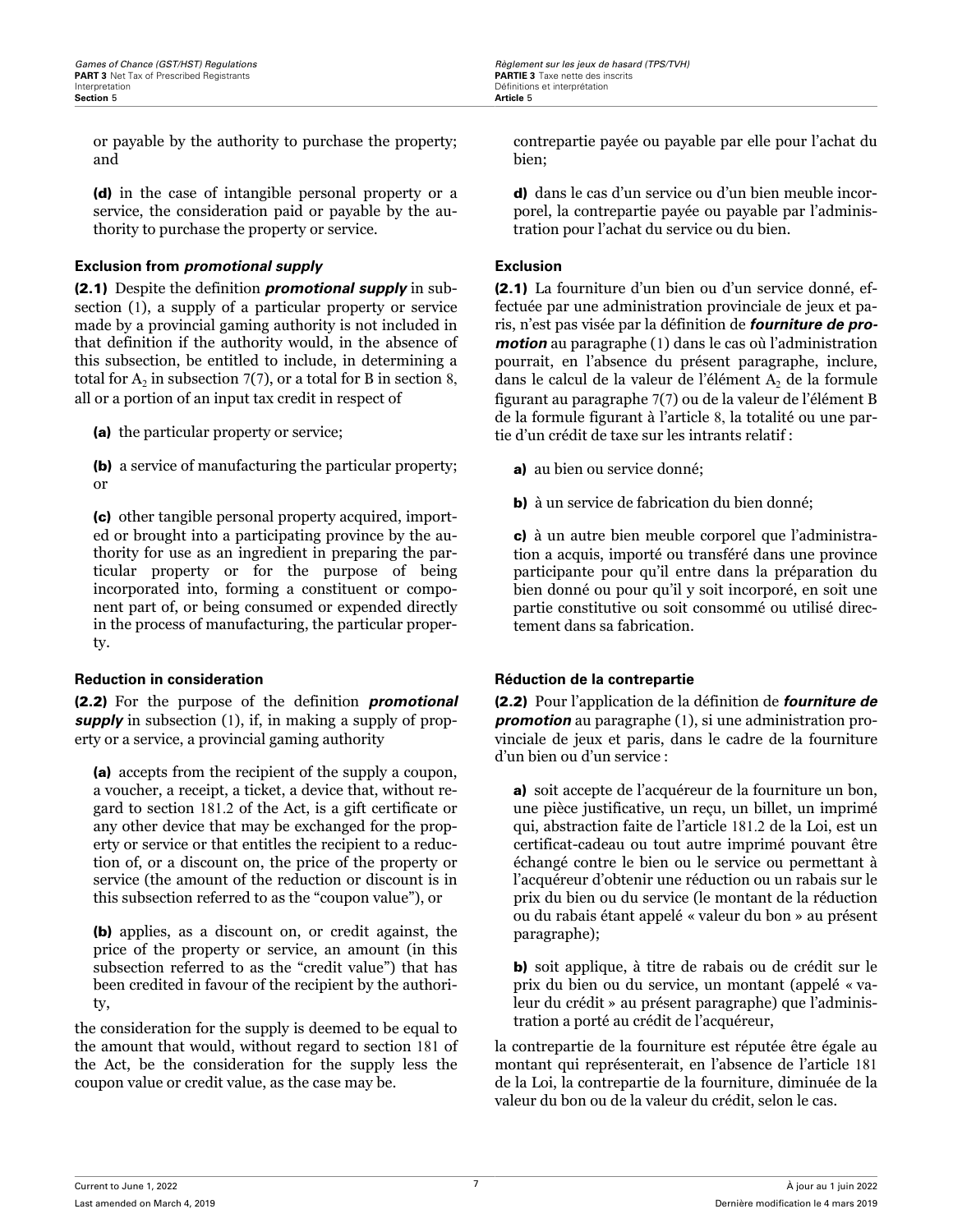### <span id="page-12-0"></span>**Exception Exception**

(2.3) Subsection (2.2) does not apply in respect of a supply of property or a service by a provincial gaming authority if

(a) subsection 181(2) of the Act applies in respect of the supply;

(b) the consideration for the supply is reduced in circumstances in which subsection 232(2) of the Act applies; or

(c) the property or service is given in exchange, or the reduction, discount or credit is provided, in lieu of refunding or reducing all or part of the consideration for a non-gaming supply by the authority of another property or service.

#### **Accepting and making a bet Pari accepté ou engagé**

(3) For the purposes of this Part, the sale of a right to play or participate in a game of chance conducted by a provincial gaming authority to a person other than a distributor of the authority is deemed to be a supply of a service of accepting a bet on the game in an amount equal to the selling price of the right, and the purchase of the right is deemed to be the betting of that amount on the game.

SOR/98-440, s. 6; SOR/2011-56, s. 11; SOR/2019-59, s. 7(F).

# Net Tax of Provincial Gaming Authority

6 The net tax of a provincial gaming authority for a reporting period of the authority is the positive or negative amount determined by the formula

#### **A + B**

where

- **A** is the authority's net tax for the period attributable to gaming activities determined in accordance with section 7; and
- **B** is the authority's positive or negative net tax for the period attributable to non-gaming activities determined in accordance with section 8.

SOR/98-440, s. 6.

(2.3) Le paragraphe (2.2) ne s'applique pas à la fourniture d'un bien ou d'un service effectuée par une administration provinciale de jeux et paris si, selon le cas :

a) le paragraphe 181(2) de la Loi s'applique à la fourniture;

b) la contrepartie de la fourniture est réduite dans les circonstances visées au paragraphe 232(2) de la Loi;

c) le bien ou le service est remis en échange, ou la réduction, le rabais ou le crédit accordé, en remplacement du remboursement ou de la réduction de la totalité ou d'une partie de la contrepartie de la fourniture non liée au jeu, effectuée par l'administration, d'un autre bien ou service.

(3) Pour l'application de la présente partie, la vente du droit de jouer ou de participer à un jeu de hasard organisé par une administration provinciale de jeux et paris à une personne autre qu'un distributeur de l'administration est assimilée à la fourniture d'un service qui consiste à accepter, dans le cadre du jeu, un pari d'un montant égal au prix de vente du droit, et l'achat du droit est assimilé au fait d'engager ce pari dans le cadre du jeu. DORS/98-440, art. 6; DORS/2011-56, art. 11; DORS/2019-59, art. 7(F).

## Taxe nette des administrations provinciales de jeux et paris

### **Total net tax Total de la taxe nette**

6 La taxe nette de l'administration provinciale de jeux et paris pour sa période de déclaration correspond au montant positif ou négatif obtenu par la formule suivante :

### **A + B**

- où :
- **A** représente la taxe nette de l'administration pour la période imputable à des activités de jeu, déterminée selon l'article 7;
- **B** le montant positif ou négatif de sa taxe nette pour la période imputable à des activités non liées au jeu, déterminée selon l'article 8.

DORS/98-440, art. 6.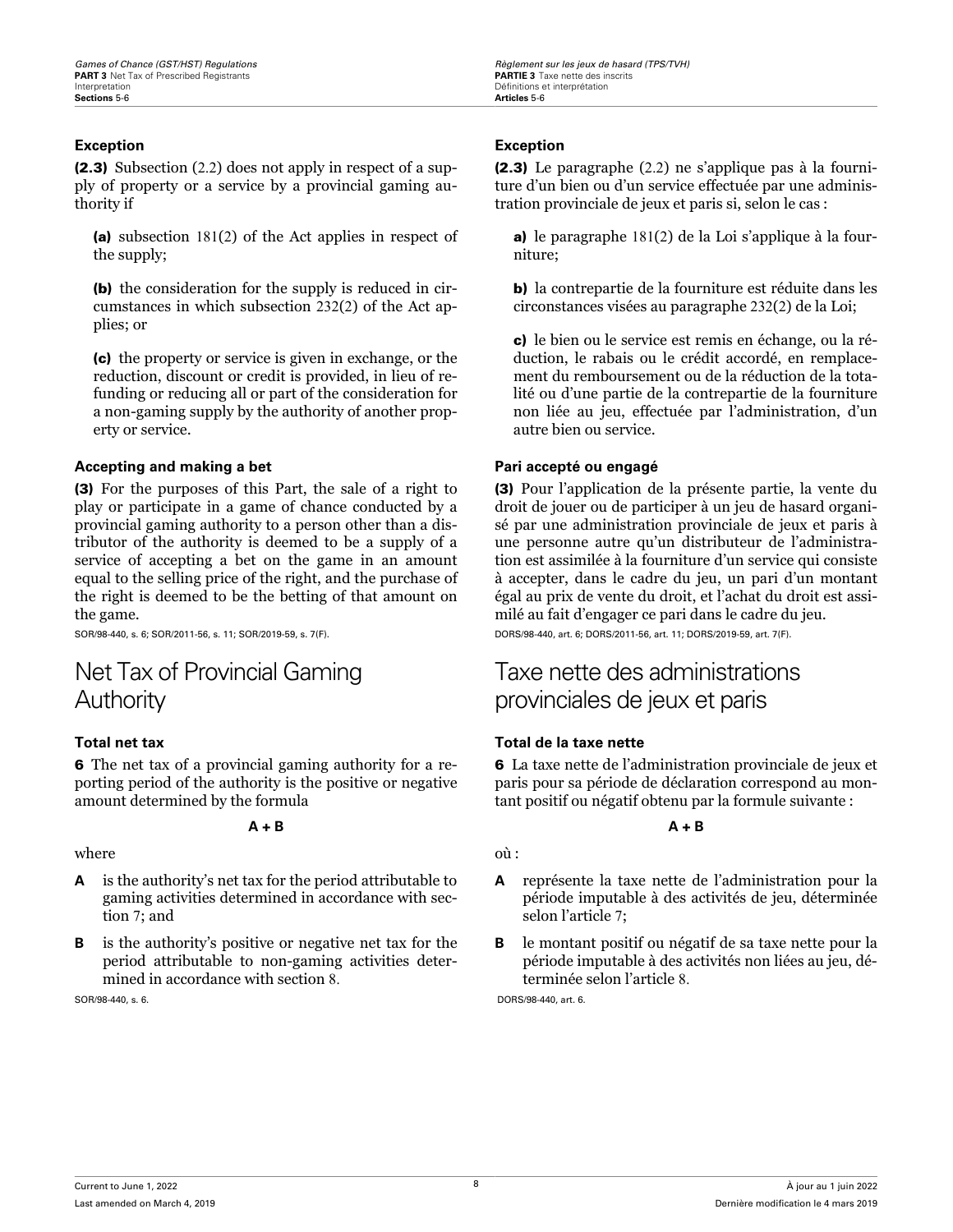7 (1) A provincial gaming authority's net tax attributable to gaming activities for a reporting period of the authority is the amount determined by the formula

**A - B**

#### where

- **A** is the total of all amounts that the authority is required under subsection (2) or (3) to add in determining its net tax for the period; and
- **B** is the total of all credits of the authority for the period in respect of prizes or winnings determined under subsection (4) or (5) and the authority's additional credit in respect of gaming activities for the period determined under subsection (6).

(2) Where a person bets an amount with a provincial gaming authority (other than by purchasing an instant win ticket from a distributor of the authority), the authority shall, in determining its net tax attributable to gaming activities for the reporting period in which it becomes ascertainable whether an amount is payable as a prize or winnings in respect of the bet, add the amount determined by the formula

#### **(A/B) × (C - D)**

where

**A** is

(a) if the person placed the bet in a participating province, the total of the rate set out in subsection 165(1) of the Act and the tax rate for that province, and

(b) in any other case, the rate set out in subsection 165(1) of the Act;

- **B** is the total of 100% and the percentage determined for A;
- **C** is the total amount that is given by the person in respect of the bet, including any amounts payable by the person in respect of the bet as or on account of tax under Part IX of the Act or under an Act of the legislature of a province; and
- **D** is the amount of any tax payable under an Act of the legislature of a province by the person in respect of the bet.

(3) Where a provincial gaming authority has delivered or agreed to deliver an instant win ticket to a distributor of

#### <span id="page-13-0"></span>**Net tax attributable to gaming activities Taxe nette imputable à des activités de jeu**

7 (1) La taxe nette de l'administration provinciale de jeux et paris imputable à des activités de jeu pour sa période de déclaration correspond au montant obtenu par la formule suivante :

**A - B**

où :

- **A** représente le total des montants que l'administration est tenue d'ajouter, en application des paragraphes (2) ou (3), dans le calcul de sa taxe nette pour la période;
- **B** la somme de ses crédits pour la période relatifs aux prix ou gains, déterminés selon les paragraphes (4) ou (5), et de ses crédits supplémentaires relatifs à des activités de jeu pour la période, déterminés selon le paragraphe (6).

#### **Bet received Paris acceptés**

(2) L'administration provinciale de jeux et paris auprès de laquelle une personne engage un pari (autrement que par l'achat d'un billet de loterie instantanée auprès d'un distributeur de l'administration) est tenue d'ajouter, dans le calcul de sa taxe nette imputable à des activités de jeu pour la période de déclaration où il peut être établi si un montant est payable au titre d'un prix ou de gains relatifs au pari, le montant obtenu par la formule suivante :

#### **(A/B) × (C - D)**

où :

**A** représente :

a) si la personne a engagé le pari dans une province participante, la somme du taux fixé au paragraphe 165(1) de la Loi et du taux de taxe applicable à cette province,

b) dans les autres cas, le taux fixé au paragraphe 165(1) de la Loi;

- **B** la somme de 100 % et du pourcentage déterminé selon l'élément A;
- **C** le montant total versé par la personne relativement au pari, y compris les montants payables par elle relativement au pari au titre de la taxe prévue à la partie IX de la Loi ou d'une taxe prévue par une loi provinciale;
- **D** le montant de toute taxe payable par la personne relativement au pari en vertu d'une loi provinciale.

### **Supply of instant win ticket Fourniture d'un billet de loterie instantanée**

(3) Lorsque l'administration provinciale de jeux et paris a livré ou convenu de livrer un billet de loterie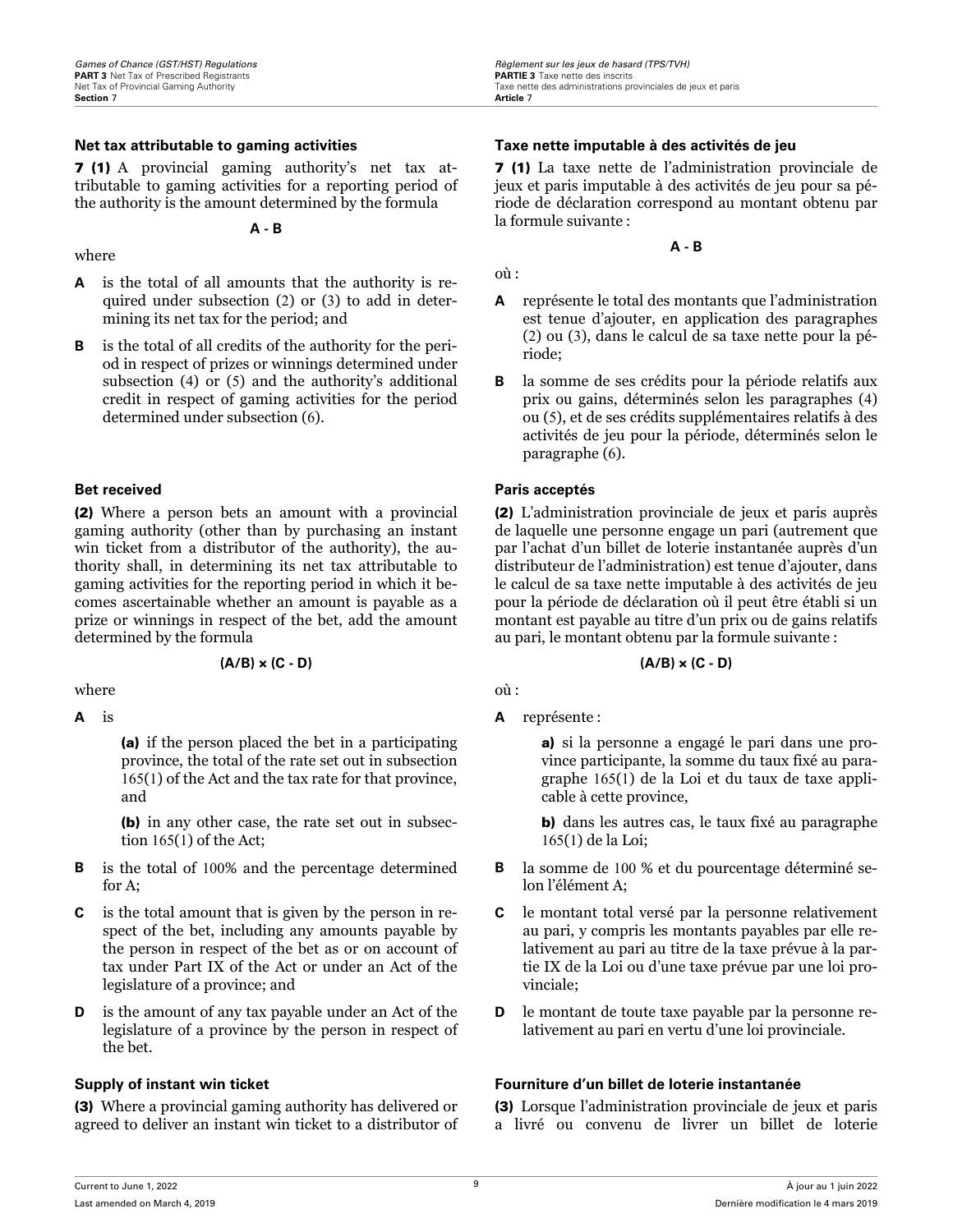**Games of Chance (GST/HST) Regulations** *R***egulations Regulations Regularity Regularity Regularity Regularity Regularity Regularity Regularity PARTIF 3 Taxe nette des inscrits <b>PARTIF 3** Taxe nette des inscrits Net Tax of Provincial Gaming Authority<br> **Section 7 Article 2 Article 2 Article 2 Article 2 Article 2 Article 2** 

the authority and, during a reporting period of the authority, the distributor pays or becomes liable to pay an amount in respect of the ticket to the authority, the authority shall, in determining its net tax attributable to gaming activities for the period, add the amount determined by the formula

### **(A/B) × (C - D)**

where

**A** is

(a) if the instant win ticket was or is to be delivered to the distributor in a participating province, the total of the rate set out in subsection 165(1) of the Act and the tax rate for that province, and

(b) in any other case, the rate set out in subsection 165(1) of the Act;

- **B** is the total of 100% and the percentage determined for A;
- **C** is the face value of the ticket, including any amounts payable by the distributor in respect of the ticket as or on account of tax under an Act of the legislature of a province; and
- **D** is the amount of any tax payable under an Act of the legislature of a province by the distributor in respect of the ticket.

### **Prizes and winnings Prix et gains**

(4) A credit of a provincial gaming authority for a reporting period of the authority in respect of an amount of money that the authority becomes liable, during the period, to pay as a prize or winnings in a game of chance conducted by the authority (other than a prize or winnings in respect of a bet made by purchasing an instant win ticket from a distributor of the authority) is the amount determined by the formula

### **(A/B) × C**

where

**A** is

(a) if the bet in respect of which the prize or winnings becomes payable was placed in a participating province, the total of the rate set out in subsection 165(1) of the Act and the tax rate for that province, and

(b) in any other case, the rate set out in subsection 165(1) of the Act;

- **B** is the total of 100% and the percentage determined for A; and
- **C** is the amount payable as a prize or winnings.

instantanée à l'un de ses distributeurs et que ce dernier, au cours d'une période de déclaration de l'administration, lui paie un montant au titre du billet ou devient redevable d'un tel montant, l'administration est tenue d'ajouter, dans le calcul de sa taxe nette imputable à des activités de jeu pour la période, le montant obtenu par la formule suivante :

### **(A/B) × (C - D)**

où :

**A** représente :

a) si le billet a été ou doit être livré au distributeur dans une province participante, la somme du taux fixé au paragraphe 165(1) de la Loi et du taux de taxe applicable à cette province,

b) dans les autres cas, le taux fixé au paragraphe 165(1) de la Loi;

- **B** la somme de 100 % et du pourcentage déterminé selon l'élément A;
- **C** la valeur nominale du billet, y compris tout montant payable par le distributeur relativement au billet au titre d'une taxe prévue par une loi provinciale;
- **D** le montant de toute taxe payable par le distributeur relativement au billet en vertu d'une loi provinciale.

(4) Le crédit de l'administration provinciale de jeux et paris pour sa période de déclaration relativement à une somme d'argent dont elle devient redevable, au cours de la période, au titre d'un prix ou de gains dans le cadre d'un jeu de hasard qu'elle organise (sauf un prix ou des gains relatifs à un pari engagé par l'achat d'un billet de loterie instantanée auprès de l'un de ses distributeurs) correspond au montant obtenu par la formule suivante :

### **(A/B) × C**

où :

**A** représente :

a) si le pari relativement auquel le prix ou les gains deviennent payables a été engagé dans une province participante, la somme du taux fixé au paragraphe 165(1) de la Loi et du taux de taxe applicable à cette province,

b) dans les autres cas, le taux fixé au paragraphe 165(1) de la Loi;

- **B** la somme de 100 % et du pourcentage déterminé selon l'élément A;
- **C** la somme d'argent.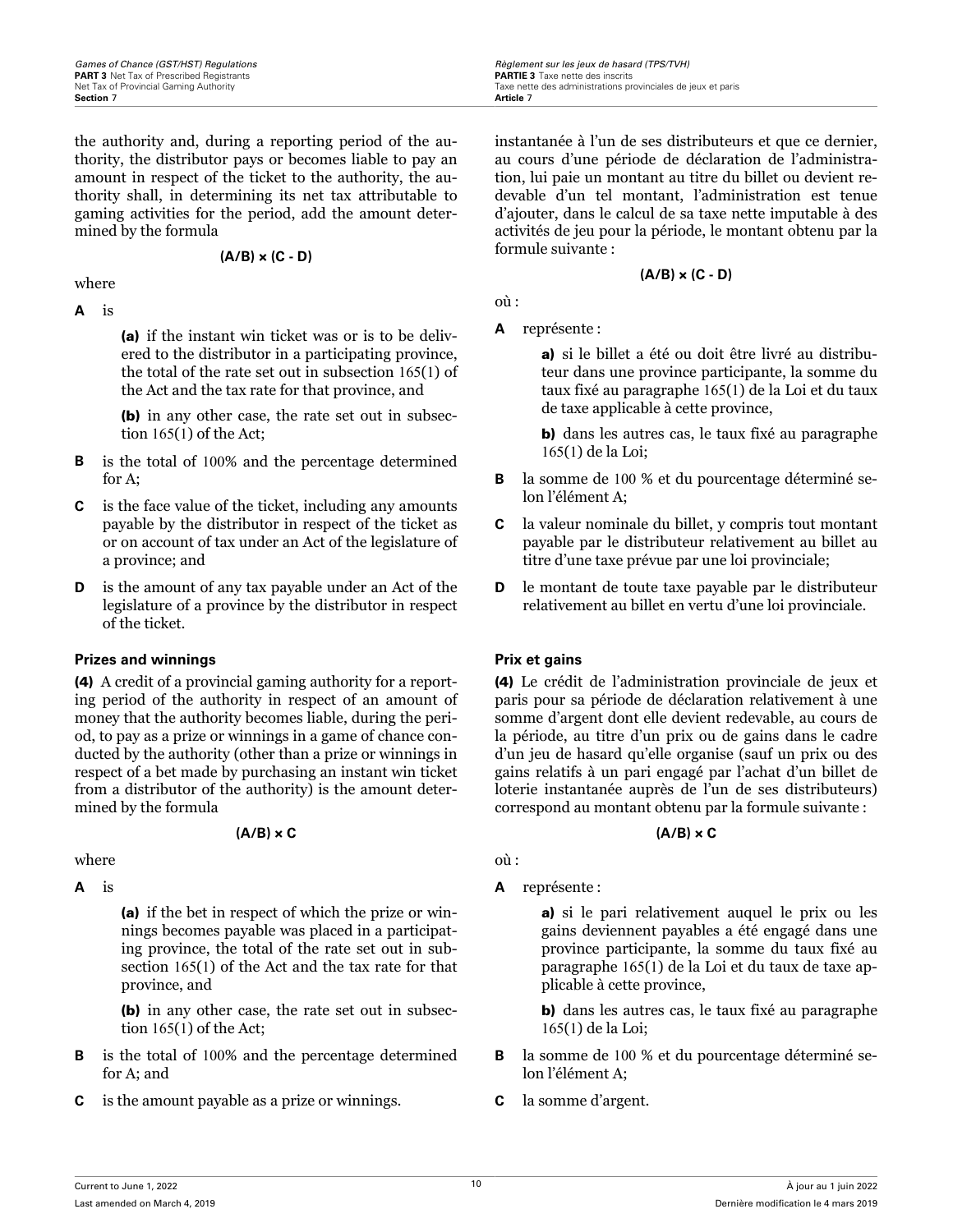(5) A credit of a provincial gaming authority for a reporting period of the authority in respect of a prize or winnings in respect of an instant win ticket of a particular kind that the authority has delivered or agreed to deliver to a distributor of the authority and in respect of which the distributor pays or becomes liable to pay, during the period, an amount to the authority is the amount determined by the formula

#### **(A/B) × C**

where

### **A** is

(a) if the instant win ticket was or is to be delivered to the distributor in a participating province, the total of the rate set out in subsection 165(1) of the Act and the tax rate for that province, and

(b) in any other case, the rate set out in subsection 165(1) of the Act;

- **B** is the total of 100% and the percentage determined for A; and
- **C** is the expected value, determined on the basis of mathematical probability, of the prize or winnings in respect of each instant win ticket of that kind supplied by the authority.

(6) A provincial gaming authority's additional credit in respect of gaming activities for a reporting period of the authority is the amount determined by the formula

**A - B - C**

where

- **A** is the total of all amounts each of which is an amount that the authority is required, under subsection (2) or (3), to add in determining its net tax for the period;
- **B** is the total of all amounts each of which is a credit of the authority in respect of a prize or winnings for the period determined under subsection (4) or (5); and
- **C** is the imputed tax payable by the authority on gaming expenses for the period determined under subsection (7).

#### **Prize on instant win ticket Prix relatif à un billet de loterie instantanée**

(5) Le crédit de l'administration provinciale de jeux et paris pour sa période de déclaration relativement à un prix ou des gains sur un billet de loterie instantanée d'un type déterminé qu'elle a livré ou convenu de livrer à l'un de ses distributeurs et au titre duquel ce dernier lui paie un montant, ou devient redevable d'un montant, au cours de la période correspond au montant obtenu par la formule suivante :

#### **(A/B) × C**

où :

**A** représente :

a) si le billet a été ou doit être livré au distributeur dans une province participante, la somme du taux fixé au paragraphe 165(1) de la Loi et du taux de taxe applicable à cette province,

b) dans les autres cas, le taux fixé au paragraphe 165(1) de la Loi;

- **B** la somme de 100 % et du pourcentage déterminé selon l'élément A;
- **C** la valeur espérée, déterminée selon des probabilités mathématiques, du prix ou des gains sur chaque billet de loterie instantanée de ce type fourni par l'administration.

### **Additional credit Crédit supplémentaire**

(6) Le crédit supplémentaire de l'administration provinciale de jeux et paris relativement à des activités de jeu pour sa période de déclaration correspond au montant obtenu par la formule suivante :

### **A - B - C**

où :

- **A** représente le total des montants représentant chacun un montant que l'administration est tenue d'ajouter, en application des paragraphes (2) ou (3), dans le calcul de sa taxe nette pour la période;
- **B** le total des montants représentant chacun un crédit de l'administration relativement à un prix ou des gains pour la période, déterminé selon les paragraphes  $(4)$  ou  $(5)$ ;
- **C** la taxe imputée payable par elle sur les frais de jeu pour la période, déterminée selon le paragraphe (7).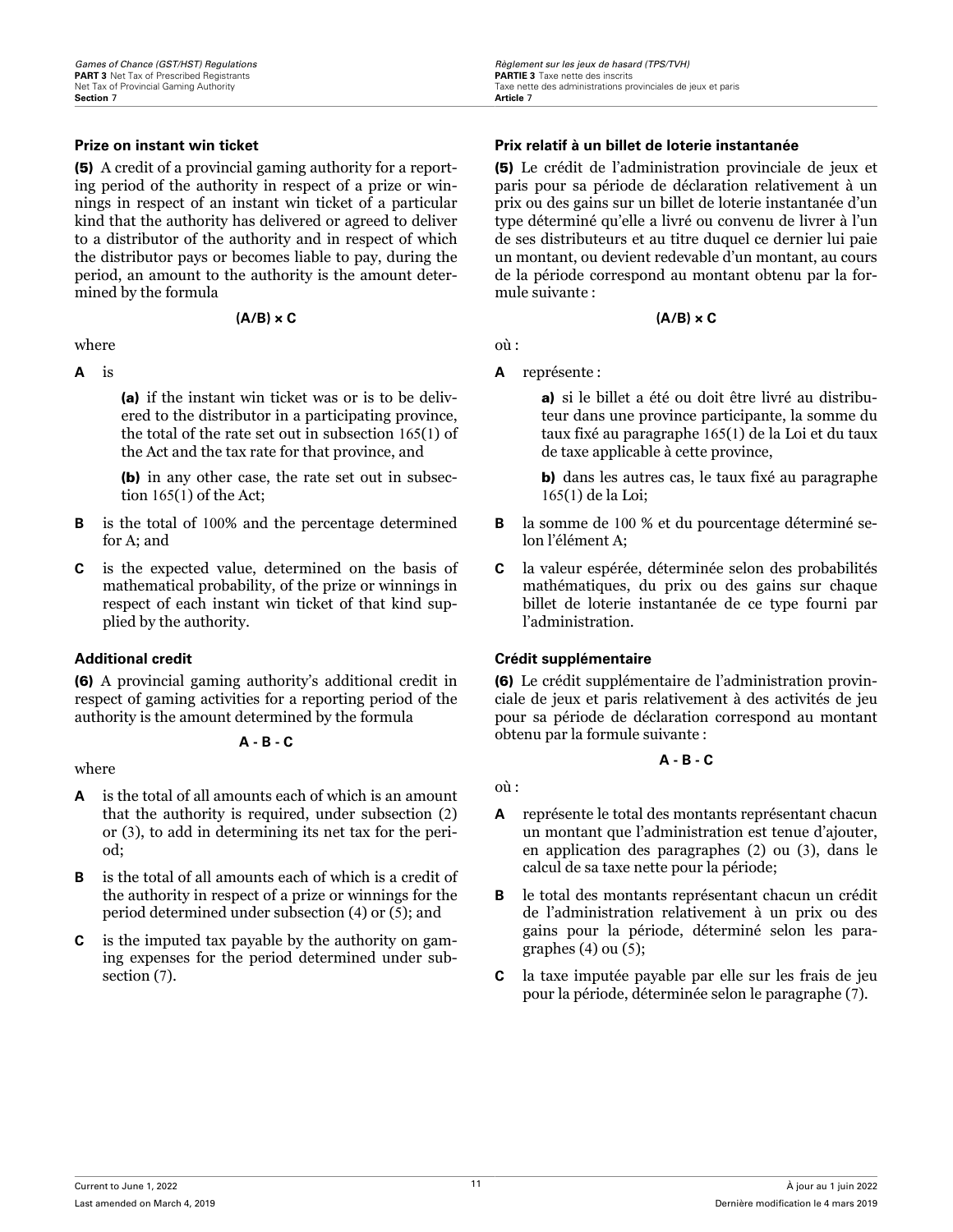#### **Imputed tax on gaming expenses Taxe imputée sur les frais de jeu**

(7) The imputed tax payable by a provincial gaming authority on gaming expenses for a particular reporting period of the authority is the amount determined by the formula

$$
A + B + C + D + E
$$

where

**A** is the amount determined by the formula

$$
A_1 - A_2
$$

where

**A<sup>1</sup>** is the total of all amounts each of which is

(a) an amount of tax (other than tax that is deemed under subsection 206(2) or (3) of the Act to have been paid or that is calculated on a reimbursement) that became payable during the particular period, or that was paid during the particular period without having become payable, by the authority in respect of property or a service (other than a casino operating service or a prize in kind) that was acquired or imported by the authority, (a.1) twice the amount determined under section 13 for the particular period as the imputed tax payable by the authority in respect of expenses incurred by the Interprovincial Lottery Corporation,

(b) an amount of tax that the authority is deemed to have collected during the period under subsection 206(5) of the Act,

(b.1) an amount (other than an amount described in subparagraph  $(d)(ii)$  of tax in respect of a supply deemed under subsection 143(1) of the Act to have been made outside Canada (other than a supply described in subsection 178.8(2) of the Act) that would have become payable by the authority during the particular period if the supply had been made in Canada by a registrant,

(c) the total of all amounts each of which is determined by the formula

### $A_3 \times A_4$

where

**A<sup>3</sup>** is a reimbursement (other than a nongaming reimbursement) that became payable during the particular period, or that was paid during the particular period without having become payable, by the authority to a distributor of the authority, other than

(7) La taxe imputée payable par l'administration provinciale de jeux et paris sur les frais de jeu pour une période de déclaration donnée correspond au montant obtenu par la formule suivante :

$$
A + B + C + D + E
$$

où :

**A** représente le montant obtenu par la formule suivante :

$$
A_1 - A_2
$$

où :

**A<sup>1</sup>** représente le total des montants représentant chacun, selon le cas :

> a) la taxe (sauf celle qui est réputée par les paragraphes 206(2) ou (3) de la Loi avoir été payée ou qui est calculée sur un montant de remboursement) qui est devenue payable par l'administration au cours de la période donnée, ou qui a été payée par elle au cours de cette période sans qu'elle soit devenue payable, au titre d'un bien ou d'un service (sauf un service d'exploitation de casino ou un prix en nature) qu'elle a acquis ou importé, a.1) le double du montant déterminé selon l'article 13 pour la période donnée qui représente la taxe imputée payable par l'administration relativement aux dépenses engagées par la Société de la loterie interprovinciale,

b) la taxe que l'administration est réputée avoir perçue au cours de la période donnée aux termes du paragraphe 206(5) de la Loi,

b.1) un montant de taxe, sauf le montant visé au sous-alinéa d)(ii), relatif à une fourniture réputée, en vertu du paragraphe 143(1) de la Loi, avoir été effectuée à l'étranger (à l'exception d'une fourniture visée au paragraphe 178.8(2) de la Loi) qui serait devenu payable par l'administration au cours de la période donnée si la fourniture avait été effectuée au Canada par un inscrit,

c) le total des montants dont chacun s'obtient par la formule suivante :

$$
A_3 \times A_4
$$

où :

**A<sup>3</sup>** représente un montant de remboursement (sauf un montant de remboursement non lié au jeu) qui est devenu payable par l'administration au cours de la période donnée, ou qui a été payé par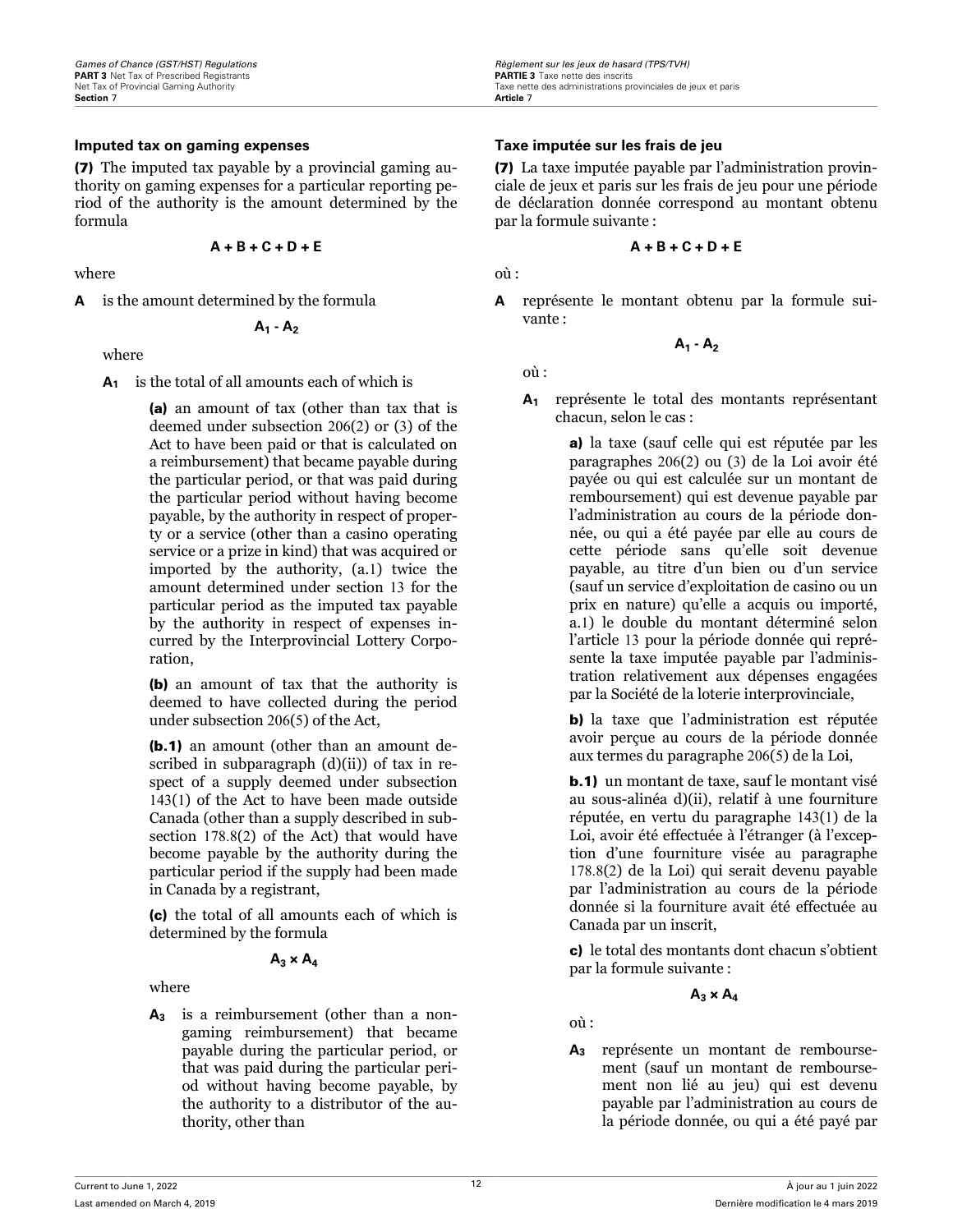(i) a non-taxable reimbursement,

(ii) a reimbursement of the cost to the distributor of a right to play or participate in a game of chance given away free of charge by the distributor,

(iii) a reimbursement of salaries, wages or other remuneration paid or payable by the distributor to an employee of the distributor to the extent that that remuneration is a cost to the distributor of supplying a casino operating service to the authority, or

(iv) a reimbursement of an expense incurred by the distributor in the course of supplying a service referred to in subparagraph  $188.1(4)(a)(iii)$  of the Act, and

### **A<sup>4</sup>** is

(i) if the reimbursement is in respect of a supply made by the distributor to the authority in a participating province, the total of the rate set out in subsection 165(1) of the Act and the tax rate for that province, and

(ii) in any other case, the rate set out in subsection 165(1) of the Act, and

(d) twice the value of all amounts each of which is

(i) an amount that, but for subsection 156(2) or 167(1.1) of the Act, would have become payable by the authority during the particular period as tax under Division II of Part IX of the Act in respect of a supply made to the authority,

(ii) an amount that would have become payable by the authority during the particular period as tax under Division IV or IV.1 of Part IX of the Act if the authority's gaming activities were not commercial activities,

(iii) the amount by which

(A) the total of all amounts each of which is tax that would have become payable by the authority during the particular period under Division II of Part IX of the Act in respect of a supply (other than a supply referred to in subparagraph (iv) or (v)) made to the authority that is a taxable supply of property or a service for consideration less than fair market value, or an exempt supply by

elle au cours de cette période sans être devenu payable, à l'un de ses distributeurs, à l'exclusion des montants suivants :

(i) un montant de remboursement non taxable,

(ii) un montant de remboursement du coût pour le distributeur du droit de jouer ou de participer à un jeu de hasard qu'il remet gratuitement,

(iii) un montant de remboursement du traitement, salaire ou autre rémunération payé ou payable par lui à l'un de ses salariés dans la mesure où la rémunération représente pour lui un coût lié à la fourniture d'un service d'exploitation de casino à l'administration,

(iv) un montant de remboursement d'une dépense engagée par le distributeur dans le cadre de la fourniture d'un service visé au sous-alinéa 188.1(4)a)(iii) de la Loi,

**A<sup>4</sup>** :

(i) si le montant de remboursement se rapporte à une fourniture effectuée par le distributeur au profit de l'administration dans une province participante, la somme du taux fixé au paragraphe 165(1) de la Loi et du taux de taxe applicable à cette province,

(ii) dans les autres cas, le taux fixé au paragraphe 165(1) de la Loi,

d) le double de la valeur des montants représentant chacun, selon le cas :

(i) un montant qui, n'eût été les paragraphes 156(2) ou 167(1.1) de la Loi, serait devenu payable par elle au cours de la période donnée au titre de la taxe prévue à la section II de la partie IX de la Loi relativement à une fourniture effectuée à son profit,

(ii) un montant qui serait devenu payable par elle au cours de la période donnée au titre de la taxe prévue aux sections IV ou IV.1 de la partie IX de la loi si ses activités de jeu n'étaient pas des activités commerciales,

(iii) l'excédent du montant visé à la division (A) sur le montant visé à la division  $(B)$ :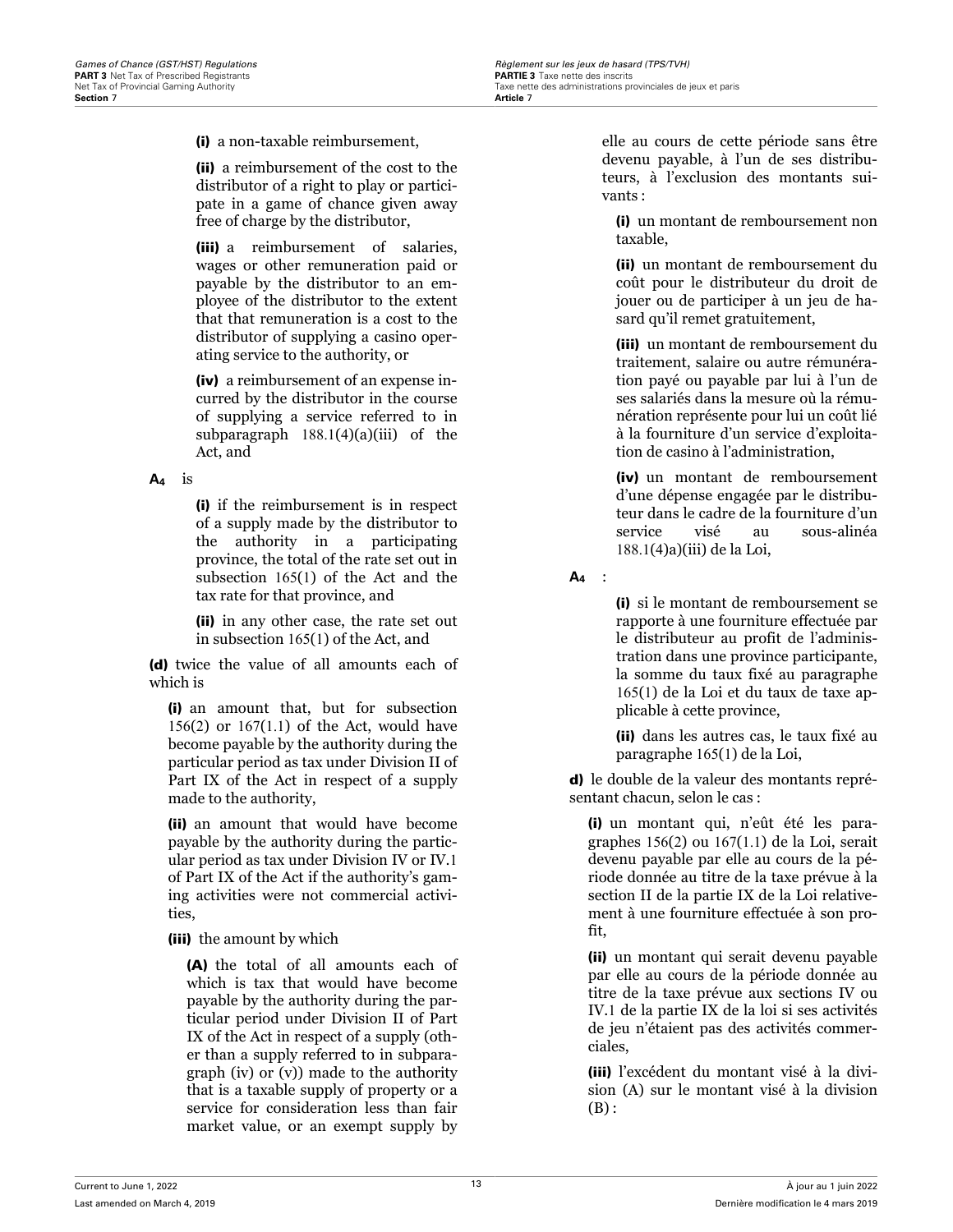way of lease of tangible personal property or real property, if the supply had been a taxable supply made for consideration equal to fair market value,

exceeds

(B) the total amount of tax under that Division that became payable by the authority during the particular period in respect of supplies included in clause (A),

(iv) the amount of tax that would have become payable by the authority during the particular period under Division II of Part IX of the Act in respect of an exempt supply of real property made to the authority by way of lease by a wholly-owned subsidiary of the authority that had acquired the property for consideration equal to fair market value if the supply had been a taxable supply and if the amount of consideration for the supply that had become due in the period or was paid in the period without having become due were equal to the greater of the period cost of the supply for the period and the total of any amounts of consideration for the supply, as otherwise determined for the purposes of Part IX of the Act, that became due in the period or were paid in the period without having become due, or

(v) the amount, if any, by which

(A) the amount of tax that would have become payable by the authority during the particular period under Division II of Part IX of the Act in respect of a taxable supply of property made to the authority by way of lease by a whollyowned subsidiary of the authority that had acquired the property for consideration equal to fair market value if consideration for the supply, equal to the period cost of the supply for the period, became due in the period and if that were the only consideration for the supply that became due in the period or was paid in the period without having become due,

### exceeds

(B) the total amount of tax under that Division that became payable by the authority during the particular period in respect of the supply, and

(A) le total des montants représentant chacun la taxe qui serait devenue payable par elle au cours de la période donnée en vertu de la section II de la partie IX de la Loi relativement à une fourniture, sauf celle visée aux sous-alinéas (iv) ou (v), effectuée à son profit qui est soit une fourniture taxable de bien ou de service pour une contrepartie inférieure à la juste valeur marchande, soit une fourniture exonérée par bail de bien meuble corporel ou d'immeuble, si la fourniture avait été une fourniture taxable effectuée pour une contrepartie égale à la juste valeur marchande,

(B) le total de la taxe prévue à cette section qui est devenue payable par elle au cours de la période donnée relativement aux fournitures visées à la division (A),

(iv) le montant de taxe qui serait devenu payable par elle au cours de la période donnée en vertu de la section II de la partie IX de la Loi relativement à une fourniture exonérée d'immeuble par bail effectuée à son profit par sa filiale à cent pour cent qui avait acquis l'immeuble pour une contrepartie égale à la juste valeur marchande, si la fourniture avait été une fourniture taxable et si le montant de la contrepartie de la fourniture, devenue due au cours de la période ou payée au cours de la période sans être devenue due, correspondait au coût imputable de la fourniture pour la période ou, s'il est supérieur, au total des montants de contrepartie de la fourniture, déterminés par ailleurs pour l'application de la partie IX de la Loi, qui sont devenus dus au cours de la période ou qui ont été payés au cours de la période sans être devenus dus,

(v) l'excédent du montant visé à la division (A) sur le montant visé à la division (B) :

(A) le montant de taxe qui serait devenu payable par elle au cours de la période donnée en vertu de la section II de la partie IX de la Loi relativement à une fourniture taxable de bien par bail effectuée à son profit par sa filiale à cent pour cent qui avait acquis le bien pour une contrepartie égale à la juste valeur marchande, si la contrepartie de la fourniture, égale au coût imputable de celleci pour la période, était devenue due au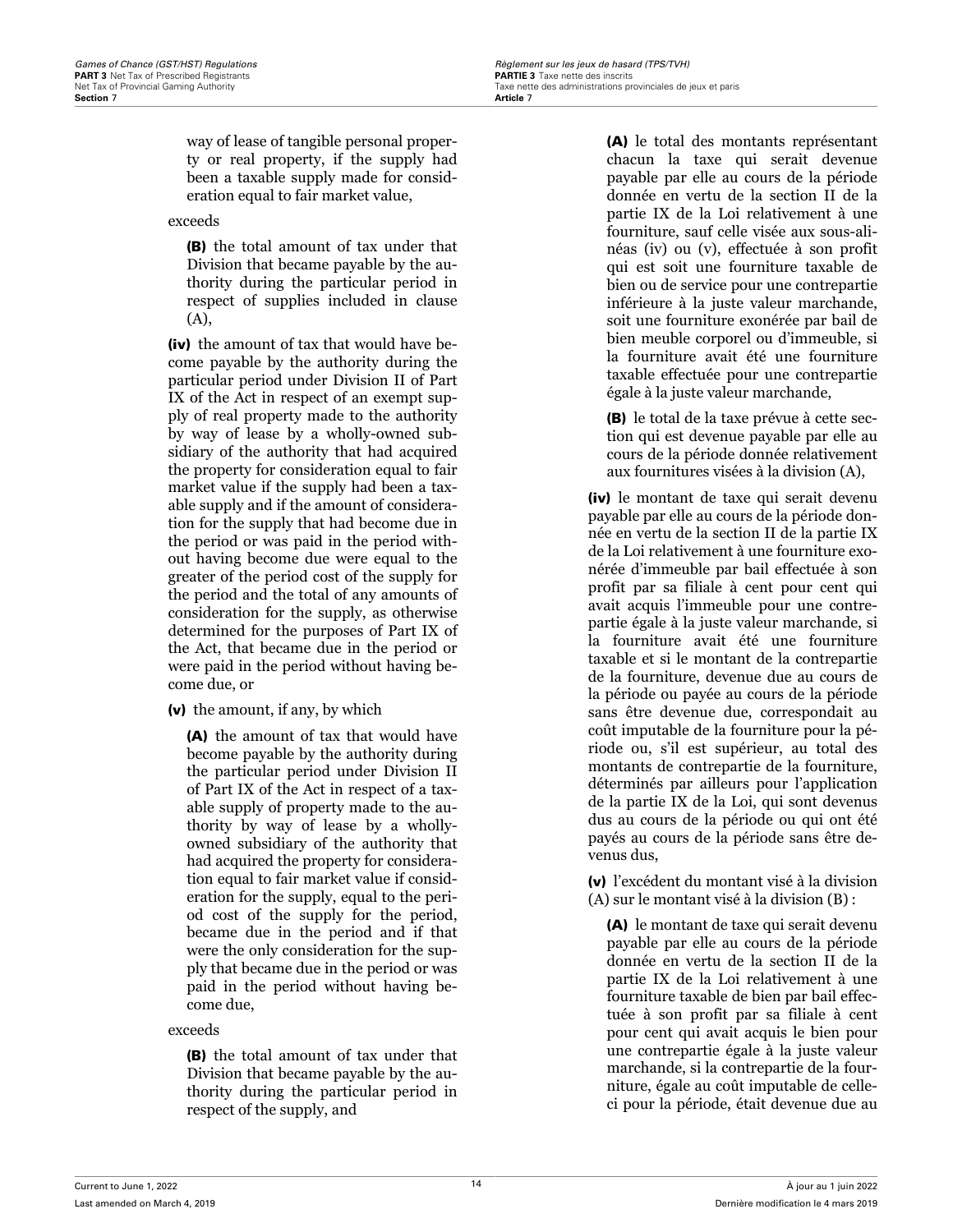**A<sup>2</sup>** is the total of all amounts each of which is determined by the formula

### $A_5 \times A_6$

where

**A<sup>5</sup>** is

(a) an input tax credit of the authority for the particular period that is in respect of an amount included under paragraph (a), or

(b) twice the value of an imputed input tax credit of the authority for the particular period that is in respect of an amount included under any of subparagraphs (d)(i) to (iii), of the description of  $A_1$  in determining the total for  $A_1$  for the particular period, and

- **A<sup>6</sup>** is the extent (expressed as a percentage) to which the authority is, subject to section 9, entitled to include the input tax credit or imputed input tax credit, as the case may be, in determining this total for the particular period;
- **B** is the total of all amounts each of which is an amount of tax that would have become payable by the authority during the particular period in respect of consideration for a supply of a casino operating service made to the authority by a distributor of the authority if subsection 188.1(4) of the Act did not apply to the supply and the consideration for the supply were equal to the amount determined by the formula

$$
\mathsf{B}_1\cdot (\mathsf{B}_2 + \mathsf{B}_3)
$$

where

- **B<sup>1</sup>** is the consideration for the casino operating service determined under Part IX of the Act without reference to that subsection,
- **B<sup>2</sup>** is the total of all amounts each of which is determined by the formula

### $B_4 \times B_5$

where

**B<sup>4</sup>** is a particular amount of salaries, wages or other remuneration (other than an amount described in the description of  $B_6$ ) paid or payable by the distributor, or by a person (in this description and in the description of  $B<sub>6</sub>$  referred to as the "distributor's subsidiary") that is a wholly-owned subsidiary

cours de la période et si cette contrepartie était la seule contrepartie de la fourniture qui est devenue due au cours de la période ou qui a été payée au cours de la période sans être devenue due,

(B) le total de la taxe prévue à cette section qui est devenue payable par elle au cours de la période donnée relativement à la fourniture,

**A<sup>2</sup>** le total des montants dont chacun s'obtient par la formule suivante :

$$
A_5 \times A_6
$$

 $\sin \cdot$ 

**A<sup>5</sup>** représente :

a) soit un crédit de taxe sur les intrants de l'administration pour la période donnée qui se rapporte à un montant inclus selon l'alinéa a) de l'élément  $\mathrm{A}_1$  dans le calcul du total visé à cet élément pour cette période,

b) soit le double de la valeur d'un crédit de taxe sur les intrants imputé de l'administration pour la période donnée qui se rapporte à un montant inclus selon l'un des sous-alinéas d)(i) à (iii) de l'élément A<sup>1</sup> dans le calcul du total visé à cet élément pour cette période,

- **A<sup>6</sup>** la mesure (exprimée en pourcentage) dans laquelle l'administration peut inclure, sous réserve de l'article 9, le crédit de taxe sur les intrants ou le crédit de taxe sur les intrants imputé, selon le cas, dans le calcul du présent total pour la période donnée;
- **B** le total des montants représentant chacun un montant de taxe qui serait devenu payable par l'administration au cours de la période donnée relativement à la contrepartie de la fourniture d'un service d'exploitation de casino effectuée à son profit par l'un de ses distributeurs si le paragraphe 188.1(4) de la Loi ne s'était pas appliqué à la fourniture et si la contrepartie de la fourniture avait été égale au montant obtenu par la formule suivante :

$$
\mathsf{B}_1\cdot (\mathsf{B}_2 + \mathsf{B}_3)
$$

où :

**B<sup>1</sup>** représente la contrepartie du service d'exploitation de casino, déterminée selon la partie IX de la Loi compte non tenu de ce paragraphe,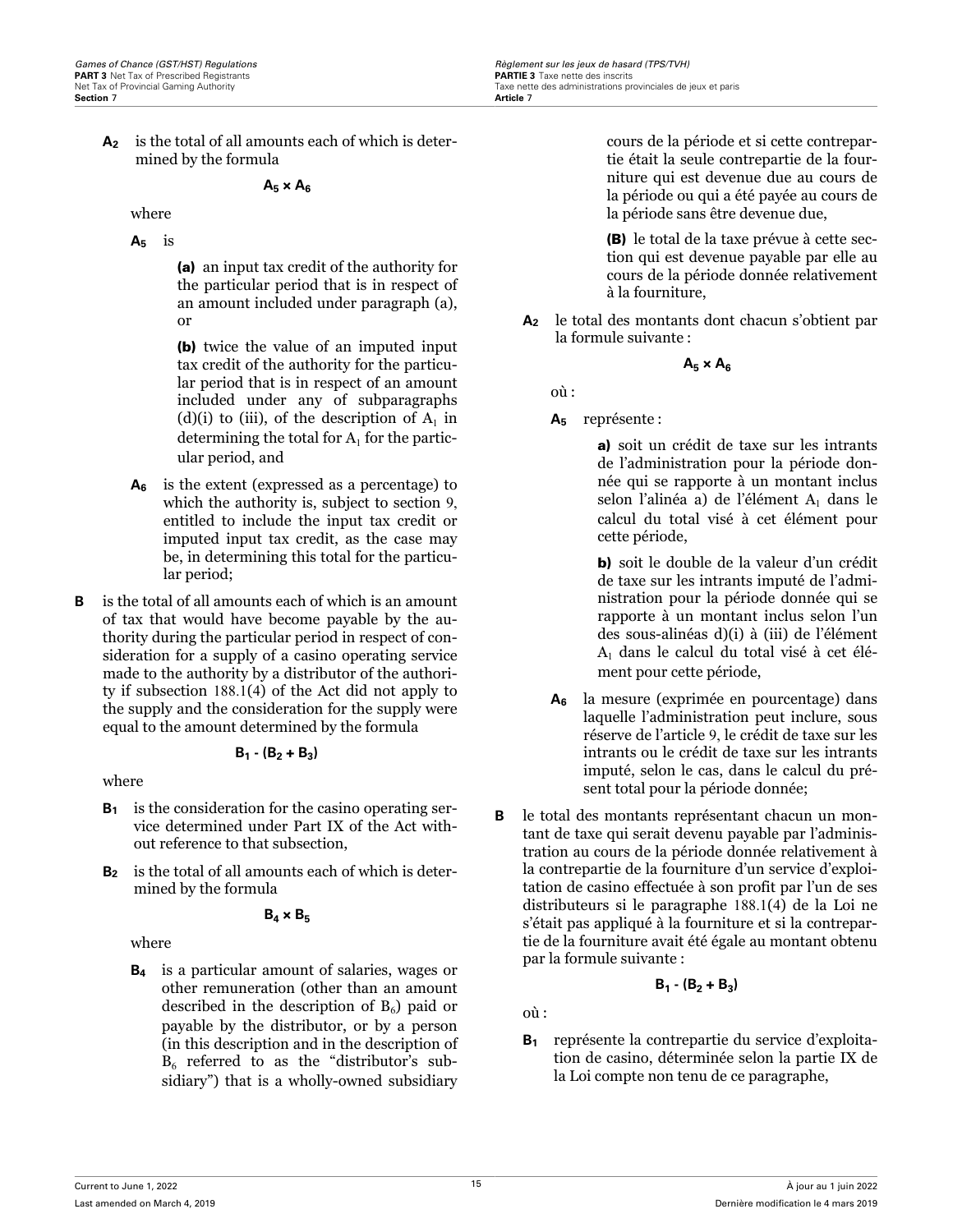of the distributor, to an employee of the distributor or of the distributor's subsidiary, and

**B<sup>5</sup>** is the extent (expressed as a percentage) to which the particular amount is

> (i) a cost to the distributor of supplying the casino operating service to the authority, or

> (ii) a cost to the authority of the management, administration and carrying on of the day-to-day operations of the authority's gaming activities that are connected with a casino of the authority, and

**B<sup>3</sup>** is the total of all amounts each of which is determined by the formula

### $B<sub>6</sub> \times B<sub>7</sub>$

where

- **B<sup>6</sup>** is a particular amount that is paid by, or is in respect of a supply of property or a service made by, the distributor or the distributor's subsidiary to an employee of the distributor or of the distributor's subsidiary or to a person related to such an employee, and that the employee is required under section 6 of the *Income Tax Act* to include in computing the employee's income for a taxation year of the employee, and
- **B<sup>7</sup>** is the extent (expressed as a percentage) to which the particular amount is

(i) a cost to the distributor of supplying the casino operating service to the authority, or

(ii) a cost to the authority of the management, administration and carrying on of the day-to-day operations of the authority's gaming activities that are connected with a casino of the authority;

**C** is the total of all amounts each of which is an amount determined by the formula

## **C1 × C<sup>2</sup>**

where

**C<sup>1</sup>** is the total of all amounts each of which is an amount that, in the absence of subsection 188.1(4) of the Act, would be consideration (other than charitable proceeds from Superstar Bingo) for a supply (other than a supply of a casino operating service) by a distributor of the authority to the authority or would be a reimbursement paid or payable by the authority to a **B<sup>2</sup>** le total des montants dont chacun s'obtient par la formule suivante :

### $B_4 \times B_5$

où :

- **B<sup>4</sup>** représente le traitement, salaire ou autre rémunération (sauf le montant visé à l'élément  $B_6$ ) payé ou payable par le distributeur, ou par une personne (appelée « filiale du distributeur » au présent élément et à l'élément  $\mathrm{B}_6$ ) qui est l'une de ses filiales à cent pour cent, à l'un des salariés du distributeur ou de la filiale du distributeur,
- **B<sup>5</sup>** la mesure (exprimée en pourcentage) dans laquelle ce traitement, salaire ou autre rémunération représente :

(i) soit un coût, pour le distributeur, lié à la fourniture du service d'exploitation de casino à l'administration,

(ii) soit un coût, pour l'administration, lié à la gestion, à l'administration et au déroulement de ses activités de jeu courantes rattachées à l'un de ses casinos,

**B<sup>3</sup>** le total des montants dont chacun s'obtient par la formule suivante :

### **B6 × B<sup>7</sup>**

où :

- **B<sup>6</sup>** représente un montant donné qui soit est payé par le distributeur ou la filiale du distributeur à l'un de leurs salariés ou à une personne liée à un tel salarié, soit se rapporte à la fourniture d'un bien ou d'un service effectuée par le distributeur ou la filiale du distributeur au profit d'un tel salarié ou d'une telle personne, et que le salarié est tenu par l'article 6 de la *Loi de l'impôt sur le revenu* d'inclure dans le calcul de son revenu pour son année d'imposition,
- **B<sup>7</sup>** la mesure (exprimée en pourcentage) dans laquelle le montant donné représente :

(i) soit un coût, pour le distributeur, lié à la fourniture du service d'exploitation de casino à l'administration,

(ii) soit un coût, pour l'administration, lié à la gestion, à l'administration et au déroulement de ses activités de jeu courantes rattachées à l'un de ses casinos;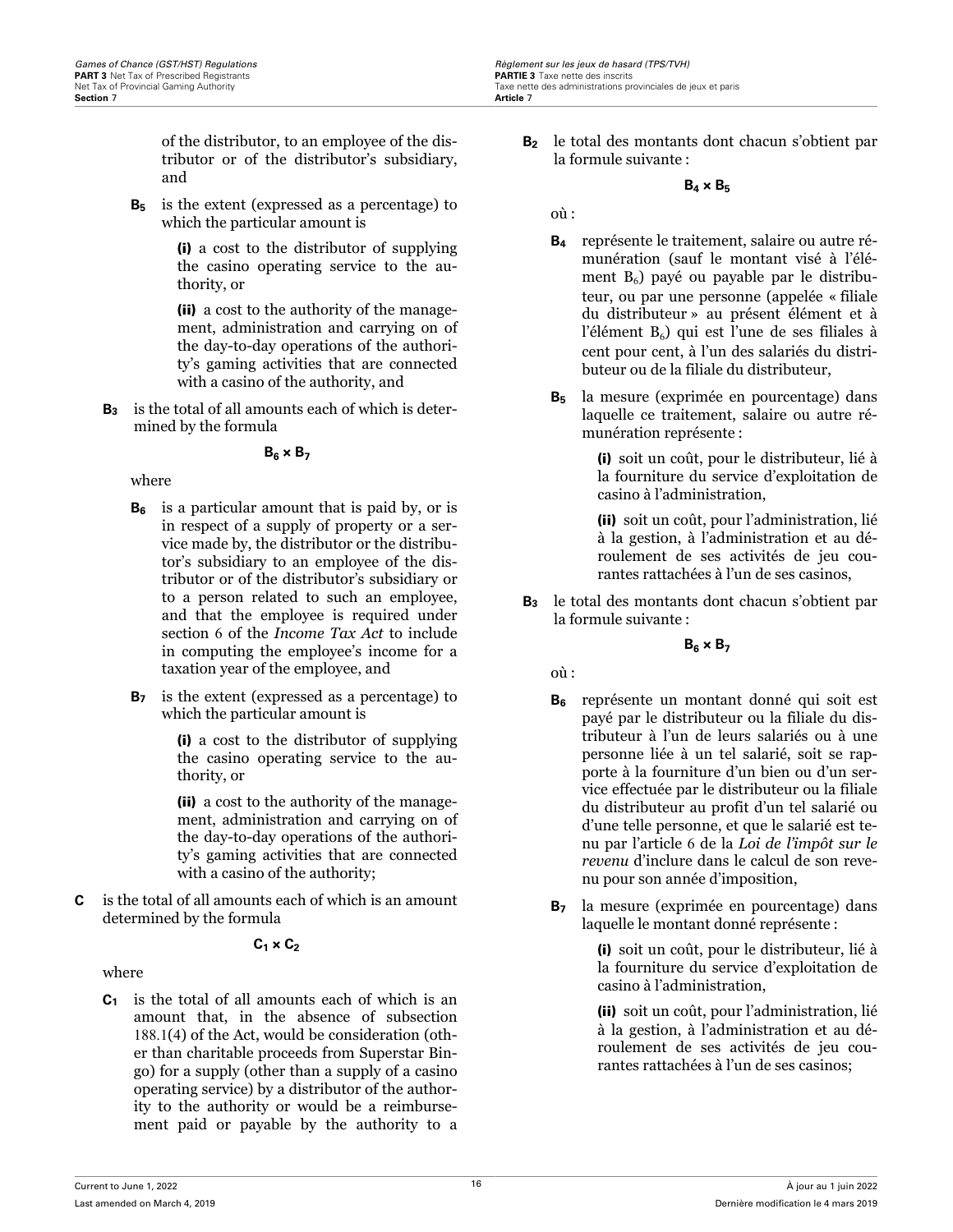distributor of the authority (other than a reimbursement that is a non-gaming reimbursement, a non-taxable reimbursement, a reimbursement of the cost to the distributor of a right to play or participate in a game of chance given away free of charge by the distributor or a reimbursement of salaries, wages or other remuneration paid or payable by the distributor to an employee of the distributor to the extent that that remuneration is a cost to the distributor of supplying a casino operating service to the authority), where

(a) if the amount represents a commission in respect of the sale, by the distributor on behalf of the authority, of a right to play or participate in a game of chance (other than an instant win game), it became ascertainable in the particular period whether a prize or winnings were payable in respect of the right, and

(b) in any other case, the amount became due to the distributor during the particular period or was paid to the distributor during the particular period without having become due, and

**C<sup>2</sup>** is

(a) if the particular supply by the distributor to the authority relates to the making of supplies of rights of the authority in a participating province, the total of the rate set out in subsection 165(1) of the Act and the tax rate for that province, and

(b) in any other case, the rate set out in subsection 165(1) of the Act;

**D** is the total of all amounts each of which is a positive or negative amount determined, in respect of each distributor of the authority, by the formula

$$
(\mathsf{D}_1 \cdot \mathsf{D}_2) \times \mathsf{D}_3
$$

where

**D<sup>1</sup>** is the amount by which

(a) the total face value of all rights of the authority evidenced by tickets, cards or other printed devices that were acquired by the distributor from the authority for the purpose of supply on the distributor's own behalf otherwise than as prizes in kind and

(i) in the case of instant win tickets, the consideration for the supplies of which by the authority to the distributor became due during the particular period or was paid

**C** le total des montants dont chacun s'obtient par la formule suivante :

 $C_1 \times C_2$ 

où :

**C<sup>1</sup>** représente le total des montants dont chacun correspond à un montant qui, sans le paragraphe 188.1(4) de la Loi, correspondrait soit à la contrepartie (sauf le produit du bingo Superstar) d'une fourniture (sauf la fourniture d'un service d'exploitation de casino) effectuée au profit de l'administration par l'un de ses distributeurs, soit à un montant de remboursement payé ou payable par l'administration à l'un de ses distributeurs (à l'exclusion d'un montant de remboursement non lié au jeu, d'un montant de remboursement non taxable, d'un montant de remboursement du coût, pour le distributeur, du droit de jouer ou de participer à un jeu de hasard qu'il remet gratuitement et d'un montant de remboursement du traitement, salaire ou autre rémunération payé ou payable par lui à l'un de ses salariés dans la mesure où la rémunération représente, pour lui, un coût lié à la fourniture d'un service d'exploitation de casino à l'administration), dans le cas où :

> a) si le montant représente une commission relative à la vente, effectuée par le distributeur pour le compte de l'administration, du droit de jouer ou de participer à un jeu de hasard (sauf une loterie instantanée), il peut être établi au cours de la période donnée si un prix ou des gains étaient payables relativement au droit,

> b) dans les autres cas, le montant est devenu dû au distributeur au cours de la période donnée ou lui a été payé au cours de cette période sans qu'il soit devenu dû,

**C<sup>2</sup>** :

a) si la fourniture donnée effectuée par le distributeur au profit de l'administration a trait à la réalisation de fournitures de droits de l'administration dans une province participante, la somme du taux fixé au paragraphe 165(1) de la Loi et du taux de taxe applicable à cette province,

b) dans les autres cas, le taux fixé au paragraphe 165(1) de la Loi;

**D** le total des montants représentant chacun, pour chaque distributeur de l'administration, le montant positif ou négatif obtenu par la formule suivante :

$$
(\mathsf{D}_1 \cdot \mathsf{D}_2) \times \mathsf{D}_3
$$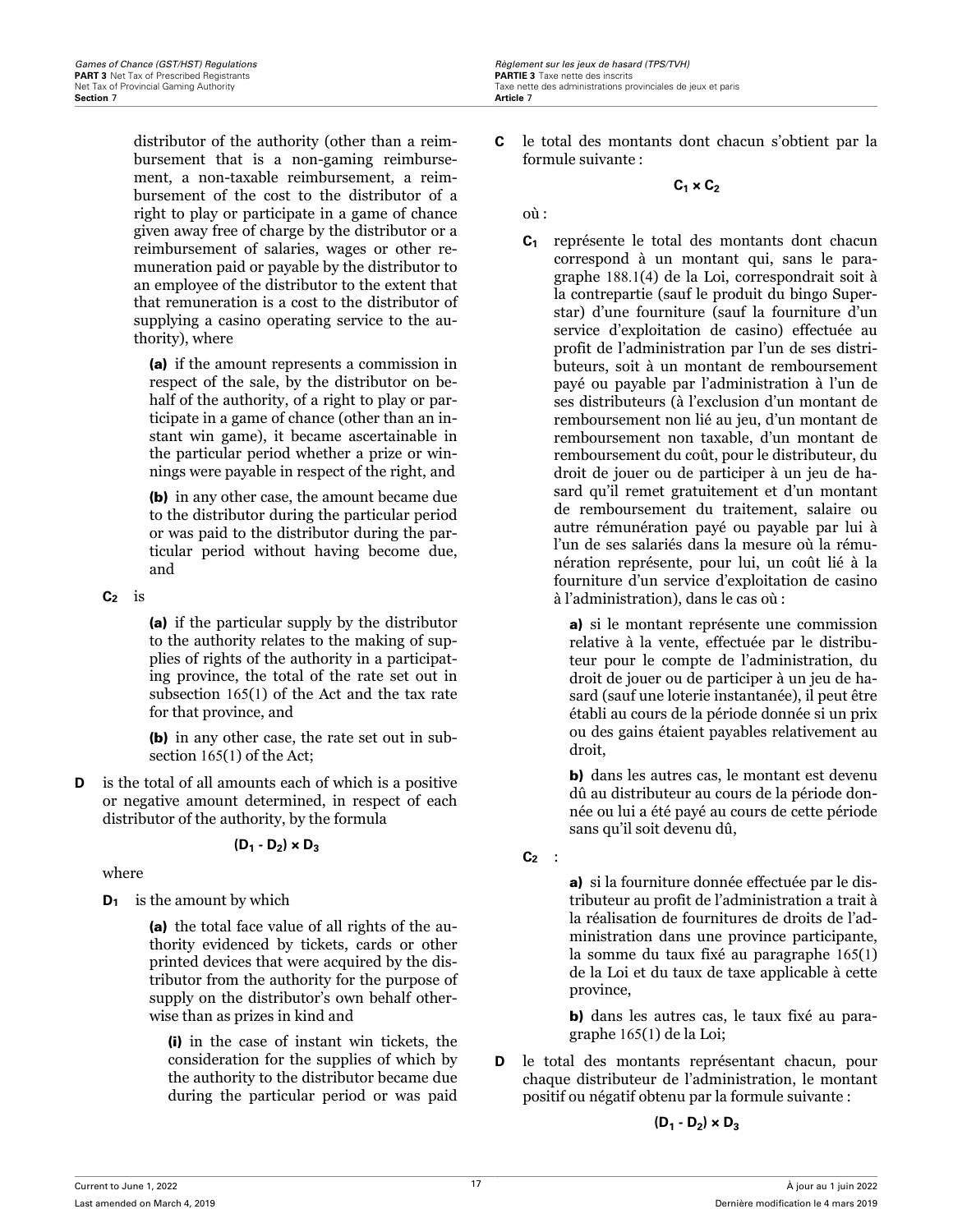during the particular period without having become due, or

(ii) in any other case, in respect of which it became ascertainable in the particular period whether amounts were payable as prizes or winnings

#### exceeds

(b) the total amount paid or payable for the supplies referred to in paragraph (a) made by the authority to the distributor,

### **D<sup>2</sup>** is the amount by which

(a) the total face value of all rights of the authority evidenced by tickets, cards or other printed devices that were supplied to the distributor by the authority, the face value of which is included in determining the value for  $D_1$  for the particular period or a preceding reporting period of the authority and that are returned by the distributor to the authority during the particular period

### exceeds

(b) the total amount paid or payable for the supplies referred to in paragraph (a) made by the authority to the distributor, and

### $D_3$  is

(a) if the distributor acquired the devices for the purpose of supplying them in a participating province, the total of the rate set out in subsection 165(1) of the Act and the tax rate for that province, and

(b) in any other case, the rate set out in subsection 165(1) of the Act; and

### **E** is

(a) if the particular period includes the last day of February in a calendar year, the total of all amounts, if any, each of which is determined by the formula

### $E_1 \times (100\% - E_2) \times E_3$

### where

**E<sup>1</sup>** is an amount (in this paragraph referred to as the "benefit amount")

(i) that

(A) was paid by the authority, or

(B) is in respect of a supply of property or a service (other than property or a service in respect of which the authority was not entitled to claim an input tax

où :

**D<sup>1</sup>** représente l'excédent du montant visé à l'alinéa a) sur le montant visé à l'alinéa b) :

> a) la valeur nominale totale des droits de l'administration constatés par des billets, cartes ou autres imprimés que le distributeur a acquis de celle-ci en vue de les fournir pour son propre compte autrement qu'à titre de prix en nature et :

(i) dans le cas de billets de loterie instantanée, dont la fourniture par l'administration au profit du distributeur a été effectuée pour une contrepartie devenue due au cours de la période donnée ou payée au cours de cette période sans qu'elle soit devenue due,

(ii) dans les autres cas, à l'égard desquels il peut être établi au cours de la période donnée si des montants sont payables à titre de prix ou de gains,

b) le montant total payé ou payable pour les fournitures visées à l'alinéa a) effectuées au profit du distributeur par l'administration,

**D<sup>2</sup>** l'excédent du montant visé à l'alinéa a) sur le montant visé à l'alinéa b) :

> a) la valeur nominale totale des droits de l'administration constatés par des billets, cartes ou autres imprimés que celle-ci a fournis au distributeur, dont la valeur nominale est incluse dans le calcul de la valeur de l'élément D<sup>1</sup> pour la période donnée ou pour une période de déclaration antérieure de l'administration et que le distributeur retourne à l'administration au cours de la période donnée,

> b) le montant total payé ou payable pour les fournitures visées à l'alinéa a) effectuées au profit du distributeur par l'administration,

**D<sup>3</sup>** :

a) si le distributeur a acquis les imprimés en vue de les fournir dans une province participante, la somme du taux fixé au paragraphe 165(1) de la Loi et du taux de taxe applicable à cette province,

b) dans les autres cas, le taux fixé au paragraphe 165(1) de la Loi;

**E** :

a) si la période donnée comprend le dernier jour de février d'une année civile, le total des montants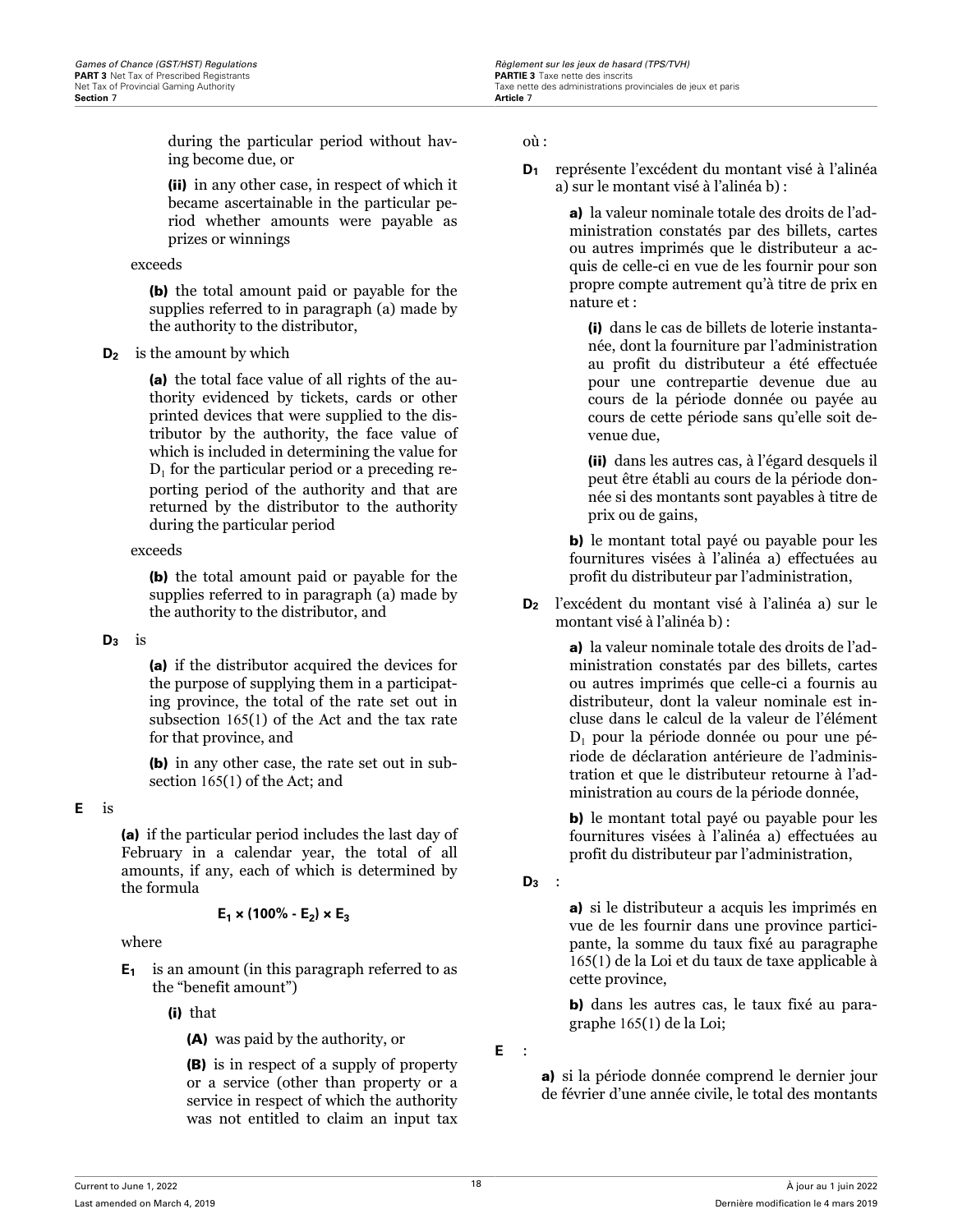credit because of subsection 170(1) of the Act) made by the authority to an individual who was an employee of the authority during the previous calendar year or to a person related to the individual, and

(ii) that the individual is required under section 6 of the *Income Tax Act* to include in computing the individual's income for that previous calendar year,

**E<sup>2</sup>** is the extent (expressed as a percentage) to which the benefit amount is a cost to the authority of making non-gaming supplies other than the supply referred to in clause (i)(B) of the description of  $\mathrm{E_{1}}$ , and

### **E<sup>3</sup>** is

(i) where the benefit amount is required under paragraph 6(1)(k) or (l) of the *Income Tax Act* to be included in computing the individual's income,

(A) if the last establishment of the authority at which the individual ordinarily worked or to which the individual ordinarily reported in the previous calendar year in relation to the individual's office or employment with the authority is located in

(I) Ontario, the percentage referred to in paragraph 2(a) of the *Automobile Operating Expense Benefit (GST/HST) Regulations*, or

(II) Nova Scotia, New Brunswick, Prince Edward Island or Newfoundland and Labrador, the percentage referred to in paragraph 2(b) of the *Automobile Operating Expense Benefit (GST/HST) Regulations*, and

- (III) [Repealed, SOR/2012-191, s. 3]
- (IV) [Repealed, SOR/2016-212, s. 3]

(B) in any other case, 3%, and

(ii) in any other case, the amount determined by the formula

## **E4/E<sup>5</sup>**

where

**E<sup>4</sup>** is

(A) if the benefit amount is required to be included under paragraph 6(1)(a) or (e) of the *Income*

éventuels dont chacun s'obtient par la formule suivante :

### $E_1 \times (100\% - E_2) \times E_3$

où :

- **E<sup>1</sup>** représente un montant (appelé « avantage » au présent alinéa) qui :
	- (i) d'une part :

(A) ou bien a été payé par l'administration à un particulier qui était l'un de ses salariés au cours de l'année civile précédente, ou à une personne liée à un tel particulier,

(B) ou bien se rapporte à la fourniture d'un bien ou d'un service (sauf un bien ou un service relativement auquel l'administration n'avait pas droit à un crédit de taxe sur les intrants par l'effet du paragraphe 170(1) de la Loi) effectuée par l'administration au profit du particulier visé à la division (A) ou d'une personne liée à ce particulier,

(ii) d'autre part, doit, en vertu de l'article 6 de la *Loi de l'impôt sur le revenu*, être inclus dans le calcul du revenu du particulier pour cette année civile précédente,

- **E<sup>2</sup>** la mesure (exprimée en pourcentage) dans laquelle l'avantage représente pour l'administration un coût lié à la réalisation de fournitures non liées au jeu, sauf la fourniture mentionnée à la division (i)(B) de l'élément  ${\rm E}^{}_1,$
- **E<sup>3</sup>** :

(i) si l'avantage est à inclure, en application des alinéas 6(1)k) ou l) de la *Loi de l'impôt sur le revenu*, dans le calcul du revenu du particulier :

(A) lorsque le dernier établissement de l'administration auquel le particulier travaillait ou se présentait habituellement au cours de l'année civile précédente dans le cadre de sa charge ou de son emploi auprès de l'administration est situé :

(I) en Ontario, le pourcentage figurant à l'alinéa 2a) du *Règlement sur les avantages liés aux dépenses de fonctionnement d'une automobile (TPS/TVH)*,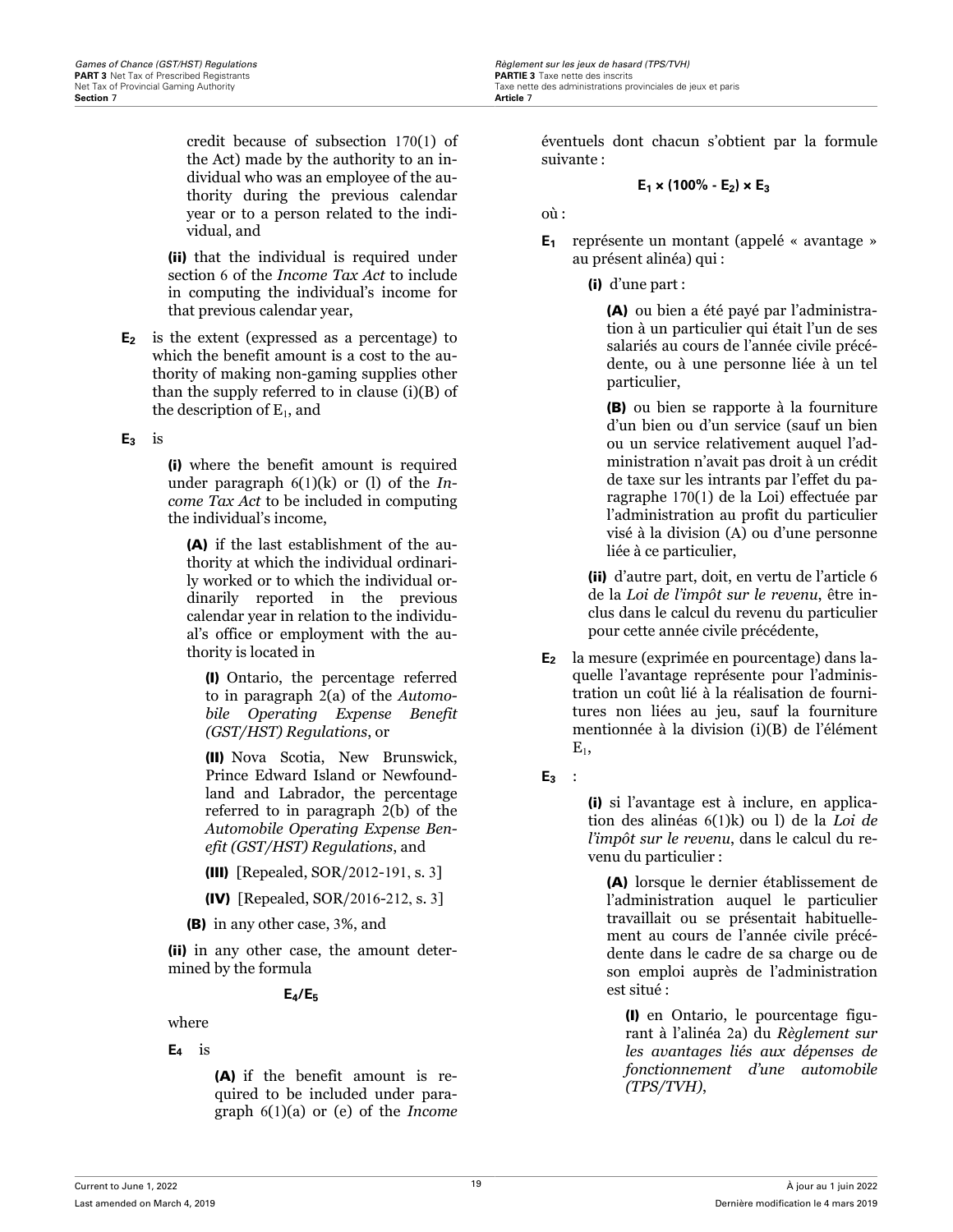<span id="page-24-0"></span>**Games of Chance (GST/HST) Regulations** *R***egulations Regulations Regularity Regularity Regularity Regularity Regularity Regularity Regularity PARTIF 3 Taxe nette des inscrits <b>PARTIF 3** Taxe nette des inscrits Taxe nette des administrations provinciales de jeux et paris<br>Articles 7-8

> *Tax Act* and the last establishment at which the individual ordinarily worked or to which the individual ordinarily reported in the previous calendar year in relation to the individual's office or employment with the authority is located in a participating province, the total of 4% and the tax rate for the participating province, and

(A.1) [Repealed, SOR/2012-191, s. 3]

(B) in any other case, 4%, and

**E<sup>5</sup>** is the total of 100% and the percentage  $d$ etermined for  $E_4$ , and

(b) in any other case, zero.

SOR/98-440, s. 6; SOR/2011-56, s. 12; SOR/2012-191, s. 3; SOR/2013-44, s. 1; SOR/ 2016-212, s. 3.

(II) en Nouvelle-Écosse, au Nouveau-Brunswick, à l'Île-du-Prince-Édouard ou à Terre-Neuve-et-Labrador, le pourcentage figurant à l'alinéa 2b) du *Règlement sur les avantages liés aux dépenses de fonctionnement d'une automobile (TPS/TVH)*,

(III) [Abrogé, DORS/2012-191, art. 3]

(IV) [Abrogé, DORS/2016-212, art. 3]

(B) dans les autres cas, 3 %,

(ii) dans les autres cas, le montant déterminé par la formule suivante :

 $E_4$ / $E_5$ 

où :

**E<sup>4</sup>** représente :

(A) si l'avantage est à inclure en application des alinéas 6(1)a) ou e) de la *Loi de l'impôt sur le revenu* et que le dernier établissement auquel le particulier travaillait ou se présentait habituellement au cours de l'année civile précédente dans le cadre de sa charge ou de son emploi auprès de l'administration est situé dans une province participante, la somme de 4 % et du taux de taxe applicable à la province,

(A.1) [Abrogé, DORS/2012-191, art. 3]

- (B) dans les autres cas, 4 %.
- **E<sup>5</sup>** la somme de 100 % et du pourcentage déterminé selon l'élément E<sub>4</sub>,

b) dans les autres cas, zéro.

DORS/98-440, art. 6; DORS/2011-56, art. 12; DORS/2012-191, art. 3; DORS/2013-44, art. 1; DORS/2016-212, art. 3.

### **Net tax attributable to non-gaming activities Taxe nette imputable à des activités non liées au jeu**

8 La taxe nette de l'administration provinciale de jeux et paris imputable à des activités non liées au jeu pour une période de déclaration donnée correspond au montant positif ou négatif obtenu par la formule suivante :

**A - B**

où :

**A** représente le total des montants représentant chacun :

> a) un montant qui est devenu percevable par l'administration au cours de la période donnée, ou qui a été perçu par elle au cours de cette période sans

8 A provincial gaming authority's net tax attributable to non-gaming activities for a particular reporting period of the authority is the positive or negative amount determined by the formula

**A - B**

where

**A** is the total of all amounts each of which is

(a) an amount that became collectible by the authority during the particular period, or that was collected by the authority during the particular period without having become collectible, as or on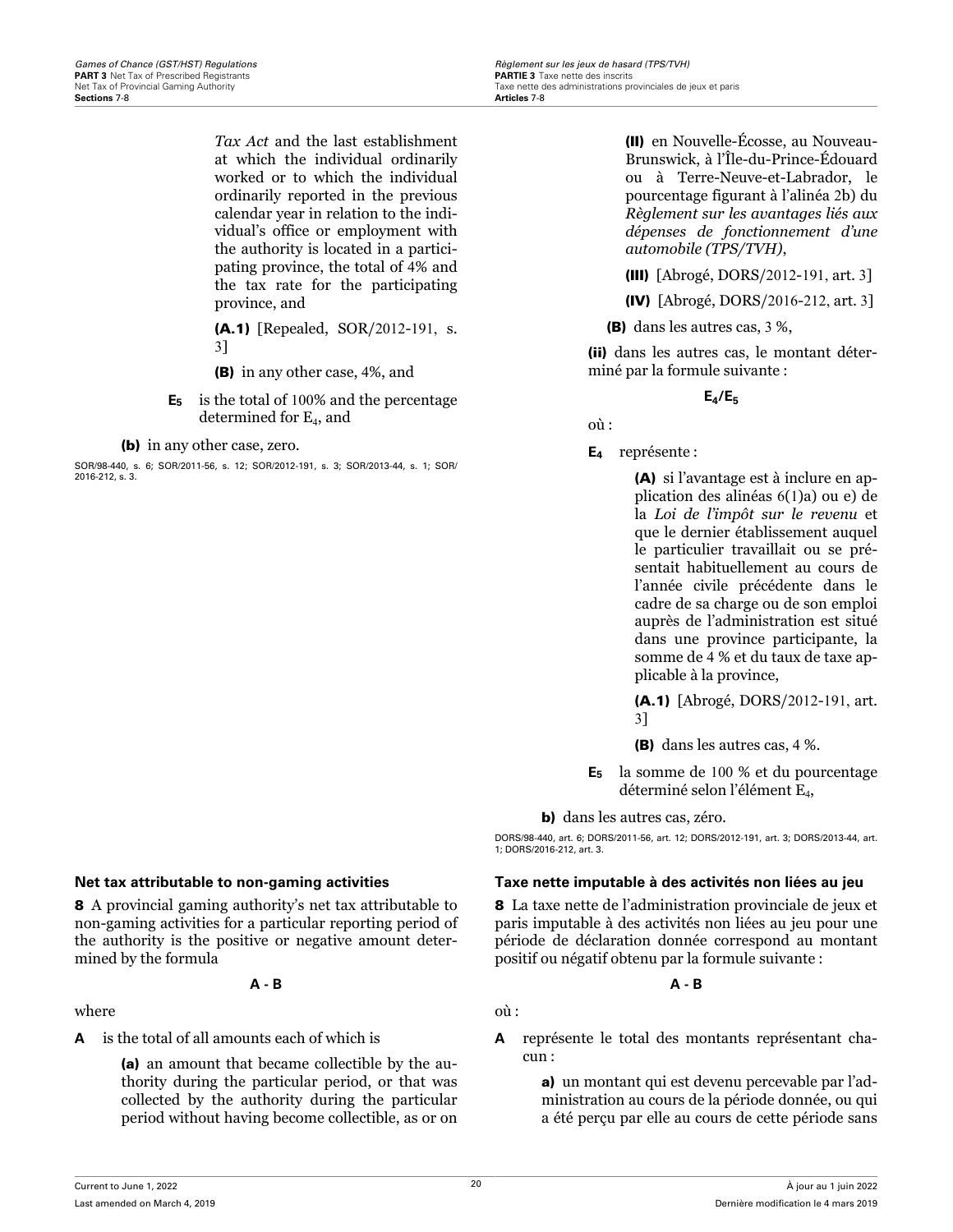account of tax under Division II of Part IX of the Act in respect of a non-gaming supply made by the authority,

(b) an amount that is required under any of sections 231 to 236 of the Act to be added in determining the authority's net tax for the particular period, or

(c) an amount that is required under section 236.01 of the Act to be added in determining the authority's net tax for the particular period, but only to the extent that the authority would not be restricted from including the amount under the description of B as a consequence of subsection 9(1); and

**B** is the total of

(a) all amounts each of which is

(i) an input tax credit (other than an input tax credit referred to in paragraph(b)) for the particular period or a preceding reporting period of the authority,

(ii) an amount in respect of a non-gaming supply that may be deducted under any of sections 231, 232 and 234 of the Act in determining the authority's net tax for the particular period, or

(iii) an amount that may be deducted under section 236.01 of the Act in determining the authority's net tax for the particular period,

claimed in the return filed under Division V of Part IX of the Act by the authority for the particular period,

(b) twice the value of all amounts each of which is

(i) an input tax credit of the authority for the particular period or a preceding reporting period of the authority in respect of tax deemed under subsection 206(2) or (3) of the Act to have been paid by the authority, or

(ii) an input tax credit of the authority for the particular period or a preceding reporting period of the authority determined under subsection 193(1) of the Act,

claimed in the return filed under Division V of Part IX of the Act by the authority for the particular period, and

(c) all amounts each of which is determined by the formula

$$
\mathsf{B}_1 \times (100\% \cdot \mathsf{B}_2)
$$

where

**B<sup>1</sup>** is an amount of

qu'il soit devenu percevable, au titre de la taxe prévue à la section II de la partie IX de la Loi relativement à une fourniture non liée au jeu qu'elle a effectuée,

b) un montant qui doit être ajouté, en application de l'un des articles 231 à 236 de la Loi, dans le calcul de sa taxe nette pour la période donnée,

c) un montant qui doit être ajouté, en application de l'article 236.01 de la Loi, dans le calcul de sa taxe nette pour la période donnée, mais seulement dans la mesure où sa capacité d'inclure ce montant dans le total visé à l'élément B n'est pas limitée par l'effet du paragraphe 9(1);

**B** le total des montants suivants :

a) les montants représentant chacun l'un des montants suivants demandés dans la déclaration que l'administration produit pour la période donnée en vertu de la section V de la partie IX de la Loi :

(i) un crédit de taxe sur les intrants (sauf celui visé à l'alinéa b)) pour la période donnée ou pour une période de déclaration antérieure de l'administration,

(ii) un montant relatif à une fourniture non liée au jeu qui peut être déduit, en application de l'un des articles 231, 232 et 234 de la Loi, dans le calcul de sa taxe nette pour la période donnée,

(iii) un montant qui peut être déduit, en application de l'article 236.01 de la Loi, dans le calcul de sa taxe nette pour la période donnée,

b) le double de la valeur des montants représentant chacun l'un des crédits suivants demandés dans la déclaration que l'administration produit pour la période donnée en vertu de la section V de la partie IX de la Loi :

(i) un crédit de taxe sur les intrants de l'administration pour la période donnée ou pour une période de déclaration antérieure relativement à la taxe qu'elle est réputée par les paragraphes 206(2) ou (3) de la Loi avoir payée,

(ii) un crédit de taxe sur les intrants de l'administration pour la période donnée ou pour une période de déclaration antérieure déterminé selon le paragraphe 193(1) de la Loi,

c) les montants dont chacun s'obtient par la formule suivante :

$$
\mathsf{B}_1 \times (100\text{ % - } \mathsf{B}_2)
$$

où :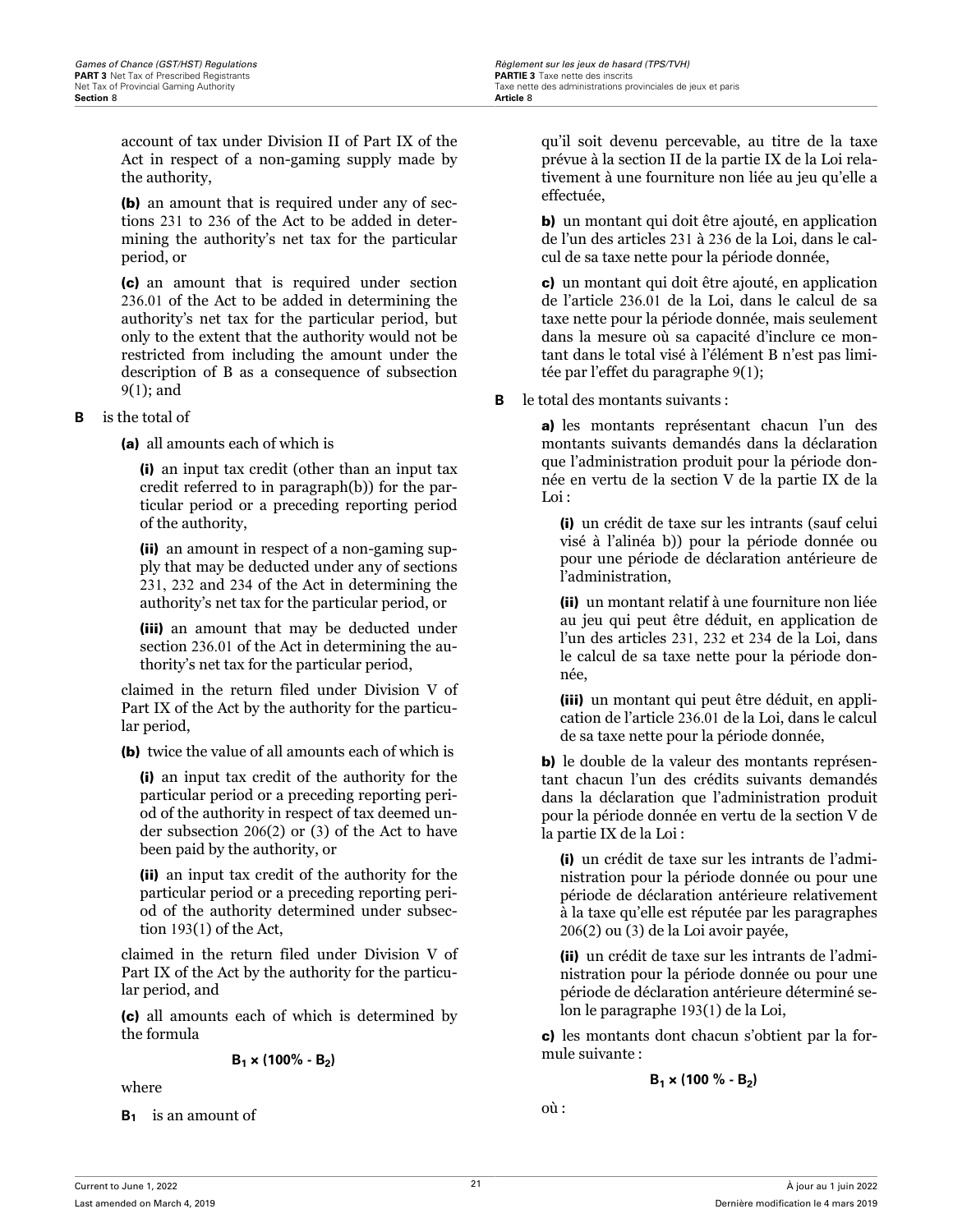<span id="page-26-0"></span>(i) a reduction, refund or credit of tax for which a credit note is received, or a debit note is issued, in the particular period by the authority in circumstances in which subsection 232(3) of the Act applies, or

(ii) a rebate received in the particular period by the authority on account of tax in the circumstances described in section 181.1 of the Act, and

**B<sup>2</sup>** is the extent (expressed as a percentage) to which the authority was entitled to claim an input tax credit in respect of that tax in determining the authority's net tax for any reporting period.

SOR/98-440, s. 6; SOR/2012-191, s. 4.

9 (1) An input tax credit (other than an input tax credit determined under subsection 193(1) of the Act), or an imputed input tax credit, in respect of property or a service shall not be included in determining a total for  $\rm A_2$  in subsection 7(7), or a total for B in section 8, to the extent that the property or service

(a) was acquired or imported, or brought into a participating province, by the authority for consumption or use in gaming activities of the authority, in improving capital property used in gaming activities of the authority, in making promotional supplies or in making supplies of financial services that relate to gaming activities of the authority;

(b) was acquired or imported, or brought into a participating province, by the authority for the purpose of making a supply of the property or service that is a promotional supply;

(c) is tangible personal property that was acquired or imported, or brought into a participating province, by the authority for use as an ingredient in preparing food or beverages the supply of which by the authority is a promotional supply;

(d) is tangible personal property that was acquired or imported, or brought into a participating province, by the authority for the purpose of being incorporated into or forming a constituent or component part of, or being consumed or expended directly in the process of manufacturing, particular tangible personal property (other than food or beverages) that the authority manufactures or engages another person to manufacture

#### **B<sup>1</sup>** représente :

(i) soit un montant de réduction, remboursement ou crédit de taxe pour lequel une note de crédit est reçue, ou une note de débit remise, au cours de la période donnée par l'administration dans les circonstances visées au paragraphe 232(3) de la Loi,

(ii) soit un montant de remise que l'administration reçoit au cours de cette période au titre de la taxe dans les circonstances visées à l'article 181.1 de la Loi,

**B<sup>2</sup>** la mesure (exprimée en pourcentage) dans laquelle l'administration pouvait demander un crédit de taxe sur les intrants au titre de cette taxe dans le calcul de sa taxe nette pour une période de déclaration.

DORS/98-440, art. 6; DORS/2012-191, art. 4.

### **Restriction on input tax credits, etc. Restriction — Crédits de taxe sur les intrants**

9 (1) Le crédit de taxe sur les intrants (sauf celui déterminé selon le paragraphe 193(1) de la Loi), ou le crédit de taxe sur les intrants imputé, relatif à un bien ou à un service n'entre pas dans le calcul du total visé à l'élément  $A_2$ de la formule figurant au paragraphe 7(7) ni dans le total visé à l'élément B de la formule figurant à l'article 8 dans la mesure où, selon le cas :

a) le bien ou le service a été acquis ou importé, ou transféré dans une province participante, par l'administration pour consommation ou utilisation dans le cadre de ses activités de jeu, de l'amélioration d'immobilisations utilisées dans le cadre de ces activités, de la réalisation de fournitures de promotion ou de la réalisation de fournitures de services financiers liées à ses activités de jeu;

b) le bien ou le service a été acquis ou importé, ou transféré dans une province participante, par l'administration en vue de faire l'objet d'une fourniture de promotion;

c) le bien est un bien meuble corporel qui a été acquis ou importé, ou transféré dans une province participante, par l'administration pour utilisation comme ingrédient dans la préparation d'aliments ou de boissons dont la fourniture par elle constitue une fourniture de promotion;

d) le bien est un bien meuble corporel qui a été acquis ou importé, ou transféré dans une province participante, par l'administration en vue soit d'être incorporé à un bien meuble corporel donné (sauf un aliment ou une boisson) qu'elle fabrique ou fait fabriquer pour en effectuer une fourniture de promotion, soit de devenir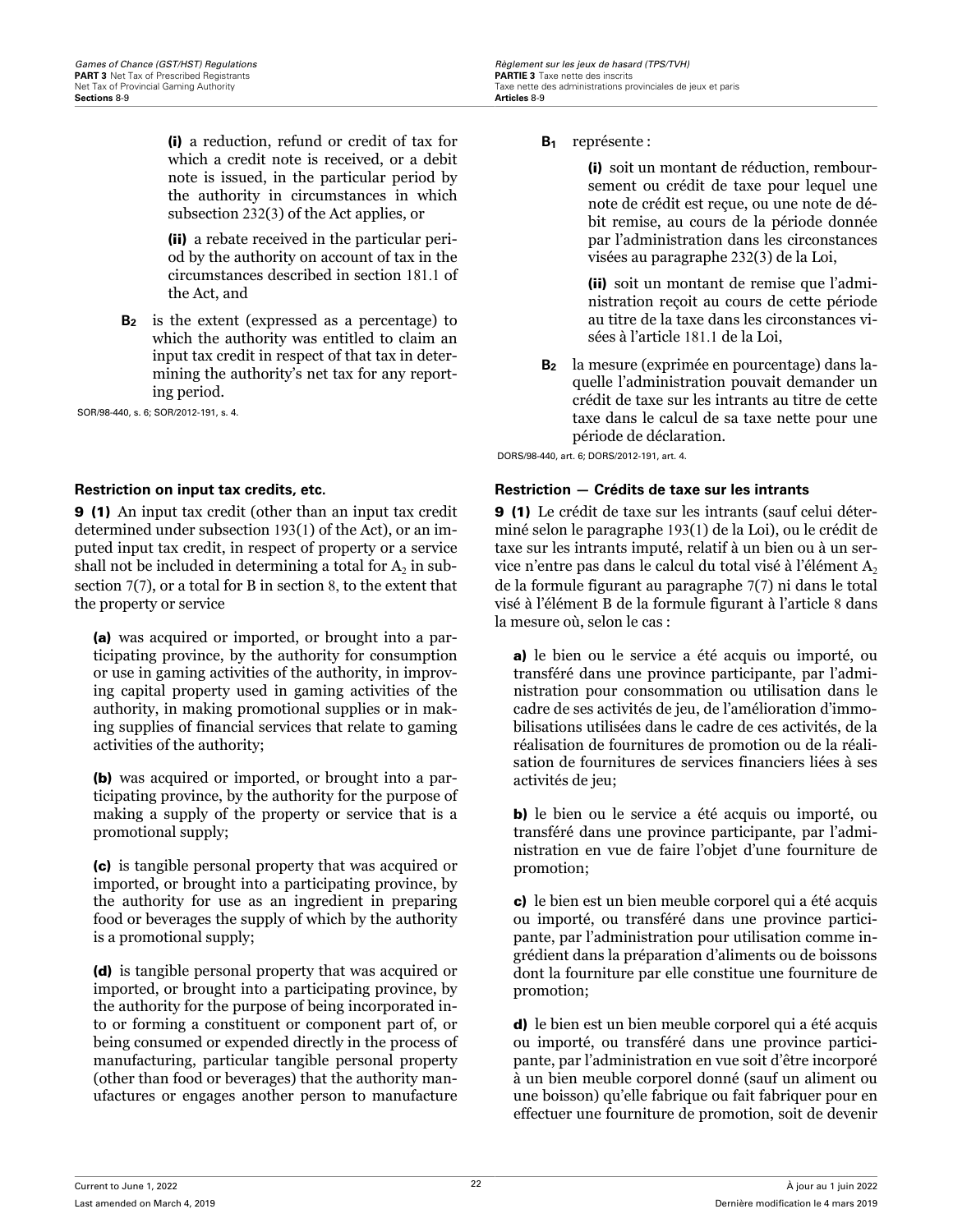**Games of Chance (GST/HST) Regulations** *R***egulations Regulations Regularity Regularity Regularity Regularity Regularity Regularity Regularity PARTIF 3 Taxe nette des inscrits <b>PARTIF 3** Taxe nette des inscrits Net Tax of Provincial Gaming Authority **Taxe nette des administrations provinciales de jeux et paris**<br> **Section 9**<br> **Article 9** 

for the purpose of making a supply of the particular property that is a promotional supply; or

(e) is a service that is the manufacturing for the authority of tangible personal property (other than food or beverages) and that the authority acquires for the purpose of making a supply of the property that is a promotional supply.

(2) For the purposes of applying section 193 of the Act and the provisions of Subdivision d of Division II of Part IX of the Act in determining the net tax of a provincial gaming authority, the following rules apply:

(a) subsections  $141(1)$  to (4),  $193(2)$ ,  $199(2)$  to (4) and 200(2) and (3) of the Act do not apply to the authority;

(b) subsection 193(1) of the Act applies, with such modifications as the circumstances require, to all property (other than a passenger vehicle) acquired or imported by the authority for use as capital property of the authority as if the authority were not a public sector body and, in the case of personal property, the property acquired or imported by the authority for that use were real property;

(c) subsections 206(2) to (5) of the Act apply, with such modifications as the circumstances require, to personal property acquired or imported by the authority for use as capital property of the authority, and to improvements to personal property that is capital property of the authority, as if the personal property were real property and the references in those subsections to "acquired" were references to "acquired or imported";

(d) where the authority acquires or imports property for use as capital property of the authority in commercial activities of the authority, the authority is deemed to have acquired or imported the property for use in the authority's commercial activities only to the extent to which the property was acquired or imported for use in the authority's non-gaming activities; and

(e) where the authority uses property as capital property of the authority in commercial activities of the authority, that use is deemed to be use in the authority's commercial activities only to the extent to which the property is used in the authority's non-gaming activities.

(3) An amount shall not be included in determining a total for A in subsection  $7(1)$  or section 8 for a reporting

une partie constituante ou une composante d'un tel bien, soit d'être consommé ou utilisé directement dans le processus de fabrication d'un tel bien;

e) le service consiste à fabriquer, pour l'administration, un bien meuble corporel (sauf un aliment ou une boisson), et elle acquiert ce service en vue d'effectuer une fourniture du bien à titre de fourniture de promotion.

### **Use of capital property Utilisation des immobilisations**

(2) Pour l'application de l'article 193 de la Loi et des dispositions de la sous-section d de la section II de la partie IX de la Loi au calcul de la taxe nette de l'administration provinciale de jeux et paris, les règles suivantes s'appliquent :

a) les paragraphes 141(1) à (4), 193(2), 199(2) à (4) et 200(2) et (3) de la Loi ne s'appliquent pas à l'administration;

b) le paragraphe 193(1) de la Loi s'applique, avec les adaptations nécessaires, aux biens (sauf les voitures de tourisme) qu'elle acquiert ou importe pour utilisation à titre d'immobilisation lui appartenant comme si elle n'était pas un organisme du secteur public et comme si, dans le cas de biens meubles, les biens qu'elle a acquis ou importés à cette fin étaient des immeubles;

c) les paragraphes 206(2) à (5) de la Loi s'appliquent, avec les adaptations nécessaires, aux biens meubles qu'elle acquiert ou importe pour utilisation à titre d'immobilisation lui appartenant, ainsi qu'aux améliorations apportées à des biens meubles qui font partie de ses immobilisations, comme si les biens meubles étaient des immeubles; à cette fin, les mentions de « acquis » dans ces paragraphes valent mention de « acquis ou importé »;

d) le bien qu'elle acquiert ou importe pour utilisation à titre d'immobilisation lui appartenant dans le cadre de ses activités commerciales est réputé n'avoir été acquis ou importé pour utilisation dans ce cadre que dans la mesure où il l'a été pour utilisation dans le cadre de ses activités non liées au jeu;

e) le bien qu'elle utilise à titre d'immobilisation lui appartenant dans le cadre de ses activités commerciales est réputé n'être utilisé dans ce cadre que dans la mesure où il est utilisé dans le cadre de ses activités non liées au jeu.

### **Double counting the comptabilisation Double comptabilisation**

(3) Un montant ne peut entrer dans le calcul du total visé à l'élément A des formules figurant au paragraphe 7(1)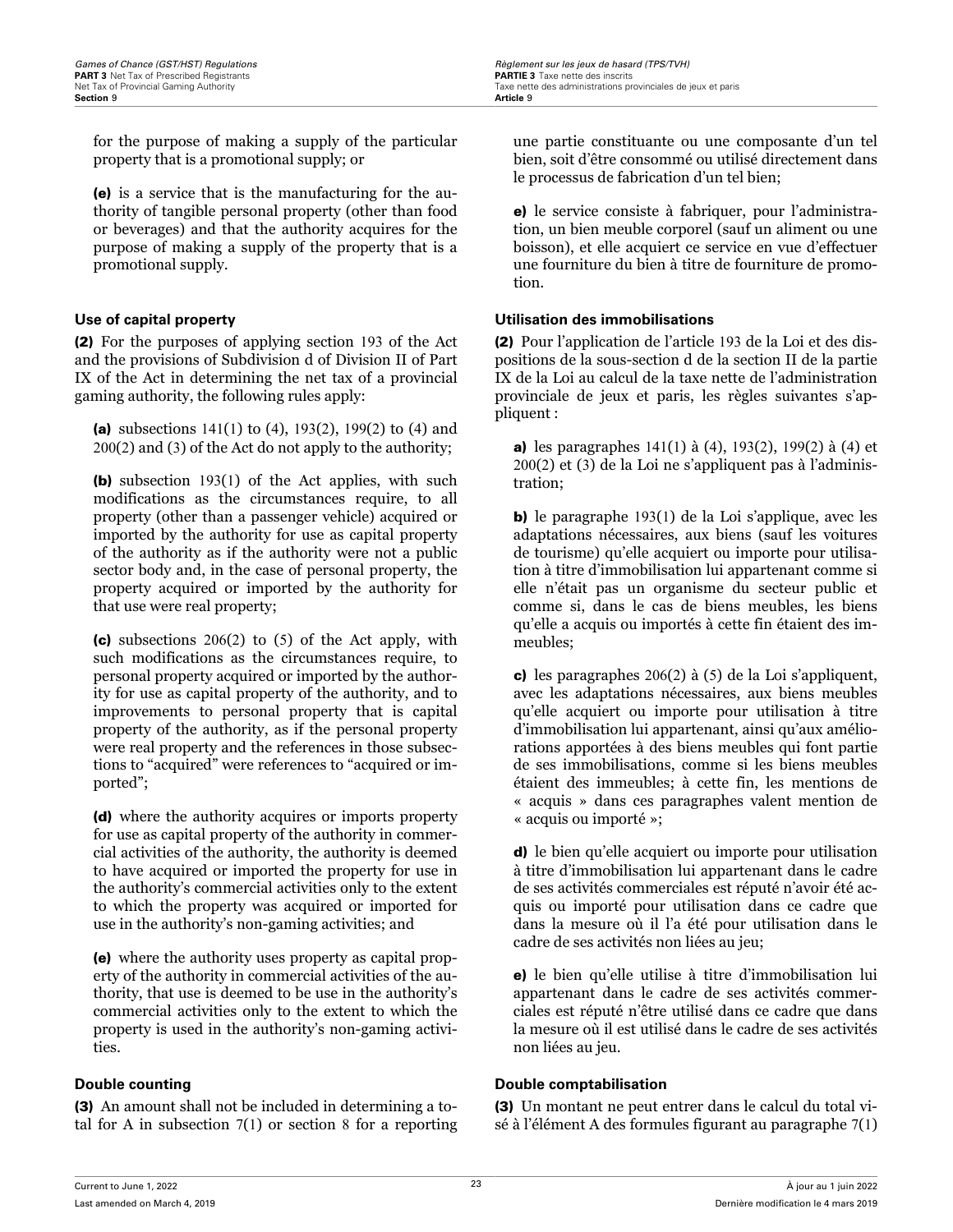period of a provincial gaming authority to the extent that that amount was included in that total for a preceding reporting period of the authority.

### **Restriction Restriction**

(4) An amount shall not be included in determining a total for B in section 8 for a particular reporting period of a provincial gaming authority to the extent that that amount was claimed or included in that total in determining the net tax for a preceding reporting period of the authority unless

(a) the authority was not entitled to claim the amount in determining the net tax for that preceding period only because the authority did not satisfy the requirements of subsection 169(4) of the Act in respect of the amount before the return for that preceding period was filed; and

(b) where the authority is claiming the amount in a return for the particular reporting period and the Minister has not disallowed the amount as an input tax credit in assessing the net tax of the authority for that preceding reporting period,

(i) the authority reports in writing to the Minister, at or before the time the return for the particular reporting period is filed, that the authority made an error in claiming that amount in determining the net tax of the authority for that preceding period, and

(ii) where the authority does not report the error to the Minister at least three months before the end of the period after which an assessment of the net tax of the authority for that preceding period cannot, because of subsection 298(1) of the Act, be made, the authority pays, at or before the time the return for the particular reporting period is filed, the amount and any applicable penalty and interest to the Receiver General.

(5) An amount shall not be included in determining a total for B in section 8 for a reporting period of a provincial gaming authority to the extent that, before the end of the period, the amount was rebated, refunded or remitted to the authority under any Act of Parliament.

et à l'article 8 pour une période de déclaration de l'administration provinciale de jeux et paris s'il a été inclus dans ce total pour une période de déclaration antérieure de l'administration.

(4) Un montant ne peut entrer dans le calcul du total visé à l'élément B de la formule figurant à l'article 8 pour une période de déclaration donnée de l'administration provinciale de jeux et paris s'il a été demandé ou pris en compte dans ce total dans le calcul de sa taxe nette pour une période de déclaration antérieure, à moins que les conditions suivantes ne soient réunies :

a) l'administration ne pouvait demander le montant dans le calcul de sa taxe nette pour la période antérieure du seul fait que, avant de produire la déclaration pour cette période, elle ne remplissait pas les exigences du paragraphe 169(4) de la Loi relativement au montant;

b) dans le cas où l'administration demande le montant dans la déclaration visant la période donnée et où le ministre ne l'a pas refusé à titre de crédit de taxe sur les intrants lors de l'établissement de sa taxe nette pour la période antérieure :

(i) elle avise le ministre par écrit, au plus tard à la date de production de la déclaration visant la période donnée, qu'elle a commis une erreur en demandant le montant dans le calcul de sa taxe nette pour la période antérieure,

(ii) si elle n'avise pas le ministre de l'erreur au moins trois mois avant la fin de la période après laquelle une cotisation visant sa taxe nette pour la période antérieure ne peut, par l'effet du paragraphe 298(1) de la Loi, être établie, elle paie au receveur général, au plus tard à la date de production de la déclaration visant la période donnée, le montant en question ainsi que les pénalités et intérêts applicables.

### **Amounts refunded or remitted Montants remboursés, remis ou versés**

(5) Un montant ne peut entrer dans le calcul du total visé à l'élément B de la formule figurant à l'article 8 pour une période de déclaration de l'administration provinciale de jeux et paris si, avant la fin de la période, il a été remboursé, remis ou versé à celle-ci en vertu d'une loi fédérale.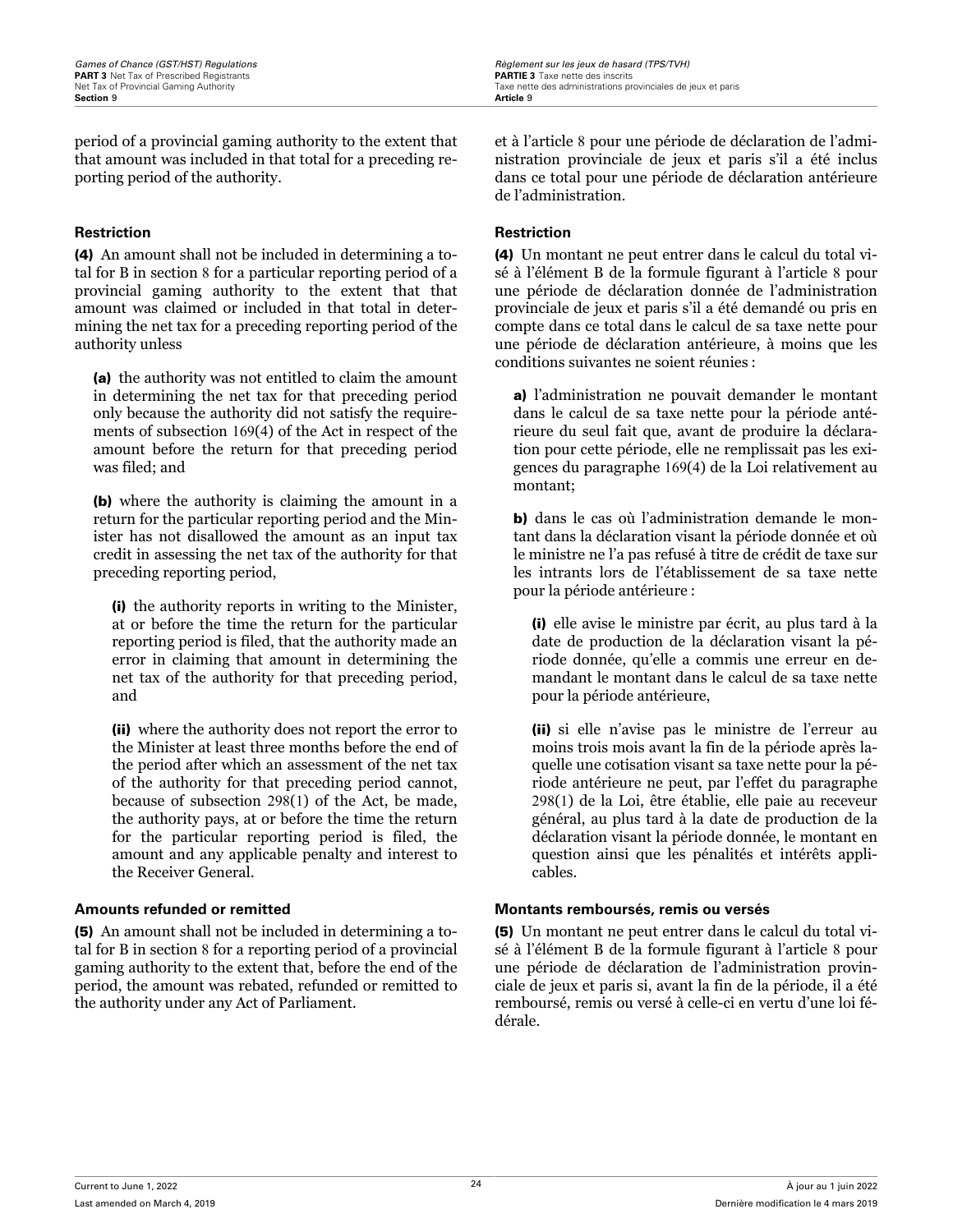### <span id="page-29-0"></span>**Application Application**

(6) Sections 231 to 236.01 of the Act do not apply for the purpose of determining the net tax of a provincial gaming authority except as otherwise provided in this Part.

#### **Method of determining extent of use, etc. Méthodes de mesure de l'utilisation**

(7) The methods used by a person in a fiscal year to determine

(a) the extent to which properties or services are acquired or imported or brought into a participating province by the person for consumption or use in particular activities or for a particular purpose, and

(b) the extent to which the consumption or use by the person of properties or services is in particular activities or for a particular purpose,

shall be fair and reasonable and shall be used consistently by the person throughout the year.

SOR/98-440, s. 6; SOR/2011-56, s. 13; SOR/2012-191, s. 5.

## Interprovincial Lottery Corporation and its Members

10 The net tax for a reporting period of the Interprovincial Lottery Corporation is the amount that would be its net tax for the period determined under section 225 of the Act if the amount collectible by it as or on account of tax under Division II of Part IX of the Act in respect of each supply made by it to a provincial gaming authority were the amount determined in accordance with section 11.

SOR/98-440, s. 6.

11 For the purposes of this Part and for the purposes of applying Part IX of the Act in determining the net tax of the Interprovincial Lottery Corporation, if the Corporation makes a supply of property or a service to a provincial gaming authority, the tax payable in respect of the supply is deemed to be the tax that would be payable in respect of the supply if the value of the consideration for the supply were the amount determined by the formula

#### **A - B**

### where

**A** is the value of the consideration for the supply determined without reference to this section; and

(6) Les articles 231 à 236.01 de la Loi ne s'appliquent pas au calcul de la taxe nette d'une administration provinciale de jeux et paris, sauf disposition contraire de la présente partie.

(7) Seules des méthodes justes et raisonnables et suivies tout au long d'un exercice peuvent être employées par une personne au cours de l'exercice pour déterminer la mesure dans laquelle :

a) elle acquiert ou importe des biens ou des services, ou les transfère dans une province participante, pour consommation ou utilisation à des fins données ou dans le cadre d'activités données;

b) elle consomme ou utilise des biens ou des services à des fins données ou dans le cadre d'activités données.

DORS/98-440, art. 6; DORS/2011-56, art. 13; DORS/2012-191, art. 5.

# La Société de la loterie interprovinciale et ses membres

### **Net tax of Interprovincial Lottery Corporation Taxe nette de la Société de la loterie interprovinciale**

10 La taxe nette de la Société de la loterie interprovinciale pour une période de déclaration correspond au montant qui représenterait cette taxe pour la période, déterminée selon l'article 225 de la Loi, si le montant percevable par elle au titre de la taxe prévue à la section II de la partie IX de la Loi relativement à chaque fourniture qu'elle a effectuée au profit d'une administration provinciale de jeux et paris était le montant déterminé selon l'article 11.

DORS/98-440, art. 6.

### **Presumption concerning tax on supply Présomption concernant la taxe sur la fourniture**

11 Pour l'application de la présente partie et pour l'application de la partie IX de la Loi au calcul de la taxe nette de la Société de la loterie interprovinciale, la taxe payable relativement à la fourniture d'un bien ou d'un service effectuée par la société au profit d'une administration provinciale de jeux et paris est réputée être celle qui serait payable relativement à la fourniture si la valeur de la contrepartie de celle-ci correspondait au montant obtenu par la formule suivante :

### **A - B**

où :

**A** représente la valeur de la contrepartie de la fourniture, déterminée compte non tenu du présent article;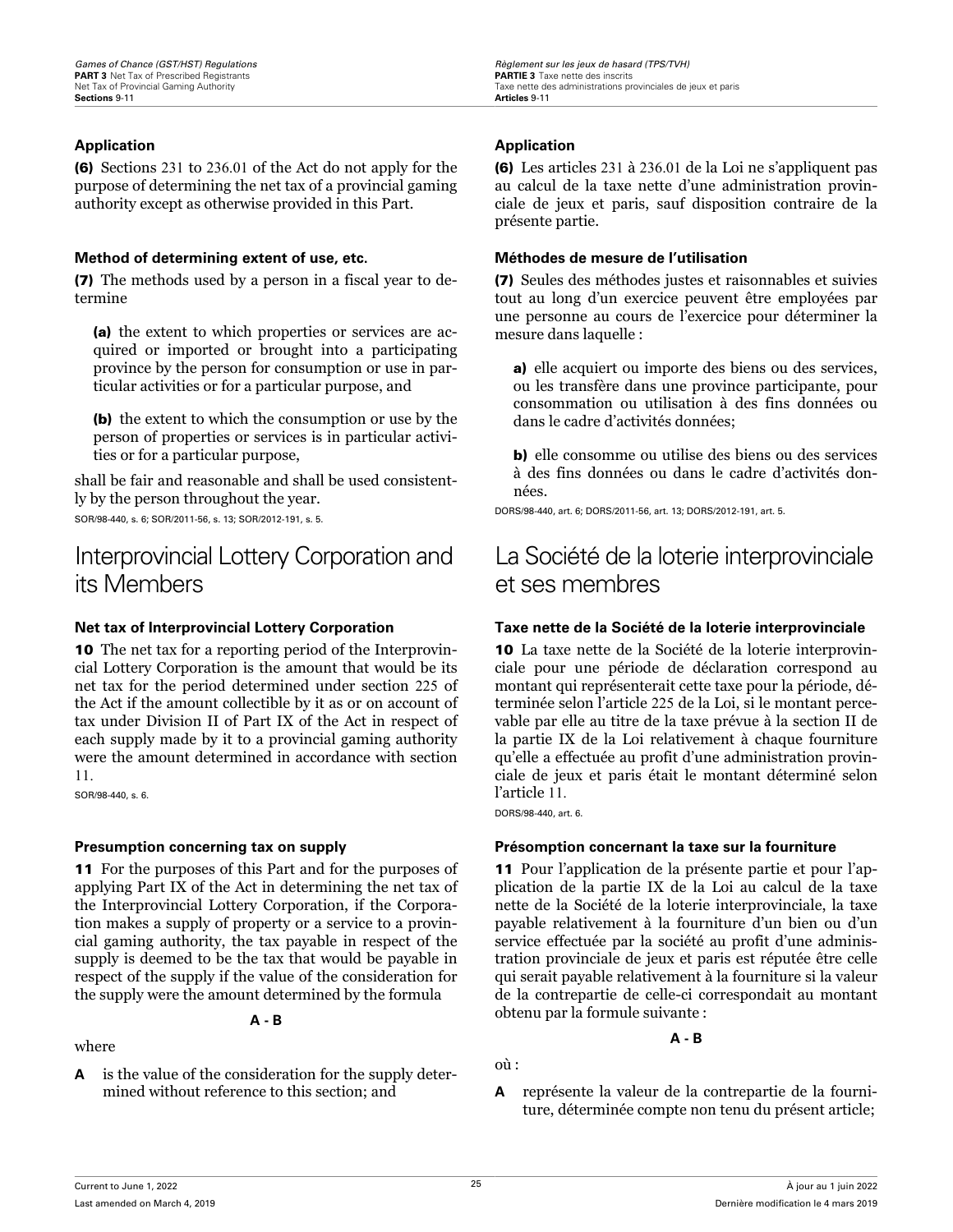<span id="page-30-0"></span>**B** is the total of all amounts each of which is determined by the formula

### $B_1 \times B_2$

where

**B<sup>1</sup>** is a particular amount that is

(a) salary, wages or other remuneration paid or payable to an employee of the Corporation, other than an amount that the employee is required under section 6 of the *Income Tax Act* to include in computing the employee's income for the purposes of that Act,

(b) consideration paid or payable by the Corporation for an exempt supply of a service or a zero-rated supply, or

(c) a tax, duty or fee prescribed for the purposes of section 154 of the Act, and

**B<sup>2</sup>** is the extent (expressed as a percentage) to which the particular amount is a cost to the Corporation of supplying the property or service.

SOR/98-440, s. 6; SOR/2011-56, s. 14(E).

### **Presumption concerning rights and distributions Présomptions concernant les droits et les**

12 For the purposes of this Part and for the purposes of applying Part IX of the Act in determining the net tax of the Interprovincial Lottery Corporation and of any provincial gaming authority, where any proceeds from a game of chance conducted by the Corporation are distributed to one or more provincial gaming authorities, the following rules apply:

(a) the particular rights to play or participate in that game to which each authority's share of the proceeds is attributable are deemed to be rights of that authority and not of the Corporation; and

(b) in relation to the particular rights,

(i) the game is deemed to be conducted by,

(ii) the related bets are deemed to be made with and accepted by, and

(iii) the liability for the payment of any related prizes or winnings is deemed to be that of,

that authority and not the Corporation. SOR/98-440, s. 6.

**B** le total des montants dont chacun s'obtient par la formule suivante :

 $B_1 \times B_2$ 

où :

**B<sup>1</sup>** représente le montant constitué, selon le cas :

a) du traitement, salaire ou autre rémunération payé ou payable à un salarié de la société, à l'exception d'un montant qu'il est tenu par l'article 6 de la *Loi de l'impôt sur le revenu* d'inclure dans le calcul de son revenu pour l'application de cette loi,

b) de la contrepartie payée ou payable par la société pour une fourniture exonérée de service ou une fourniture détaxée,

c) des frais, droits ou taxes visés par règlement pour l'application de l'article 154 de la Loi;

**B<sup>2</sup>** la mesure (exprimée en pourcentage) dans laquelle le montant visé à l'élément  $B_1$  représente pour la société un coût lié à la fourniture du bien ou service.

DORS/98-440, art. 6; DORS/2011-56, art. 14(A).

# **distributions**

12 Pour l'application de la présente partie et pour l'application de la partie IX de la Loi au calcul de la taxe nette de la Société de la loterie interprovinciale et d'une administration provinciale de jeux et paris, dans le cas où tout ou partie du produit tiré d'un jeu de hasard organisé par la société est distribué à une ou plusieurs administrations provinciales de jeux et paris, les présomptions suivantes s'appliquent :

a) les droits de jouer ou de participer au jeu auxquels la part du produit qui revient à chaque administration est imputable sont réputés être ceux de l'administration et non de la société;

b) en ce qui concerne ces droits :

(i) le jeu est réputé être organisé par l'administration et non par la société,

(ii) les paris afférents sont réputés être placés auprès de l'administration et non de la société, et être acceptés par elle et non par la société,

(iii) l'obligation de remettre les prix ou gains connexes est réputée être celle de l'administration et non de la société.

DORS/98-440, art. 6.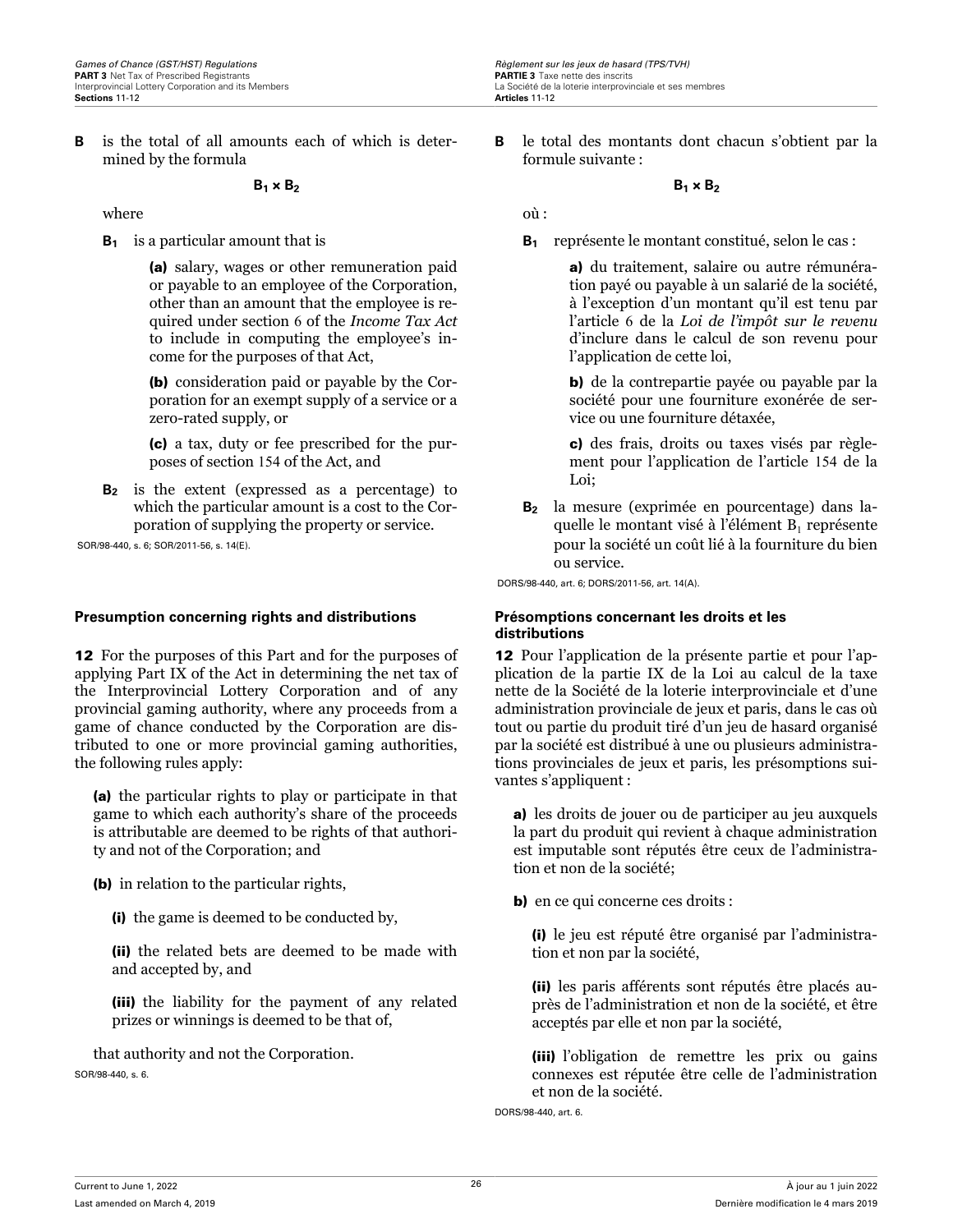### <span id="page-31-0"></span>**Expenses incurred by Interprovincial Lottery Corporation**

13 Where the Interprovincial Lottery Corporation incurs expenses in conducting a game of chance and those expenses are not charged to a provincial gaming authority as consideration for a taxable supply but are charged at any time to the authority otherwise than as consideration for a supply or are taken into account in determining the amount of proceeds from the game that are paid, at any time, to the authority, for the purpose of paragraph (a.1) of the description of  $A_1$  in subsection 7(7), the imputed tax payable by the authority in respect of those expenses for the reporting period of the authority that includes that time is the amount determined by the formula

#### **A × (B - C)**

#### where

- **A** is the rate set out in subsection 165(1) of the Act,
- **B** is the amount of those expenses, and
- **C** is the total of all amounts each of which is determined by the formula

#### $C_1 \times C_2$

where

**C<sup>1</sup>** is a particular amount that is

(a) salary, wages or other remuneration paid or payable to an employee of the Corporation, other than an amount that the employee is required under section 6 of the *Income Tax Act* to include in computing the employee's income for the purposes of that Act,

(b) consideration paid or payable by the Corporation for an exempt supply of a service or a zero-rated supply, or

(c) a tax, duty or fee prescribed for the purposes of section 154 of the Act, and

**C<sup>2</sup>** is the extent (expressed as a percentage) to which the particular amount is a cost to the Corporation of conducting the game and is included in the expenses referred to in the description of B.

SOR/98-440, s. 6; SOR/2011-56, s. 15.

14 For all purposes relevant to the determination of the net tax of the Interprovincial Lottery Corporation, the Corporation is deemed not to be a financial institution. SOR/98-440, s. 6.

#### **Dépenses engagées par la Société de la loterie interprovinciale**

13 Dans le cas où la Société de la loterie interprovinciale engage, dans le cadre de l'organisation d'un jeu de hasard, des dépenses qui ne sont pas demandées à une administration provinciale de jeux et paris à titre de contrepartie d'une fourniture taxable, mais qui lui sont demandées à un autre titre ou sont prises en compte dans le calcul du produit tiré du jeu qui lui est versé, pour l'application de l'alinéa a.1) de l'élément  $\rm A_{1}$  de la formule figurant au paragraphe 7(7), la taxe imputée payable par l'administration relativement à ces dépenses pour sa période de déclaration qui comprend le moment où les dépenses sont demandées ou le produit versé correspond au montant obtenu par la formule suivante :

### $A \times (B - C)$

### où :

- **A** représente le taux fixé au paragraphe 165(1) de la Loi;
- **B** le montant des dépenses en cause;
- **C** le total des montants dont chacun s'obtient par la formule suivante :

### **C1 × C<sup>2</sup>**

où :

**C<sup>1</sup>** représente le montant constitué, selon le cas :

a) du traitement, salaire ou autre rémunération payé ou payable à un salarié de la société, à l'exception d'un montant qu'il est tenu par l'article 6 de la *Loi de l'impôt sur le revenu* d'inclure dans le calcul de son revenu pour l'application de cette loi,

b) de la contrepartie payée ou payable par la société pour une fourniture exonérée de service ou une fourniture détaxée,

c) des frais, droits ou taxes visés par règlement pour l'application de l'article 154 de la Loi,

**C<sup>2</sup>** la mesure (exprimée en pourcentage) dans laquelle le montant visé à l'élément  $C_1$  représente pour la société un coût lié à l'organisation du jeu et est inclus dans les dépenses visées à l'élément B.

DORS/98-440, art. 6; DORS/2011-56, art. 15.

### **Presumption concerning status as financial institution Présomption concernant l'état d'institution financière**

14 La Société de la loterie interprovinciale est réputée ne pas être une institution financière à toutes fins liées au calcul de sa taxe nette. DORS/98-440, art. 6.

Current to June 1, 2022 Last amended on March 4, 2019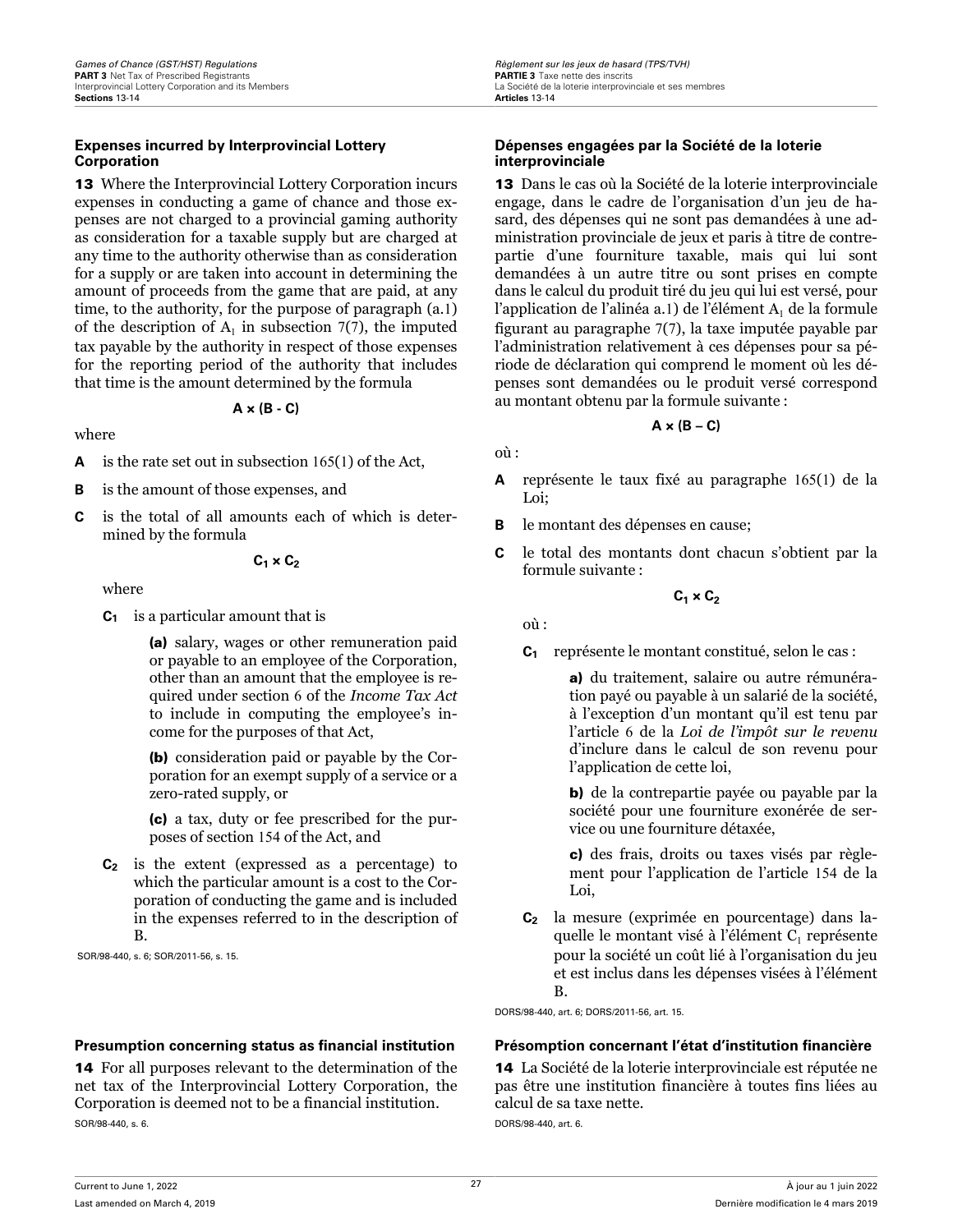# <span id="page-32-0"></span>Provincial Gaming Authority as **Distributor**

14.1 If a provincial gaming authority, other than the Interprovincial Lottery Corporation, (in this section referred to as the "reporting authority") is a distributor of another provincial gaming authority in relation to a game of chance conducted by or on behalf of the other authority,

(a) in applying subsection 7(7) and sections 8 and 9 of these Regulations and Part IX of the Act in determining the imputed tax payable on gaming expenses and the input tax credits of the reporting authority and of the other authority, any amount paid or payable by the reporting authority on behalf of the other authority in respect of the acquisition or importation, or bringing into a participating province, of property or a service for consumption, use or supply in relation to the conduct of the game is to be taken into account as if

(i) the game were conducted by the reporting authority as part of the gaming activities of the reporting authority and not of the other authority,

(ii) the property or service were acquired or imported, or brought into the participating province, and the amount were paid or payable, by the reporting authority on its own account and not by the other authority,

(iii) the rights to play or participate in the game were rights of the reporting authority and not of the other authority, and

(iv) persons, other than the reporting authority, acting as distributors of the other authority in relation to the game were distributors of the reporting authority, and not of the other authority, in relation to the game;

(b) no amount that would, but for subsection 188.1(4) of the Act, be consideration for a supply by the reporting authority to the other authority in relation to the game is to be included in the total for  $\mathrm{C}_1$  in subsection 7(7); and

(c) no amount of a reimbursement paid or payable by the other authority to the reporting authority in respect of an expense incurred or to be incurred by the reporting authority that is attributable to the game is to be included in the amount determined for  $A_3$  or  $C_1$ in subsection 7(7).

SOR/2011-56, s. 16.

# Administration provinciale de jeux et paris agissant à titre de distributeur

## **Special rule Règle spéciale**

14.1 Dans le cas où une administration provinciale de jeux et paris, à l'exception de la Société de la loterie interprovinciale, (appelée « administration déclarante » au présent article) est le distributeur d'une autre administration provinciale de jeux et paris en ce qui concerne un jeu de hasard organisé par celle-ci ou pour son compte, les règles suivantes s'appliquent :

a) pour l'application du paragraphe 7(7) et des articles 8 et 9 du présent règlement et de la partie IX de la Loi au calcul de la taxe imputée payable sur les frais de jeu et des crédits de taxe sur les intrants de l'administration déclarante et de l'autre administration, tout montant payé ou payable par l'administration déclarante pour le compte de l'autre administration relativement à l'acquisition ou à l'importation, ou au transfert dans une province participante, d'un bien ou d'un service pour consommation, utilisation ou fourniture dans le cadre de l'organisation du jeu est pris en compte comme si, à la fois :

(i) le jeu était organisé par l'administration déclarante dans le cadre de ses activités de jeu et non de celles de l'autre administration,

(ii) le bien ou le service était acquis ou importé, ou transféré dans la province participante, et le montant était payé ou payable par l'administration déclarante pour son propre compte et non par l'autre administration,

(iii) les droits de jouer ou de participer au jeu étaient des droits de l'administration déclarante et non de l'autre administration,

(iv) des personnes autres que l'administration déclarante, agissant à titre de distributeurs de l'autre administration en ce qui concerne le jeu, étaient les distributeurs de l'administration déclarante, et non de l'autre administration, en ce qui concerne le jeu;

b) nul montant qui, en l'absence du paragraphe 188.1(4) de la Loi, représenterait la contrepartie d'une fourniture effectuée par l'administration déclarante au profit de l'autre administration en ce qui concerne le jeu n'est inclus dans la valeur de l'élément  $\mathrm{C}_1$  de la formule figurant au paragraphe 7(7);

c) nul montant de remboursement payé ou payable par l'autre administration à l'administration déclarante au titre d'une dépense engagée ou à engager par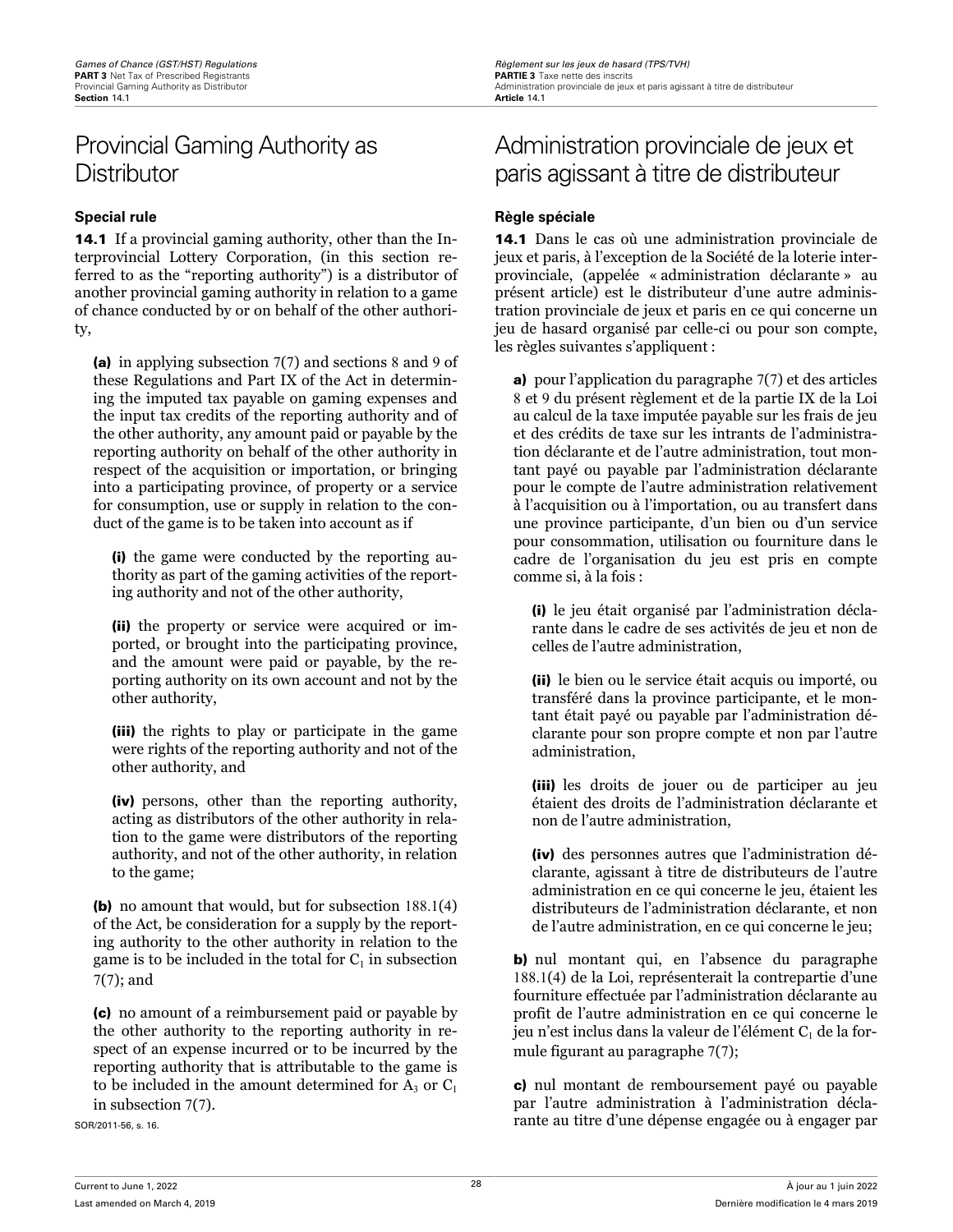# <span id="page-33-0"></span>Wholly-owned Subsidiary Holding Real Property

#### **Net tax of wholly-owned subsidiary holding real property**

15 The net tax for a reporting period of a corporation that is a wholly-owned subsidiary of a provincial gaming authority and that supplies to the authority, by way of lease, licence or similar arrangement, real property acquired by the authority for use as the authority's head office is the amount that would be the corporation's net tax for the period determined under section 225 of the Act if the amount collectible by it as or on account of tax under Division II of Part IX of the Act in respect of each such supply of that real property to the authority were the amount determined in accordance with section 16. SOR/98-440, s. 6.

#### **Presumption concerning tax on supply of real property**

16 For the purposes of this Part and for the purposes of applying Part IX of the Act in determining the net tax of a wholly-owned subsidiary of a provincial gaming authority, where the subsidiary makes a supply to the authority (other than a supply to which section 156 of the Act applies), by way of lease, license or similar arrangement, of real property that the authority acquires for use as the authority's head office, the tax payable in respect of the supply is deemed to be the tax that would be payable in respect of the supply if the value of the consideration for the supply were the amount determined by the formula

### **A - B**

### where

- **A** is the value of the consideration for the supply determined without reference to this section; and
- **B** is the total of all amounts each of which is determined by the formula

$$
B_1 \times B_2 \times B_3
$$

where

**B<sup>1</sup>** is a particular amount that is property tax payable by the subsidiary in respect of the property or consideration paid or payable by the subsidiary for a zero-rated supply, or an exempt supply of personal property or a service, other than a supply that would be deemed under

celle-ci qui est attribuable au jeu n'est inclus dans la valeur des éléments  $A_3$  ou  $C_1$  de la formule figurant au paragraphe 7(7).

DORS/2011-56, art. 16.

# Filiale à cent pour cent détentrice d'immeubles

### **Taxe nette de la filiale à cent pour cent détentrice d'immeubles**

15 La taxe nette pour la période de déclaration d'une société qui est la filiale à cent pour cent d'une administration provinciale de jeux et paris et qui fournit à cette dernière, par bail, licence ou accord semblable, un immeuble que l'administration acquiert pour utilisation à titre de siège social correspond au montant qui représenterait la taxe nette de la société pour la période, déterminée selon l'article 225 de la Loi, si le montant percevable par elle au titre de la taxe prévue à la section II de la partie IX de la Loi relativement à chaque semblable fourniture de cet immeuble effectuée au profit de l'administration correspondait au montant déterminé selon l'article 16. DORS/98-440, art. 6.

#### **Présomption concernant la taxe sur une fourniture d'immeuble**

16 Pour l'application de la présente partie et pour l'application de la partie IX de la Loi au calcul de la taxe nette de la filiale à cent pour cent d'une administration provinciale de jeux et paris, dans le cas où la filiale fournit à l'administration (autrement que dans le cadre d'une fourniture à laquelle s'applique l'article 156 de la Loi), par bail, licence ou accord semblable, un immeuble que l'administration acquiert pour utilisation à titre de siège social, la taxe payable relativement à la fourniture est réputée égale à la taxe qui serait payable relativement à la fourniture si la valeur de la contrepartie de la fourniture correspondait au montant obtenu par la formule suivante :

**A - B**

- **A** représente la valeur de la contrepartie de la fourniture, déterminée compte non tenu du présent article;
- **B** le total des montants dont chacun s'obtient par la formule suivante :

$$
B_1 \times B_2 \times B_3
$$

où :

où :

**B<sup>1</sup>** représente l'impôt foncier payable par la filiale relativement à l'immeuble ou la contrepartie payée ou payable par elle pour une fourniture détaxée ou une fourniture exonérée de bien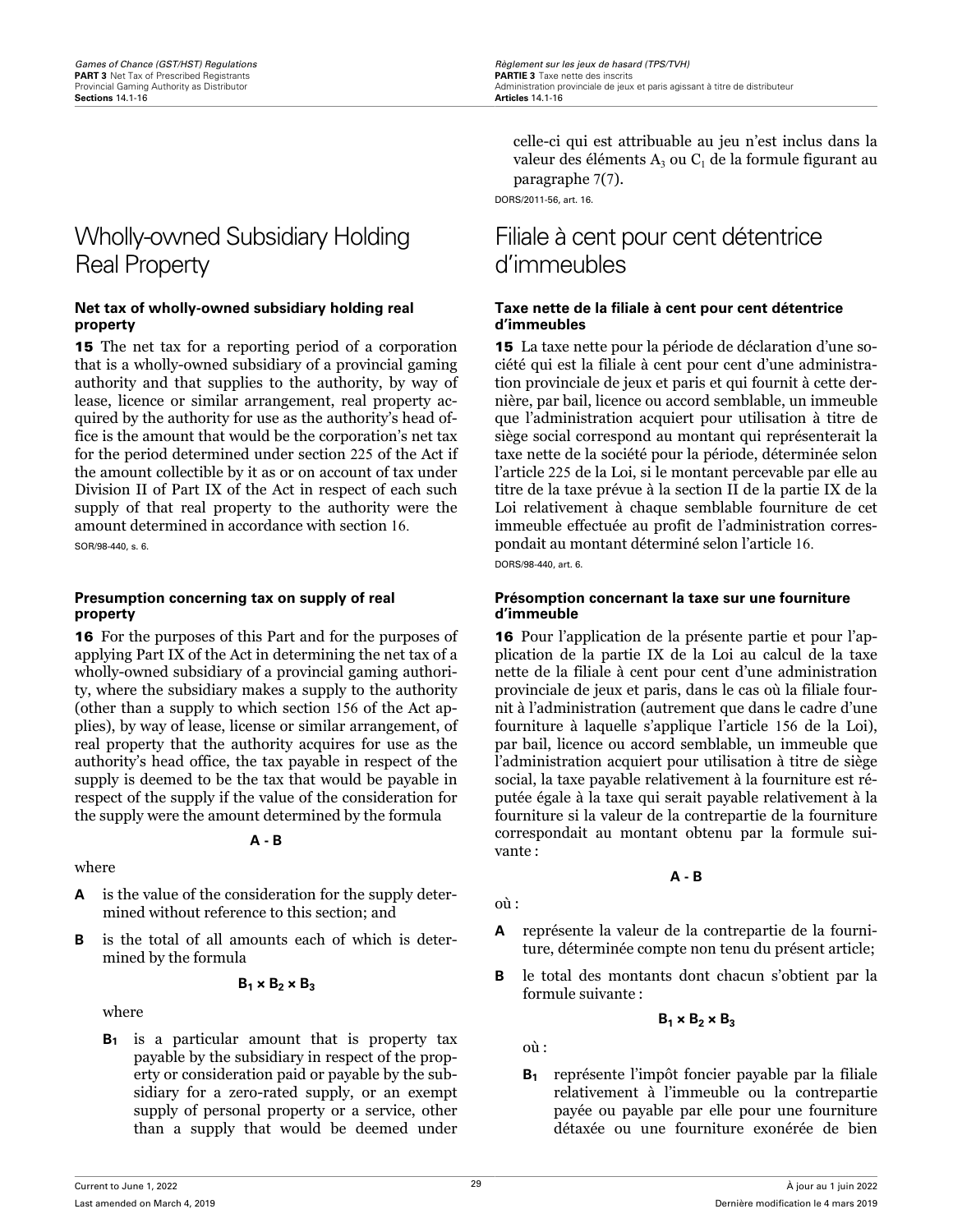subsection 188.1(4) of the Act not to be a supply if it were made to the authority instead of the subsidiary,

- **B<sup>2</sup>** is the extent (expressed as a percentage) to which the particular amount is a cost to the subsidiary of making the supply of the real property to the authority, and
- **B<sup>3</sup>** is the extent (expressed as a percentage) to which the authority acquires the real property for use as the authority's head office.

SOR/98-440, s. 6.

meuble ou de service, sauf une fourniture qui serait réputée par le paragraphe 188.1(4) de la Loi ne pas en être une si elle était effectuée au profit de l'administration et non de la filiale,

- **B<sup>2</sup>** la mesure (exprimée en pourcentage) dans laquelle la valeur de l'élément B<sub>1</sub> représente pour la filiale un coût lié à la réalisation de la fourniture de l'immeuble à l'administration,
- **B<sup>3</sup>** la mesure (exprimée en pourcentage) dans laquelle l'administration acquiert l'immeuble pour utilisation à titre de siège social.

DORS/98-440, art. 6.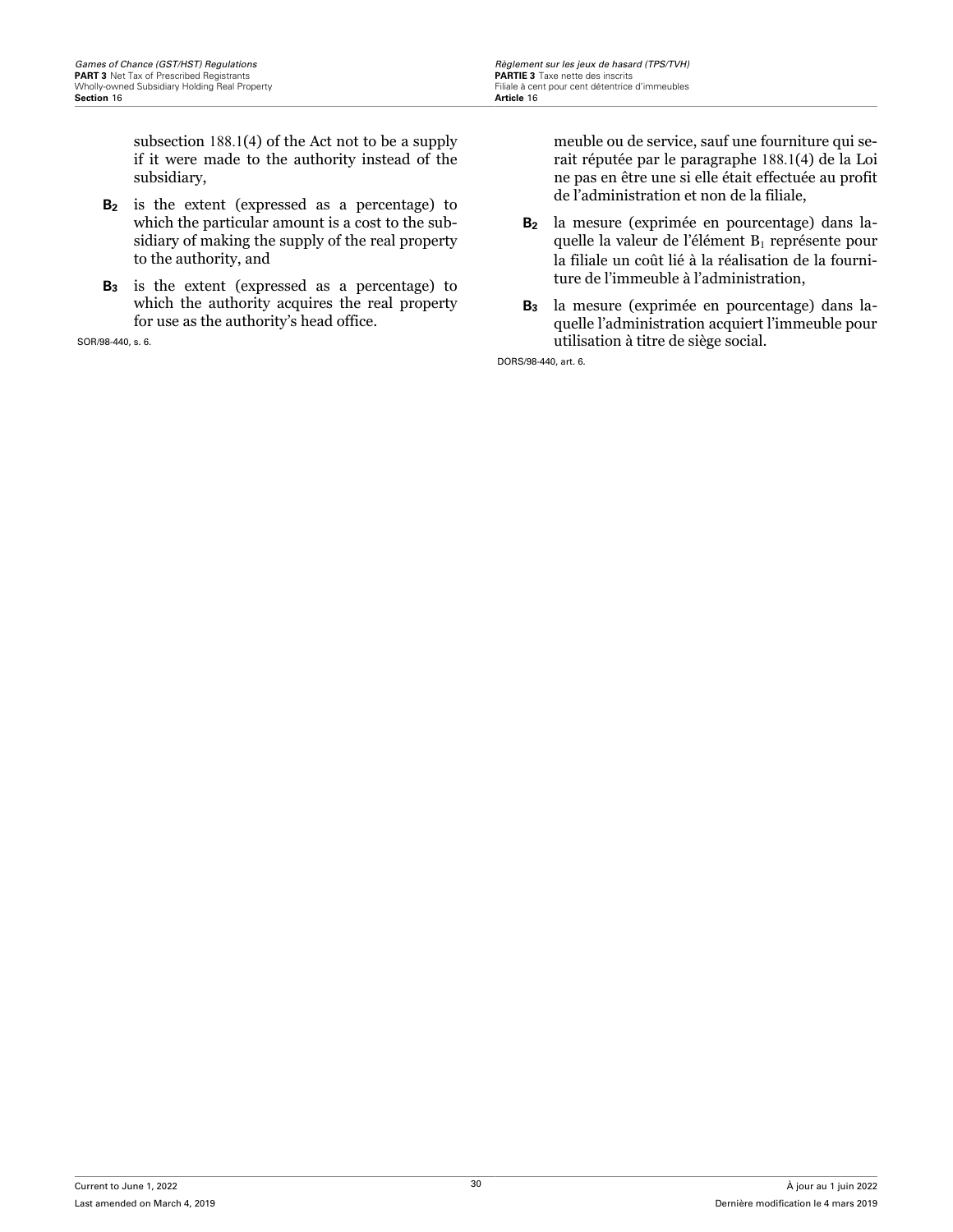7 (1) Sections 1 and 3, paragraphs 3(g), (h) and (m) of the Regulations, as enacted by subsection  $4(2)$ , section 5 and subsection 6(1) are deemed to have come into force on December 31, 1990, except that

(a) in relation to games of chance any right to play or participate in which was supplied for consideration that became due or was paid before 1997, section 4 of the Regulations, as enacted by section 5, shall be read as follows:

4 A game of chance conducted by a person referred to in section 3 is a prescribed game of chance for the purposes of section 5.1 of Part VI of Schedule V to the Act.

and

(b) subsection 9(1) of the Regulations, as enacted by subsection 6(1), shall be read without reference to "or an imputed input tax credit" for the purpose of determining the net tax of a provincial gaming authority for reporting periods beginning before January 30, 1998.

(2) Section 2 and subsections 6(3) to (6), (8), (10), (11) and (16) are deemed to have come into force on April 1, 1997.

(3) Subsection 4(1) is deemed to have come into force on July 27, 1993.

(4) Paragraph 3(i) of the Regulations, as enacted by subsection 4(2), is deemed to have come into force on July 1, 1993.

(5) Paragraph 3(j) of the Regulations, as enacted by subsection 4(2), is deemed to have come into force on June 2, 1994.

(6) Paragraph 3(k) of the Regulations, as enacted by subsection 4(2), is deemed to have come into force on December 2, 1993.

(7) Paragraph 3(l) of the Regulations, as enacted by subsection 4(2), is deemed to have come into force on February 15, 1995.

(8) Subsection 4(3) is deemed to have come into force on July 15, 1996.

(9) Subsections  $6(2)$ ,  $(7)$ ,  $(9)$  and  $(15)$  are deemed to have come into force on January 30, 1998 and apply for the purpose of determining the net tax of provincial gaming authorities for reporting periods beginning on or after that day, except that, for the purposes of determining the net tax of provincial gaming authorities for reporting periods beginning before the day these Regulations are published in the *Canada Gazette*, clause (d)(iii)(A) of the description of  $A_1$  in subsection 7(7) of the Regulations, as enacted by subsection 6(7), shall be read as follows:

> (A) the total of all amounts each of which is tax that would have become payable by the authority during

# **RELATED PROVISIONS DISPOSITIONS CONNEXES**

— SOR/98-440, s. 7 — DORS/98-440, art. 7

7 (1) Les articles 1 et 3, les alinéas 3g), h) et m) du même règlement, édictés par le paragraphe 4(2), l'article 5 et le paragraphe 6(1) sont réputés entrés en vigueur le 31 décembre 1990. Toutefois :

a) pour ce qui est des jeux de hasard auxquels le droit de jouer ou de participer a été fourni pour une contrepartie qui est devenue due ou a été payée avant 1997, l'article 4 du même règlement, édicté par l'article 5, est remplacé par ce qui suit :

4 Pour l'application de l'article 5.1 de la partie VI de l'annexe V de la Loi, sont visés les jeux de hasard organisés par les personnes énumérées à l'article 3.

b) il n'est pas tenu compte du passage « ou un crédit de taxe sur les intrants imputé » au paragraphe 9(1) du même règlement, édicté par le paragraphe 6(1), aux fins du calcul de la taxe nette d'une administration provinciale de jeux et paris pour les périodes de déclaration commençant avant le 30 janvier 1998.

(2) L'article 2 et les paragraphes 6(3) à (6), (8), (10), (11) et (16) sont réputés entrés en vigueur le 1 er avril 1997.

(3) Le paragraphe 4(1) est réputé entré en vigueur le 27 juillet 1993.

(4) L'alinéa 3i) du même règlement, édicté par le paragraphe 4(2), est réputé entré en vigueur le 1 <sup>er</sup> juillet 1993.

(5) L'alinéa 3j) du même règlement, édicté par le paragraphe 4(2), est réputé entré en vigueur le 2 juin 1994.

(6) L'alinéa 3k) du même règlement, édicté par le paragraphe 4(2), est réputé entré en vigueur le 2 décembre 1993.

(7) L'alinéa 3l) du même règlement, édicté par le paragraphe 4(2), est réputé entré en vigueur le 15 février 1995.

(8) Le paragraphe 4(3) est réputé entré en vigueur le 15 juillet 1996.

(9) Les paragraphes 6(2), (7), (9) et (15) sont réputés entrés en vigueur le 30 janvier 1998 et s'appliquent aux fins du calcul de la taxe nette des administrations provinciales de jeux et paris pour les périodes de déclaration commençant à cette date ou postérieurement. Toutefois, pour le calcul de la taxe nette de ces administrations pour les périodes de déclaration commençant avant la publication du présent règlement dans la *Gazette du Canada*, la division d)(iii)(A) de l'élément A<sub>1</sub> de la formule figurant au paragraphe 7(7) du même règlement, édicté par le paragraphe 6(7), est remplacée par ce qui suit :

> (A) le total des montants représentant chacun la taxe qui serait devenue payable par elle au cours de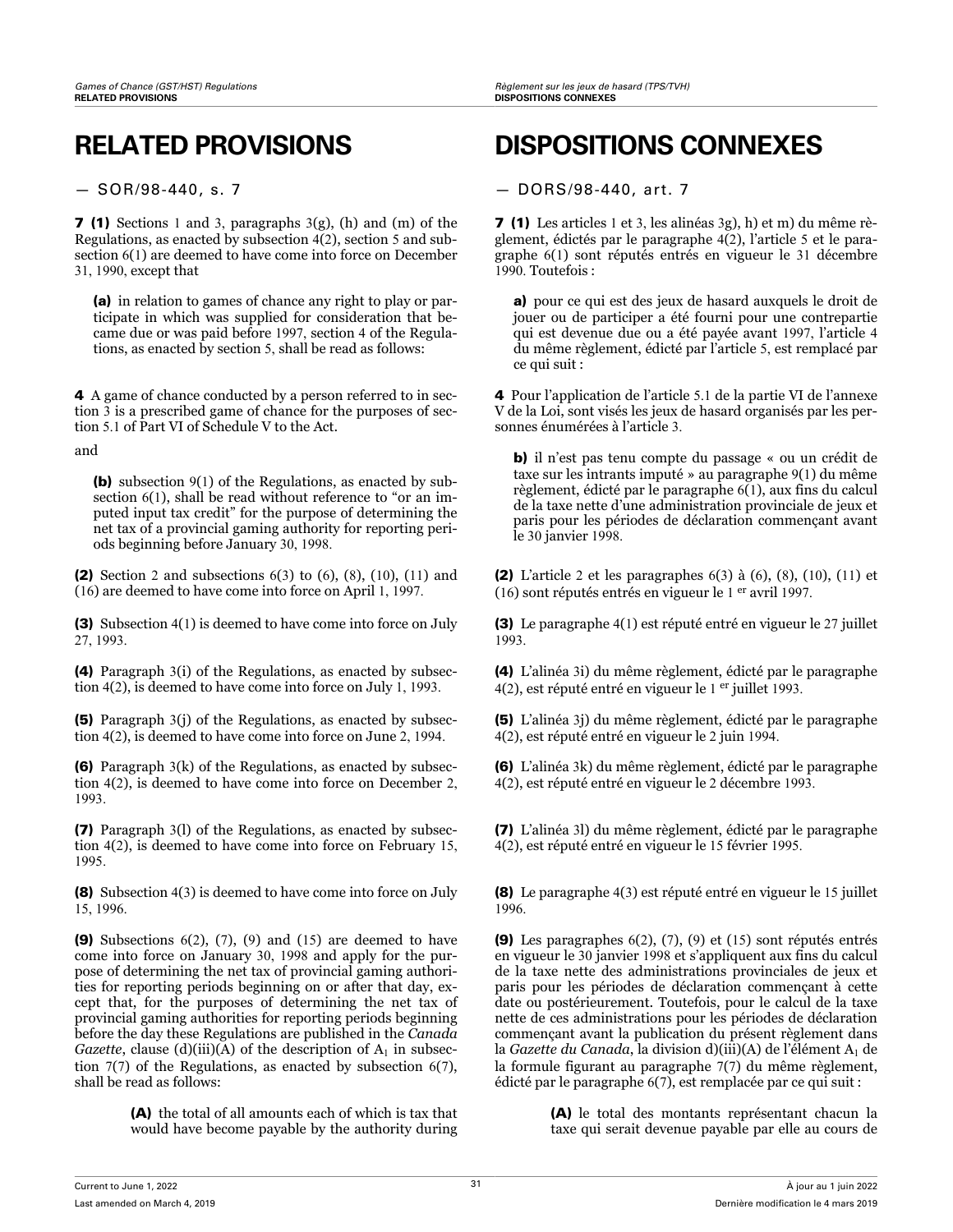the particular period under Division II of Part IX of the Act in respect of an exempt supply of real property made to the authority by way of lease, or a taxable supply of real property made to the authority by way of lease at less than fair market value, if the supply were a taxable supply made at fair market value, or, if section 16 applies to the supply, at the amount determined by the formula in that section,

(10) Subsection 6(12) applies to the 1996 and subsequent taxation years.

(12) Subsection 6(14) applies to the 1997 and subsequent taxation years except that, in applying the description of  $\mathrm{E}_3$  in subsection 7(7) of the Regulations, as enacted by subsection  $6(14)$ , to the 1997 taxation year, the reference in clause (i)(A) of that description to "11%" shall be read as a reference to "9.5%" and the reference in subparagraph (ii) of that description to "the tax rate for the participating province" shall be read as a reference to "6%".

39 For the purposes of Part IX of the *Excise Tax Act*, if a provincial gaming authority is, or would be in the absence of subsection 261(3) of the *Excise Tax Act*, entitled to a rebate under subsection 261(1) of the *Excise Tax Act* of the difference between the amount that was paid by the authority, before the day on which these Regulations are published in the *Canada Gazette*, as imputed tax payable under subsection 7(7) of the *Games of Chance (GST/HST) Regulations* on gaming expenses for a reporting period of the authority ending after June 30, 2006 and before January 1, 2008 and the amount of the imputed tax payable by the authority on gaming expenses for that reporting period that is computed under subsection 7(7) of the *Games of Chance (GST/HST) Regulations*, as amended by subsections 12(11), (17), (19), (22) and (25), the authority may, despite subsection 261(3) of the *Excise Tax Act*, file an application, on or before the day that is one year after the day on which these Regulations are published in the *Canada Gazette*, for a rebate under subsection 261(1) of the *Excise Tax Act* of the portion of that difference that is solely attributable to the enactments under those subsections.

40 For the purposes of Part IX of the *Excise Tax Act*, if a provincial gaming authority is, or would be in the absence of subsection 261(3) of the *Excise Tax Act*, entitled to a rebate under subsection 261(1) of the *Excise Tax Act* of the difference between the amount that was paid by the authority, before the day on which these Regulations are published in the *Canada Gazette*, as imputed tax payable under subsection 7(7) of the *Games of Chance (GST/HST) Regulations* on gaming expenses for a reporting period of the authority ending on or after January 1, 2008 and the amount of the imputed tax payable by the authority on gaming expenses for that reporting period that is computed under subsection 7(7) of the la période donnée en vertu de la section II de la partie IX de la Loi relativement à une fourniture exonérée d'immeuble effectuée par bail à son profit, ou à une fourniture taxable d'immeuble effectuée par bail à son profit pour un montant inférieur à la juste valeur marchande, si la fourniture était une fourniture taxable effectuée pour un montant égal à la juste valeur marchande ou, si l'article 16 s'applique à la fourniture, pour le montant déterminé selon la formule figurant à cet article,

(10) Le paragraphe 6(12) s'applique aux années d'imposition 1996 et suivantes.

(11) Subsection 6(13) applies to the 1996 taxation year. (11) Le paragraphe 6(13) s'applique à l'année d'imposition 1996.

> (12) Le paragraphe 6(14) s'applique aux années d'imposition 1997 et suivantes. Toutefois, pour l'application de l'élément  $E_3$ de la formule figurant au paragraphe 7(7) du même règlement, édicté par le paragraphe 6(14), à l'année d'imposition 1997, la mention de « 11 % » à la division (i)(A) de cet élément vaut mention de « 9,5 % » et le passage « du taux de taxe applicable à la province » au sous-alinéa (ii) de cet élément est remplacé par « de 6 % ».

### — SOR/2011-56, s. 39 — DORS/2011-56, art. 39

39 Pour l'application de la partie IX de la *Loi sur la taxe d'accise*, si une administration provinciale de jeux et paris a droit, ou aurait droit en l'absence du paragraphe 261(3) de cette loi, au remboursement prévu au paragraphe 261(1) de cette loi de la différence entre, d'une part, le montant qu'elle a payé, avant la date où le présent règlement est publié dans la *Gazette du Canada*, à titre de taxe imputée payable en vertu du paragraphe 7(7) du *Règlement sur les jeux de hasard (TPS/TVH)* sur les frais de jeux pour une de ses périodes de déclaration se terminant après juin 2006 et avant janvier 2008 et, d'autre part, le montant de la taxe imputée payable par elle sur les frais de jeux pour cette période de déclaration, calculée selon le paragraphe 7(7) de ce règlement, modifié par les paragraphes 12(11), (17), (19), (22) et (25), l'administration peut, malgré le paragraphe 261(3) de cette même loi, demander selon le paragraphe 261(1) de cette loi, au plus tard le jour qui suit d'un an la date où le présent règlement est publié dans la *Gazette du Canada*, le remboursement de la partie de cette différence qui est uniquement attribuable aux textes édictés en vertu de ces paragraphes.

### — SOR/2011-56, s. 40 — DORS/2011-56, art. 40

40 Pour l'application de la partie IX de la *Loi sur la taxe d'accise*, si une administration provinciale de jeux et paris a droit, ou aurait droit en l'absence du paragraphe 261(3) de cette loi, au remboursement prévu au paragraphe 261(1) de cette loi de la différence entre, d'une part, le montant qu'elle a payé, avant la date où le présent règlement est publié dans la *Gazette du Canada*, à titre de taxe imputée payable en vertu du paragraphe 7(7) du *Règlement sur les jeux de hasard (TPS/TVH)* sur les frais de jeux pour une de ses périodes de déclaration se terminant après décembre 2007 et, d'autre part, le montant de la taxe imputée payable par elle sur les frais de jeux pour cette période de déclaration, calculée selon le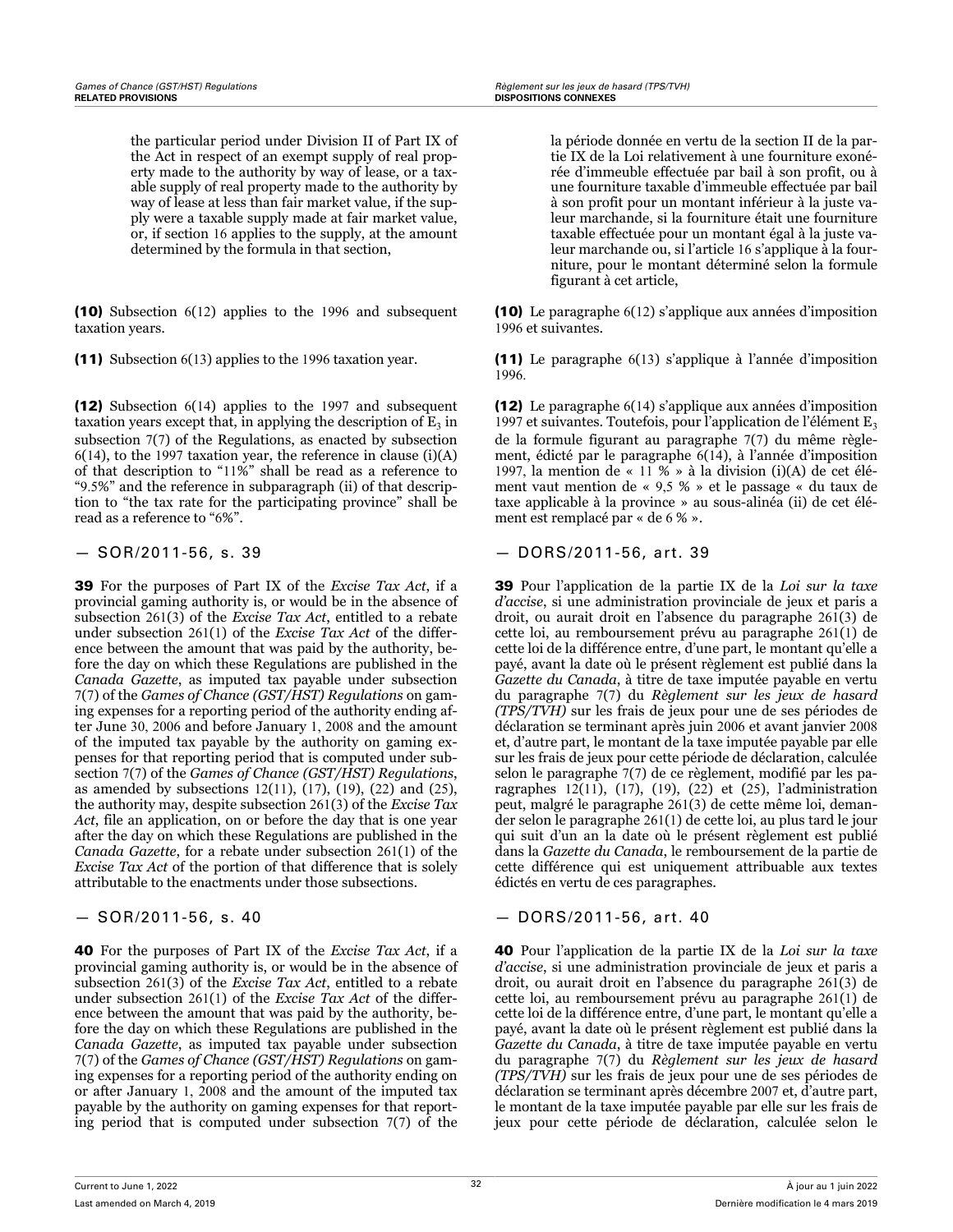*Games of Chance (GST/HST) Regulations*, as amended by subsections 12(12), (18), (20), (23) and (26), the authority may, despite subsection 261(3) of the *Excise Tax Act*, file an application, on or before the day that is one year after the day on which these Regulations are published in the *Canada Gazette*, for a rebate under subsection 261(1) of the *Excise Tax Act* of the portion of that difference that is solely attributable to the enactments under those subsections.

45 Subsections 10(4), 11(2) and (4), 12(10), (13), (16) and (21) and sections 13, 14 and 16 are deemed to have come into force on December 31, 1990 except that, in respect of any supply made on or before October 3, 2003,

(a) the definition *period cost* in subsection 5(1) of the *Games of Chance (GST/HST) Regulations*, as enacted by subsection 11(4), is to be read without reference to paragraphs (c) and (d) of that definition;

(b) the reference to "tangible personal property or real property" in clause (d)(iii)(A) of the description of  $A_1$  in subsection 7(7) of the *Games of Chance (GST/HST) Regulations*, as enacted by subsection 12(13), is to be read as a reference to "real property"; and

(c) section 13 does not apply to an input tax credit or an imputed input tax credit that a provincial gaming authority claimed in a return that was filed before October 3, 2003 under Division V of Part IX of the *Excise Tax Act*.

46 Subsections 11(1) and (5) to (7) apply to any supply made after July 5, 2000.

50 Subsection 12(9) applies to any supply made after October 3, 2003.

**51** Subsections 12(11), (17) and (19) apply to any reporting period of a provincial gaming authority that ends on or after July 1, 2006.

52 Subsections 12(12), (18) and (20) apply to any reporting period of a provincial gaming authority that ends on or after January 1, 2008.

**53** Subsections 12(14) and (15) apply for the purpose of determining, under subsection 7(7) of the *Games of Chance (GST/HST) Regulations*, the imputed tax payable by a

paragraphe 7(7) de ce règlement, modifié par les paragraphes 12(12), (18), (20), (23) et (26), l'administration peut, malgré le paragraphe 261(3) de cette même loi, demander selon le paragraphe 261(1) de cette loi, au plus tard le jour qui suit d'un an la date où le présent règlement est publié dans la *Gazette du Canada*, le remboursement de la partie de cette différence qui est uniquement attribuable aux textes édictés en vertu de ces paragraphes.

— SOR/2011-56, s. 45 — DORS/2011-56, art. 45

45 Les paragraphes 10(4), 11(2) et (4) et 12(10), (13), (16) et (21) et les articles 13, 14 et 16 sont réputés être entrés en vigueur le 31 décembre 1990. Toutefois, pour ce qui est de toute fourniture effectuée avant le 4 octobre 2003 :

a) il n'est pas tenu compte des alinéas c) et d) de la définition de *coût imputable* au paragraphe 5(1) du *Règlement sur les jeux de hasard (TPS/TVH)*, édictée par le paragraphe  $11(4)$ ;

b) la mention « de bien meuble corporel ou d'immeuble » à la division d)(iii)(A) de l'élément  $A_1$  de la formule figurant au paragraphe 7(7) du *Règlement sur les jeux de hasard (TPS/TVH)*, édictée par le paragraphe 12(13), vaut mention de « d'immeuble »;

c) l'article 13 ne s'applique pas au crédit de taxe sur les intrants ou au crédit de taxe sur les intrants imputé qu'une administration provinciale de jeux et paris demande dans une déclaration produite aux termes de la section V de la partie IX de la *Loi sur la taxe d'accise* avant le 3 octobre 2003.

— SOR/2011-56, s. 46 — DORS/2011-56, art. 46

46 Les paragraphes 11(1) et (5) à (7) s'appliquent aux fournitures effectuées après le 5 juillet 2000.

— SOR/2011-56, s. 50 — DORS/2011-56, art. 50

50 Le paragraphe 12(9) s'applique aux fournitures effectuées après le 3 octobre 2003.

— SOR/2011-56, s. 51 — DORS/2011-56, art. 51

51 Les paragraphes 12(11), (17) et (19) s'appliquent aux périodes de déclaration d'une administration provinciale de jeux et paris se terminant après juin 2006.

— SOR/2011-56, s. 52 — DORS/2011-56, art. 52

52 Les paragraphes 12(12), (18) et (20) s'appliquent aux périodes de déclaration d'une administration provinciale de jeux et paris se terminant après décembre 2007.

— SOR/2011-56, s. 53 — DORS/2011-56, art. 53

53 Les paragraphes 12(14) et (15) s'appliquent relativement au calcul, prévu au paragraphe 7(7) du *Règlement sur les jeux de hasard (TPS/TVH)*, de la taxe imputée payable par une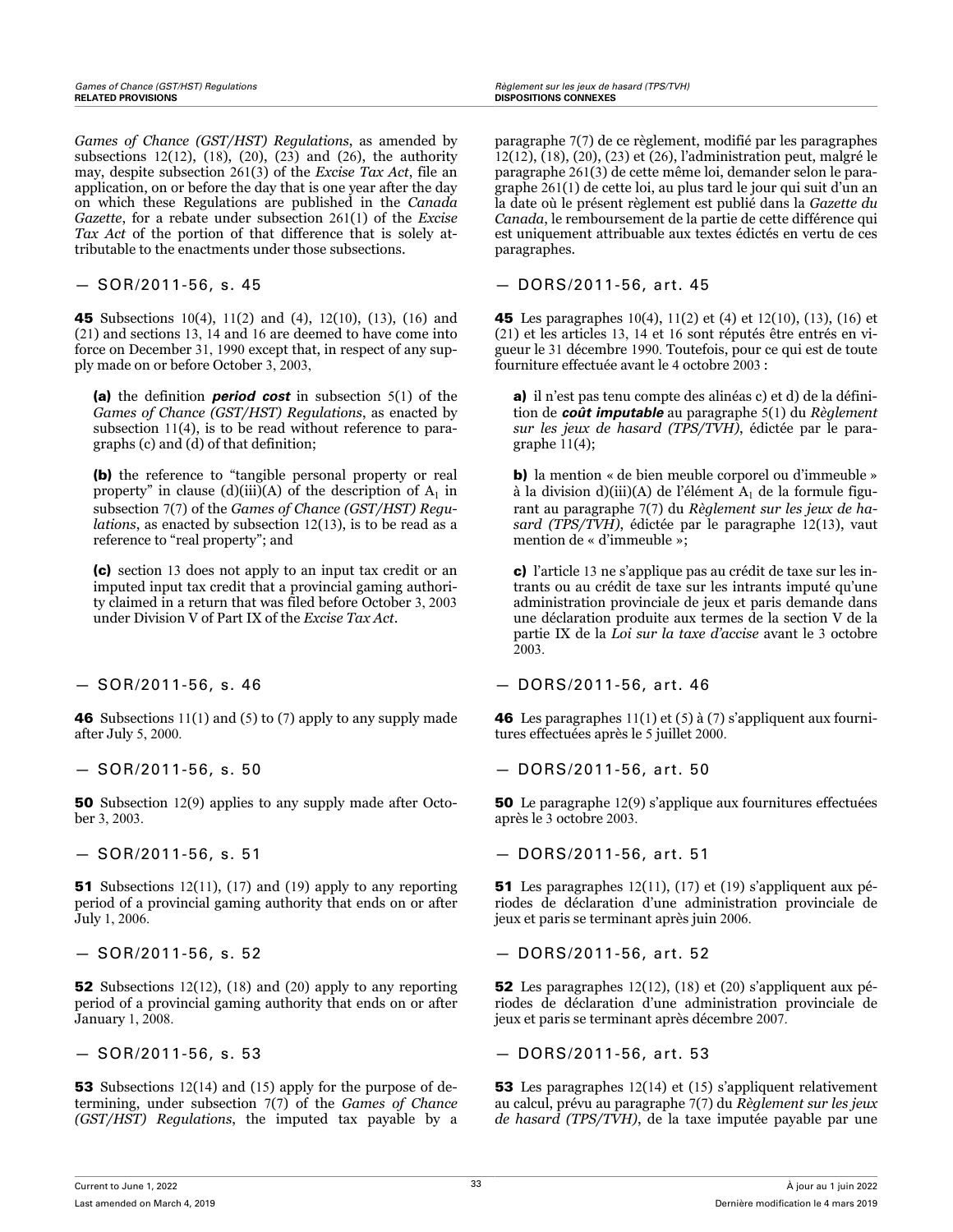provincial gaming authority on gaming expenses for any reporting period of the authority that ends after January 1, 1996.

54 Subsection 12(22) applies to the 2006 and 2007 calendar years, except that, in respect of the 2006 calendar year, the references to "10%" and "4%" in the description of  $E_3$  in subsection 7(7) of the *Games of Chance (GST/HST) Regulations*, as enacted by subsection 12(22), are to be read as references to "10.5%" and "4.5%", respectively.

55 Subsection 12(23) applies to the 2008 and 2009 calendar years.

56 Subsection 12(24) applies to the 2010 and subsequent calendar years, except that, in respect of the 2010 calendar year,

(a) the reference in subclause  $(i)(A)(I)$  of the description of E<sup>3</sup> in subsection 7(7) of the *Games of Chance (GST/ HST) Regulations*, as enacted by subsection 12(24), to "the percentage referred to in paragraph 2(a) of the *Automobile Operating Expense Benefit (GST/HST) Regulations*" is to be read as a reference to "6%" if the last establishment of the authority at which the individual ordinarily worked, or to which the individual ordinarily reported, in the year in relation to the individual's office or employment with the authority is located in Ontario;

(b) the reference in subclause  $(i)(A)(II)$  of the description of E<sup>3</sup> in subsection 7(7) of the *Games of Chance (GST/ HST) Regulations*, as enacted by subsection 12(24), to "the percentage referred to in paragraph 2(b) of the *Automobile Operating Expense Benefit (GST/HST) Regulations*" is to be read as a reference to "10%"; and

(c) the reference in subclause  $(i)(A)(III)$  of the description of E<sup>3</sup> in subsection 7(7) of the *Games of Chance (GST/ HST) Regulations*, as enacted by subsection 12(24), to "the percentage referred to in paragraph 2(c) of the *Automobile Operating Expense Benefit (GST/HST) Regulations*" is to be read as a reference to "4%".

57 Subsection 12(25) applies to the 2006 and 2007 calendar years, except that, in respect of the 2006 calendar year, the references to "5%" in the description of  $E_4$  in subsection 7(7) of the *Games of Chance (GST/HST) Regulations*, as enacted by subsection 12(25), are to be read as references to "5.5%".

administration provinciale de jeux et paris sur les frais de jeu pour ses périodes de déclaration se terminant après le 1<sup>er</sup> janvier 1996.

— SOR/2011-56, s. 54 — DORS/2011-56, art. 54

54 Le paragraphe 12(22) s'applique aux années civiles 2006 et 2007. Toutefois, en ce qui concerne 2006, les mentions « 10 % » et « 4 % », à l'élément  $E_3$  de la formule figurant au paragraphe 7(7) du *Règlement sur les jeux de hasard (TPS/ TVH)*, édicté par le paragraphe 12(22), valent mention respectivement de « 10,5 % » et « 4,5 % ».

#### — SOR/2011-56, s. 55 — DORS/2011-56, art. 55

55 Le paragraphe 12(23) s'applique aux années civiles 2008 et 2009.

— SOR/2011-56, s. 56 — DORS/2011-56, art. 56

56 Le paragraphe 12(24) s'applique aux années civiles 2010 et suivantes. Toutefois, en ce qui concerne 2010 :

a) le passage « le pourcentage figurant à l'alinéa 2a) du *Règlement sur les avantages liés aux dépenses de fonctionnement d'une automobile (TPS/TVH)* », à la subdivision (i)(A)(I) de l'élément  $E_3$  de la formule figurant au paragraphe 7(7) du *Règlement sur les jeux de hasard (TPS/ TVH)*, édictée par le paragraphe 12(24), est remplacé par « 6 % » si le dernier établissement de l'administration auquel le particulier travaillait ou se présentait habituellement au cours de l'année dans le cadre de sa charge ou de son emploi auprès de l'administration est situé en Ontario;

b) le passage « le pourcentage figurant à l'alinéa 2b) du *Règlement sur les avantages liés aux dépenses de fonctionnement d'une automobile (TPS/TVH)* », à la subdivision (i)(A)(II) de l'élément  $E_3$  de la formule figurant au paragraphe 7(7) du *Règlement sur les jeux de hasard (TPS/ TVH)*, édictée par le paragraphe 12(24), est remplacé par « 10 % »;

c) le passage « le pourcentage figurant à l'alinéa 2c) du *Règlement sur les avantages liés aux dépenses de fonctionnement d'une automobile (TPS/TVH)* », à la subdivision (i)(A)(III) de l'élément  $E_3$  de la formule figurant au paragraphe 7(7) du *Règlement sur les jeux de hasard (TPS/TVH)*, édictée par le paragraphe 12(24), est remplacé par « 4 % ».

### — SOR/2011-56, s. 57 — DORS/2011-56, art. 57

57 Le paragraphe 12(25) s'applique aux années civiles 2006 et 2007. Toutefois, en ce qui concerne 2006, la mention « 5 % », à l'élément  $E_4$  de la formule figurant au paragraphe 7(7) du *Règlement sur les jeux de hasard (TPS/TVH)*, édicté par le paragraphe 12(25), est remplacée par « 5,5 % ».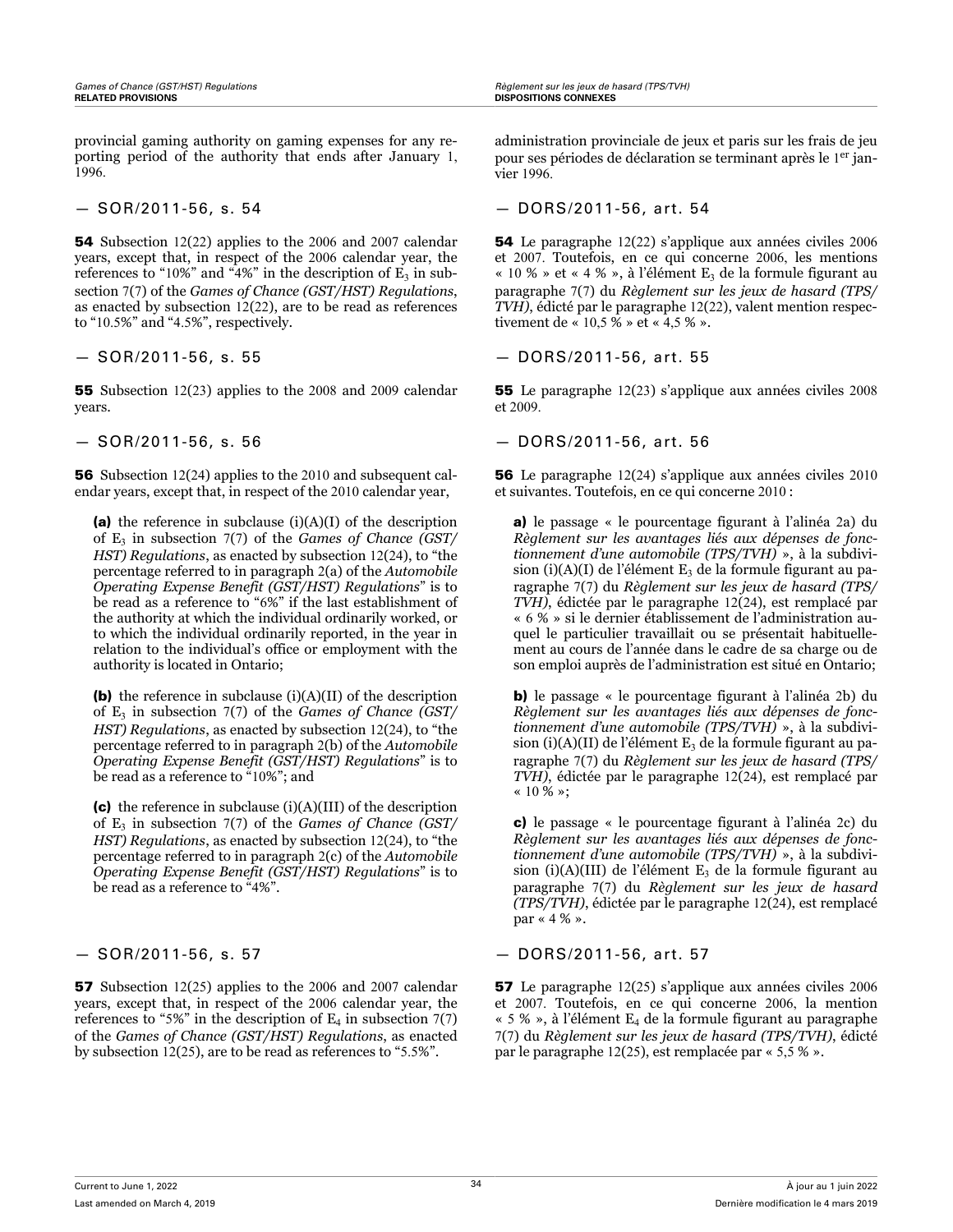*Games of Chance (GST/HST) Regulations Règlement sur les jeux de hasard (TPS/TVH)* **RELATED PROVISIONS DISPOSITIONS CONNEXES**

58 Subsection 12(26) applies to the 2008 and subsequent calendar years.

59 Subsection 15(1) applies for the purpose of determining, under subsection 7(7) of the *Games of Chance (GST/HST) Regulations*, the imputed tax payable by a provincial gaming authority in respect of expenses incurred by the Interprovincial Lottery Corporation in conducting a game of chance for any reporting period of the authority that ends on or after July 1, 2006.

60 Subsection 15(2) applies for the purpose of determining, under subsection 7(7) of the *Games of Chance (GST/HST) Regulations*, the imputed tax payable by a provincial gaming authority in respect of expenses incurred by the Interprovincial Lottery Corporation in conducting a game of chance for any reporting period of the authority that ends on or after January 1, 2008.

51 Subsections 3(1) and (3) apply in respect of any reporting period of a provincial gaming authority that begins after February 28, 2014.

52 Subsection 3(2) applies in respect of a reporting period of a provincial gaming authority that includes February 28, 2014.

(2) Subsection 1(2) applies to the 2014 and subsequent calendar years.

20 Section 3 applies in respect of any reporting period of a provincial gaming authority that ends on or after February 28, 2017, except that in respect of the reporting period of the provincial gaming authority that includes February 28, 2017, subclause (i)(A)(II) of the description of  $E_3$  in subsection 7(7) of the *Games of Chance (GST/HST) Regulations*, as enacted by section 3, is to be read as follows:

(II) Nova Scotia, the percentage referred to in paragraph 2(b) of the *Automobile Operating Expense Benefit (GST/HST) Regulations*,

(II.1) New Brunswick or Newfoundland and Labrador, 10%, or

— SOR/2011-56, s. 58 — DORS/2011-56, art. 58

58 Le paragraphe 12(26) s'applique aux années civiles 2008 et suivantes.

— SOR/2011-56, s. 59 — DORS/2011-56, art. 59

59 Le paragraphe 15(1) s'applique au calcul, prévu au paragraphe 7(7) du *Règlement sur les jeux de hasard (TPS/TVH)*, de la taxe imputée payable par une administration provinciale de jeux et paris sur les dépenses engagées par la Société de la loterie interprovinciale en ce qui concerne un jeux de hasard organisé pour toute période de déclaration de l'administration se terminant après juin 2006.

— SOR/2011-56, s. 60 — DORS/2011-56, art. 60

60 Le paragraphe 15(2) s'applique au calcul, prévu au paragraphe 7(7) du *Règlement sur les jeux de hasard (TPS/TVH)*, de la taxe imputée payable par une administration provinciale de jeux et paris sur les dépenses engagées par la Société de la loterie interprovinciale en ce qui concerne un jeux de hasard organisé pour toute période de déclaration de l'administration se terminant après décembre 2007.

— SOR/2012-191, s. 51 — DORS/2012-191, art. 51

51 Les paragraphes 3(1) et (3) s'appliquent relativement aux périodes de déclaration d'une administration provinciale de jeux et paris commençant après février 2014.

— SOR/2012-191, s. 52 — DORS/2012-191, art. 52

52 Le paragraphe 3(2) s'applique relativement à la période de déclaration d'une administration provinciale de jeux et paris qui comprend le 28 février 2014.

— SOR/2013-44, s. 41 — DORS/2013-44, art. 41

41 (1) Subsection 1(1) applies to the 2013 calendar year. 41 (1) Le paragraphe 1(1) s'applique à l'année civile 2013.

(2) Le paragraphe 1(2) s'applique aux années civiles 2014 et suivantes.

— SOR/2016-119, s. 20 — DORS/2016-119, art. 20

20 L'article 3 s'applique relativement aux périodes de déclaration d'une administration provinciale de jeux se terminant le 28 février 2017 ou après cette date. Toutefois, relativement à la période de déclaration de l'administration provinciale de jeux qui comprend cette date, la subdivision (i)(A)(II) de l'élément E<sup>3</sup> de la formule figurant à l'alinéa a) de l'élément E de la première formule figurant au paragraphe 7(7) du *Règlement sur les jeux de hasard (TPS/TVH)*, édicté par l'article 3, est réputée être ainsi libellée :

(II) en Nouvelle-Écosse, le pourcentage figurant à l'alinéa 2b) du *Règlement sur les avantages liés aux dépenses de fonctionnement d'une automobile (TPS/TVH)*,

(II.1) au Nouveau-Brunswick ou à Terre-Neuve-et-Labrador, 10 %,